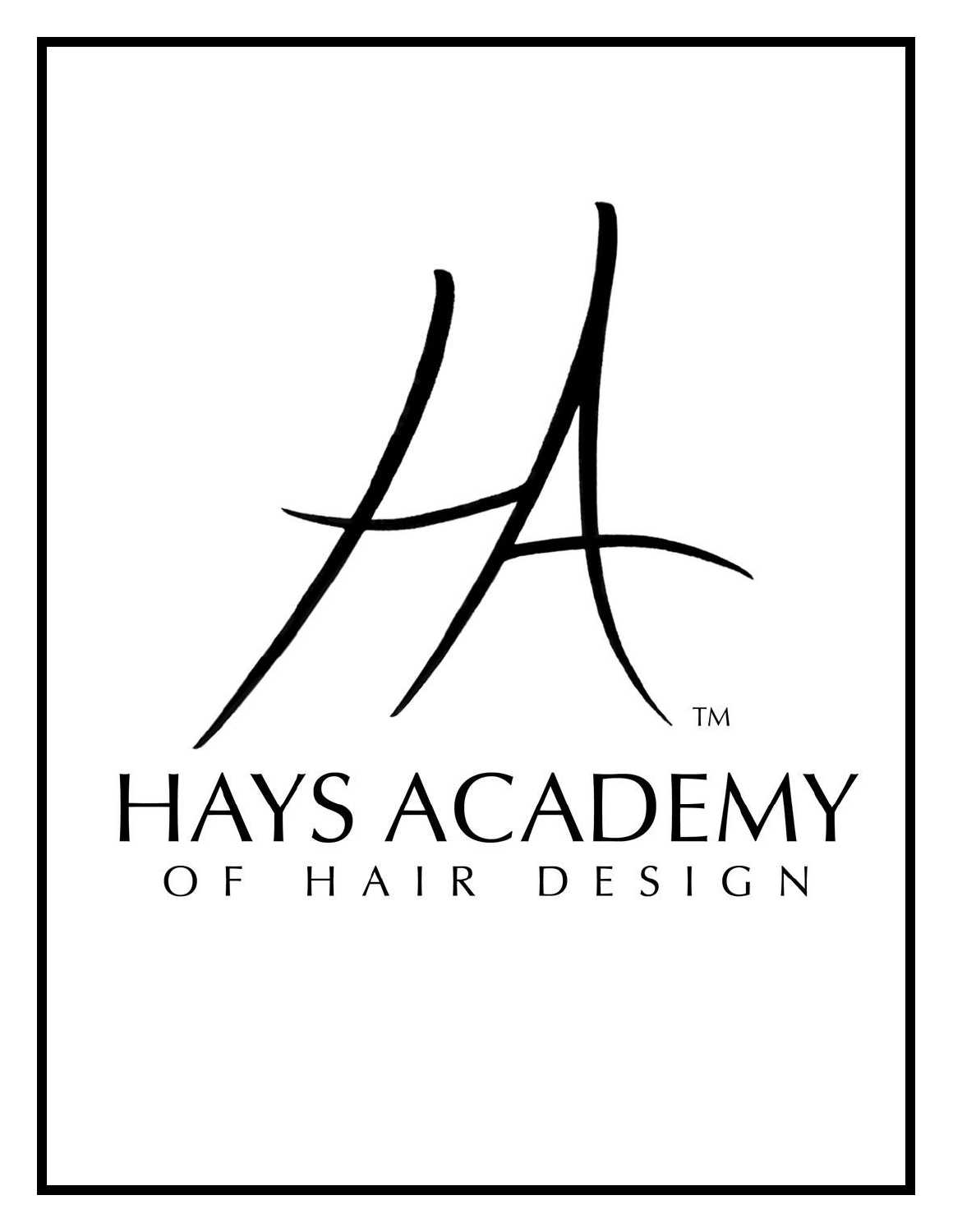# **TABLE OF CONTENTS**

| Attendance, Absences, Tardies, Makeup Work, Termination, General Policies 14-18 |  |
|---------------------------------------------------------------------------------|--|
|                                                                                 |  |
|                                                                                 |  |
|                                                                                 |  |
|                                                                                 |  |
|                                                                                 |  |
|                                                                                 |  |
|                                                                                 |  |
|                                                                                 |  |
|                                                                                 |  |
|                                                                                 |  |
|                                                                                 |  |
|                                                                                 |  |
|                                                                                 |  |
|                                                                                 |  |
|                                                                                 |  |
|                                                                                 |  |
|                                                                                 |  |
|                                                                                 |  |
|                                                                                 |  |
|                                                                                 |  |
|                                                                                 |  |
|                                                                                 |  |
|                                                                                 |  |
|                                                                                 |  |
|                                                                                 |  |
|                                                                                 |  |
|                                                                                 |  |
|                                                                                 |  |
|                                                                                 |  |
|                                                                                 |  |
|                                                                                 |  |
|                                                                                 |  |
|                                                                                 |  |
|                                                                                 |  |
|                                                                                 |  |
|                                                                                 |  |
|                                                                                 |  |
|                                                                                 |  |
|                                                                                 |  |
|                                                                                 |  |
|                                                                                 |  |
|                                                                                 |  |
|                                                                                 |  |
|                                                                                 |  |
|                                                                                 |  |
|                                                                                 |  |
|                                                                                 |  |
|                                                                                 |  |
|                                                                                 |  |
|                                                                                 |  |
|                                                                                 |  |
|                                                                                 |  |
|                                                                                 |  |
|                                                                                 |  |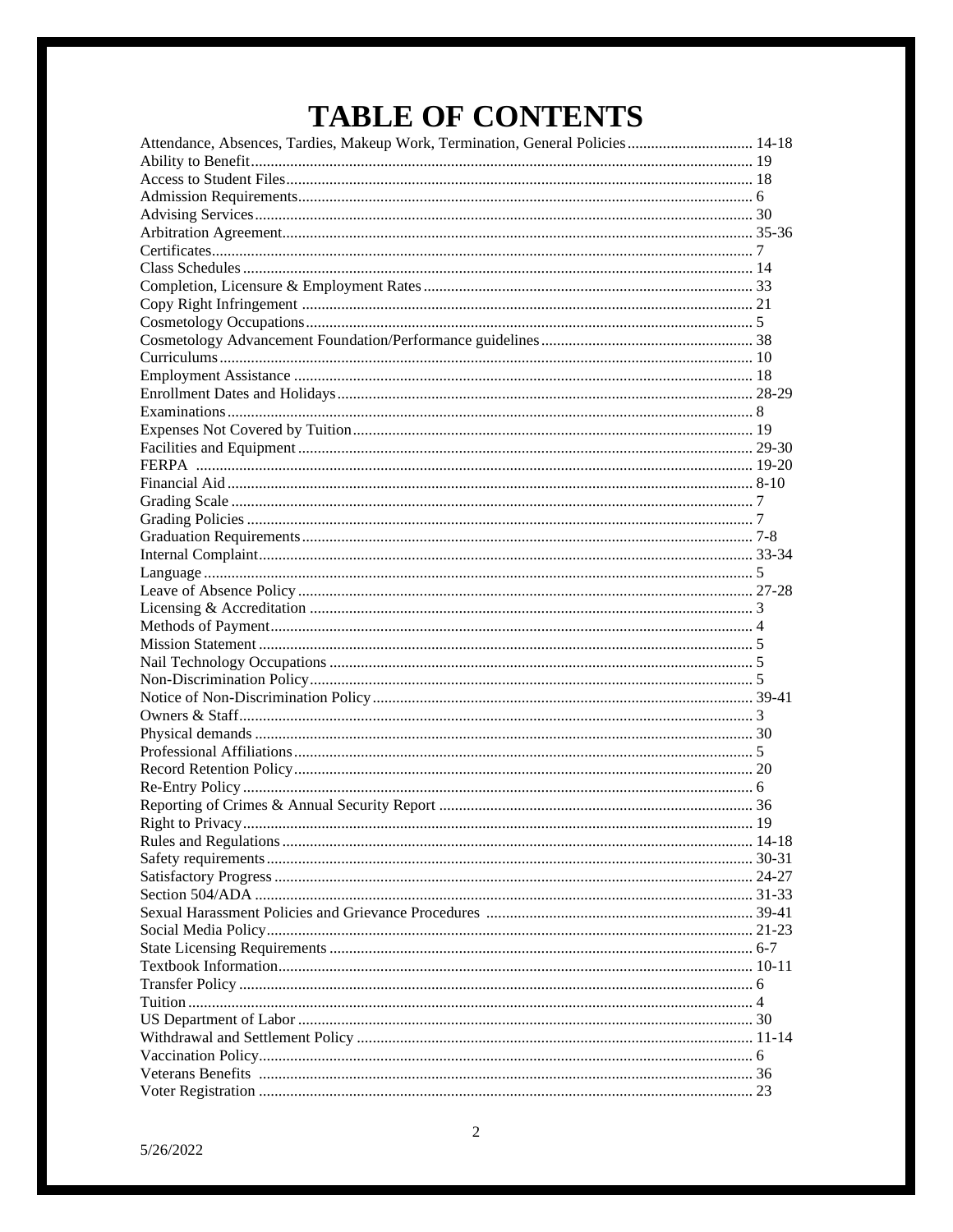#### **Hays Academy of Hair Design locations:**

Main Campus: 1214 East 27<sup>th</sup> Street, Hays, KS 67601 Additional Location: 115 South 5<sup>th</sup> Street, Salina, KS 67401

The main campus in Hays serves as the headquarters for all administration.

#### **Owners**

**Danielle Markley** and **Summer Melvin** are the owners of all campuses of Hays Academy and retain supervisory responsibilities for all campuses. They have been the owners of the Hays campus since 2003 and opened a branch campus in Salina in 2012.

#### **Staff**

**Danielle Markley Ashley Paulson** Owner/Education Director Instructor/Salina **Summer Melvin Kirstin Bertram** Owner/Financial Aid Administrator **Instructor/Salina Eric Markley Courtney Clayton** Instructor Instructor/Hays **Len Melvin Brooke Martens** Marketing Director **Instructor**/Salina **Nicole Kroeger Kellie Britegam** Instructor/Hays Salon Coordinator/Salina **Hope Chubb Lauren Goebel** Instructor/Salina Salon Coordinator/Hays **Jennifer Hageman Randi Gerstner Instructor/Hays** Admissions Director

### **Accreditation Licensure**

National Accrediting Commission of Kansas State Board of Cosmetology Career Arts & Sciences 714 SW Jackson, Suite 100 3015 Colvin Street Topeka, KS 66603-3714 Alexandria, VA 22314 Telephone (785) 296-3155 Telephone (703) 600-7600

Hays Academy of Hair Design **Approvals** 1214 East 27<sup>th</sup> Street, Hays, KS 67601 Kansas Board of Regents Status – Accredited 1000 SW Jackson St., Ste 520

Hays Academy of Hair Design (785) 430-4240 115 South 5th Street, Salina, KS 67401 Status – Additional Location Accreditation

Topeka, KS 66612

Any comments or complaints can be sent to the above approvals.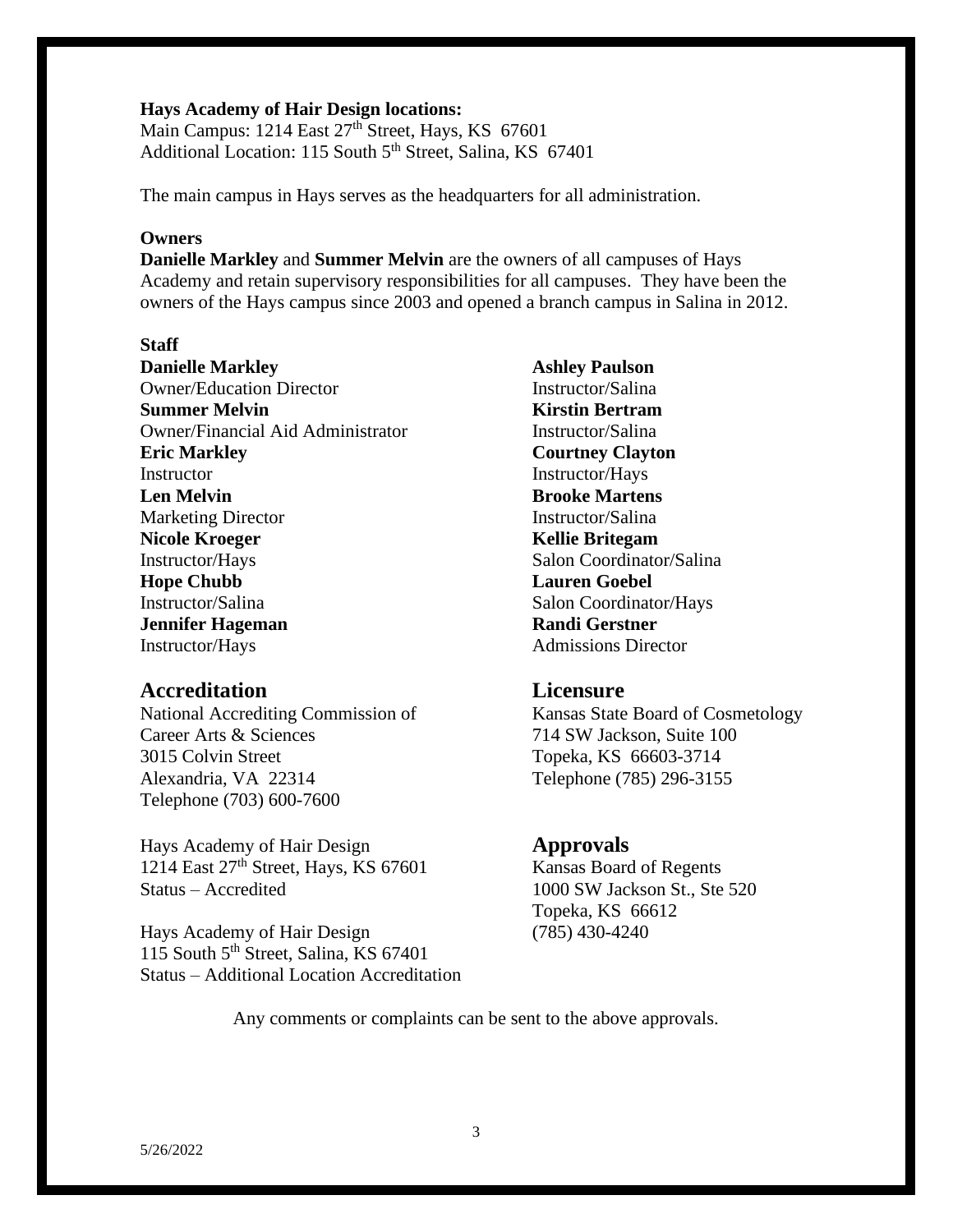# **Tuition**

# **Cosmetology Fees:**

|  | $\frac{\text{S}}{\text{100}}$ |
|--|-------------------------------|
|  | \$2,100                       |
|  | \$15,000                      |
|  | \$17,200                      |

# **Nail Technology Fees:**

| Registration Fee      | \$100   |
|-----------------------|---------|
| Books, Kit, Equipment | \$900   |
| Tuition               | \$3,595 |
| Total Tuition Fee     | \$4,595 |

# **Payment of Tuition**

### Cosmetology

The student (or his/her guardian) agrees to pay the school designated above \$6,700 the first day of school, \$4,500 at the completion of 450 hours of training, \$3,000 at the completion of 900 hours of training, and \$3,000 at the completion of 1200 hours of training. If you desire another payment option, please set up a meeting with the administration.

# Nail Technology

The student (or his/her guardian) agrees to pay the school designated above \$1,615 the first day of school, and \$1,515 the first day of the following month and \$1,465 the first day of the third month of training. If you desire another payment option, please set up a meeting with the administration.

# **Methods of Payment**

The methods of payment of monies owed to the institution can be cash, check, money order, credit card, Title IV or through non-federal agency or loan programs.

Hays Academy of Hair Design is offers one \$500 scholarship to a senior who will graduate from any Kansas High School. All criteria must be received by May 1st. Recipient will be selected and notified by May 15th. **Guidelines:**

- Complete Hays Academy of Hair Design application (Please contact the admissions office if you have not already received an application for admission).
- Write a one to two-page essay that includes discussion on all of the following topics:
	- o Why you are interested in the career of Cosmetology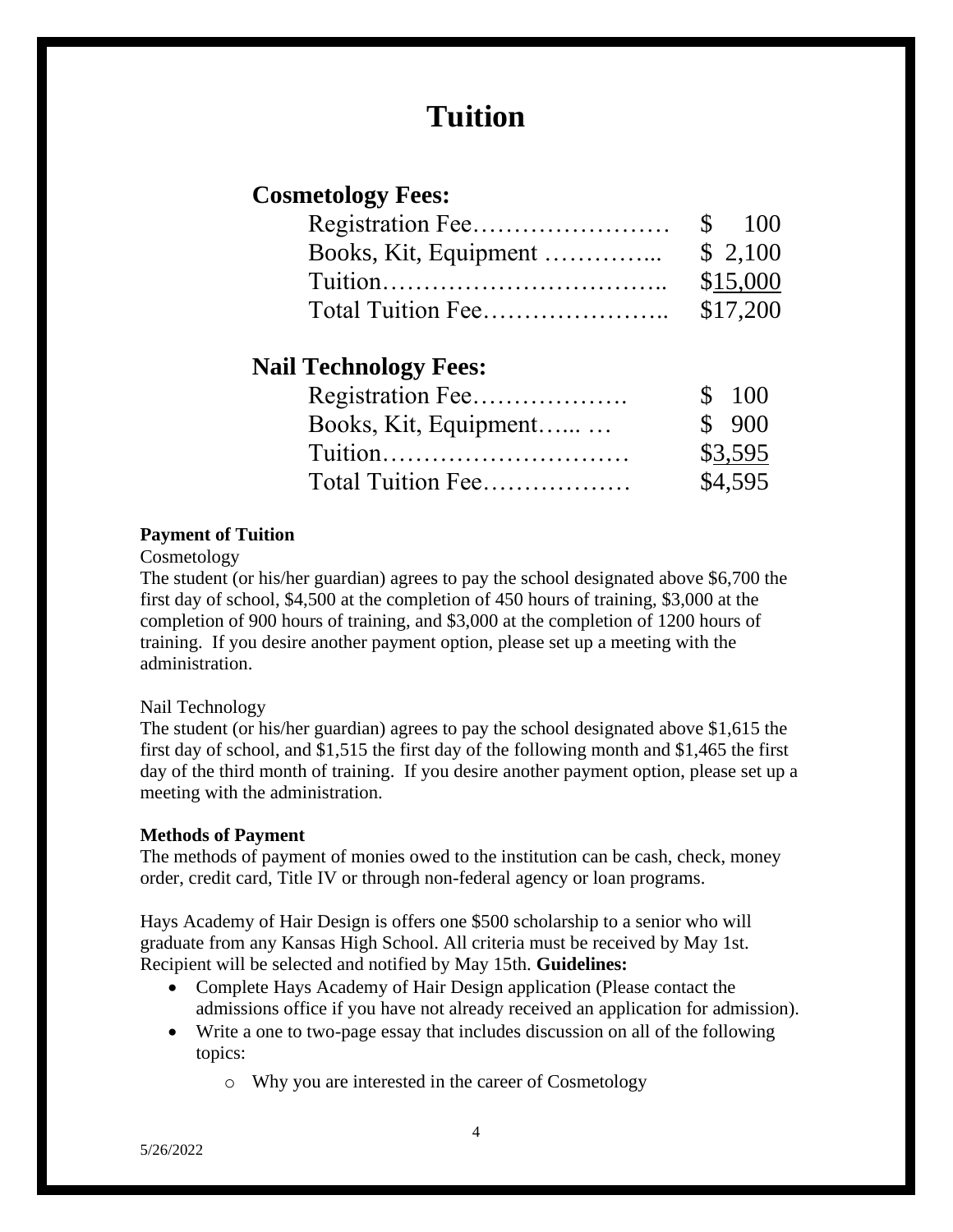- o What professionalism means to you
- o Why you would be an excellent recipient of this scholarship

Please mail your application, essay and a High School transcript to: Hays Academy of Hair Design Attn: Summer Melvin 1214 East 27th Street Hays, Kansas 67601.

Third-party scholarships may be available to qualified students. For more information, please see the School's website at [www.haysacademy.edu.](http://www.haysacademy.edu/)

# **General Information**

#### **Mission Statement**

Hays Academy of Hair Design strives to provide a progressive post-secondary education that will prepare students for a career in the salon and spa profession, while enhancing maximum personal potential.

#### **Language**

All courses are taught in English.

#### **Non-Discrimination Policy**

Hays Academy of Hair Design does not discriminate in its employment, admission, instruction or graduation policies on the basis of sex, race, age, color, ethnic origin, or religion.

#### **Cosmetology Occupations**

| Hair Stylist                     | Lecture/Platform Artist           |
|----------------------------------|-----------------------------------|
| Esthetician                      | <b>Technical Beauty Sales</b>     |
| Makeup Artist                    | Salon Manager                     |
| <b>Hair Coloring Specialist</b>  | <b>Salon Owner</b>                |
| <b>Skin and Scalp Specialist</b> | Cosmetology School Instructor     |
| Permanent Wave Specialist        | <b>Cosmetology School Manager</b> |
| Manicurist/Pedicurist            | <b>Cosmetology School Owner</b>   |
|                                  |                                   |

#### **Nail Technology Occupations**

Pedicurist Nail Salon Owner Nail Wrap Specialist

Manicurist **Manicurist** Artificial Nail Specialist

#### **Professional Affiliations**

Wella Signature School Wella Cut Craft School Nuts and Bolts Business Training Hays Chamber of Commerce Salina Chamber of Commerce American Association of Cosmetology Schools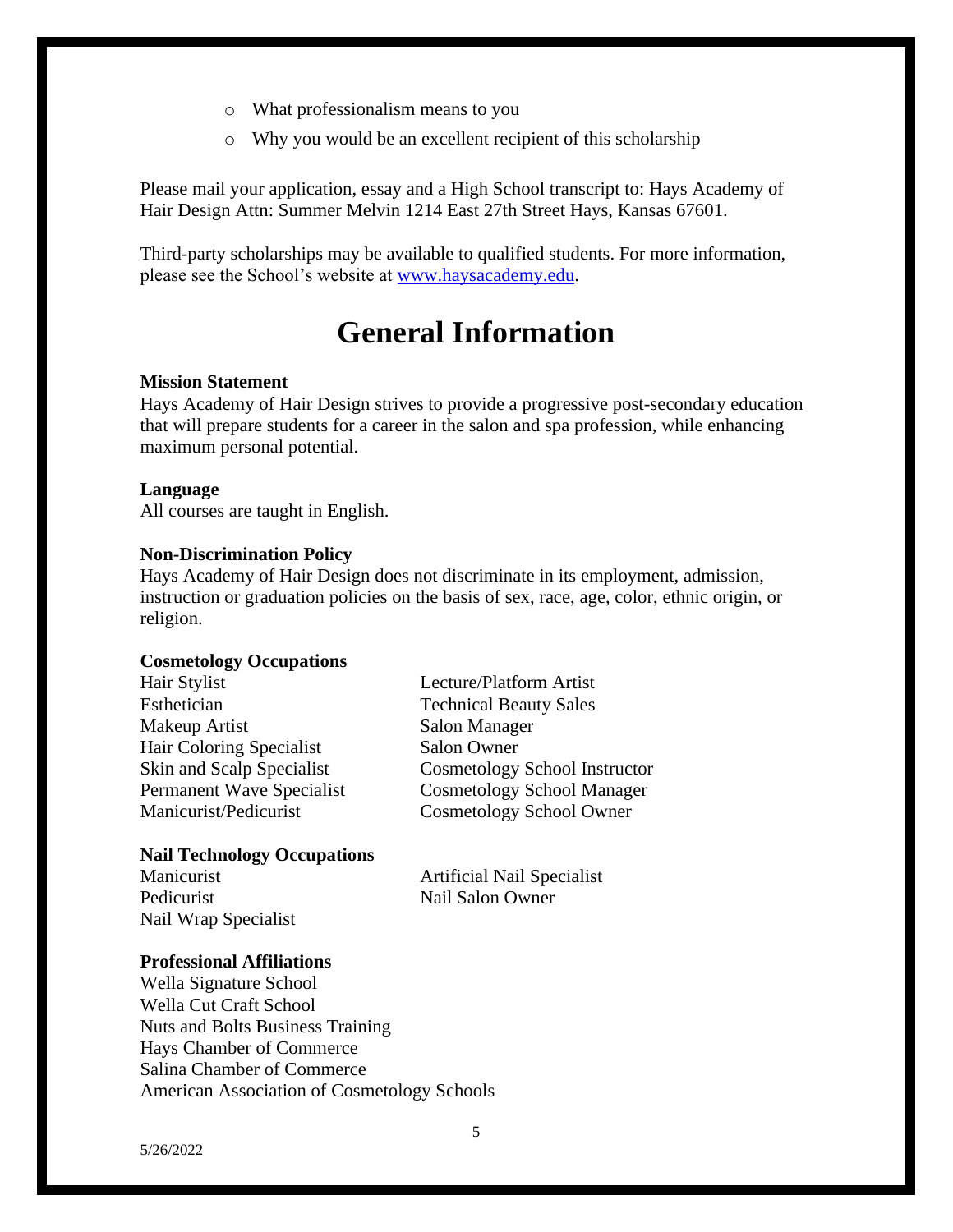# **Admission Requirements**

The admission requirements for our school are as follows:

- 1. Must be 17 years of age or older
- 2. Must have a high school diploma or its equivalent (example G.E.D) or have evidence of completion of home schooling that is registered with the state in which the home schooling was received. A High School transcript is acceptable as proof of high school completion if the high school completion date is shown.

The student will be eligible to take the examination for licensure as a cosmetologist or manicurist when he/she has completed a minimum of 1500 hours for Cosmetology or 350 hours for Nail Technology. A student of Cosmetology does have the option to take the cosmetology written licensure exam at the conclusion of 1,000 hours.

### **Transfer Policy**

Transfer students are accepted in the school under the following conditions:

- 1. A maximum of 1000 hours can be transferred and credited to any training received at our institution.
- 2. Transfer students will be evaluated to determine if the knowledge and skill level represents the number of hours being transferred.
- 3. The school has the authority to decline transfer hours in its entirety or partially.
- 4. The transfer student must have a comparable working kit and textbooks to be accepted in this school or must purchase the equipment necessary to make the kit comparable to the kit being used by the school.
- 5. When a student is transferring out to another school, student information will be released at no cost to the student, when the new school sends a request and the student signs a release form.

# **Re-entry Policy**

This school has a policy of accepting students for re-entry. If re-entry is greater than one year from the students last date of attendance, the student will be required to demonstrate skill retainment in order for all hours previously attained to be credited. Students will reenter at the same Satisfactory Academic Progress as when they withdrew. Students are only permitted to re-enter the same program one time. A \$500 re-entry fee is charged at the time of re-entry.

# **Vaccination Policy**

Hays Academy requires no information regarding vaccinations from potential students to attend school.

# **State Licensure Requirements**

- 1. High School education or the equivalent in this state
- 2. 17 years of age or older at the time of state board examination
- 3. 1500 hours of Cosmetology or 350 hours of Nail Technology in an approved school
- 4. Pass the written and practical examination administered by the board relating to the area of practice in which the person seeks a license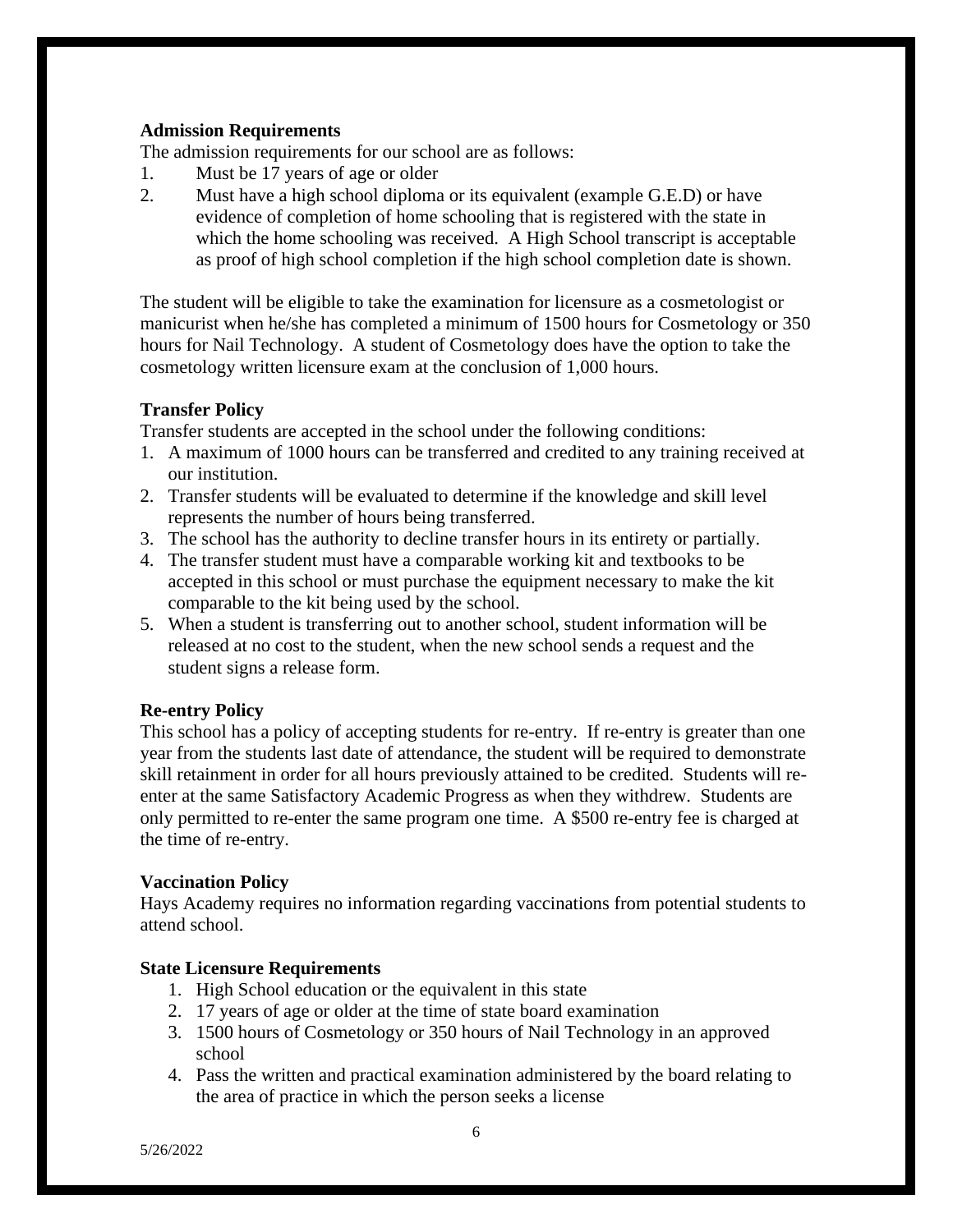- 5. Pay appropriate licensure fee
- 6. Any person convicted of a felony must be able to demonstrate to the board's satisfaction that such person has been sufficiently rehabilitated to warrant the public trust before licensure can be issued

### **Certificates**

Each student will be awarded a school certificate upon completion of a prepared course of study and when all graduation requirements are met.

### **Grading Policies**

- 1. An average grade of 75% is required on theory tests, monthly requirement sheets, and practical exams. The student will not be permitted to graduate until each of these average 75%. Satisfactory Academic Progress Reports are conducted at the completion of 450 hours, 900 hours, and 1200 hours for Cosmetology or at the completion of 175 for Nail Technology. If the administrator sees a potential problem developing, the student will be advised of the concern and a plan may be implemented to help rectify any potential problem. If it is determined that a student is not capable of doing the required course work or is not willing to do the amount of work required to maintain a 75% average, the school may decide to terminate his/her training in the best interest of both the student and the school.
- 2. At the completion of the basics program the student must receive a 75% or higher on their final basics testing as well as maintaining a cumulative 75% throughout the basics program. If the student scores lower than a 75%, they will be dropped from the program.
- 3. A student who has completed 1500 hours of training in the Cosmetology program or 350 hours of training in the Nail Technology program and does not have an average grade point average of 75% can utilize the option of attending additional classes to retake failed portions. These classes are at an additional cost to the student.
- 4. If the student is absent the day a theory test is given, he/she will be allowed to take the test the day they return from their absence. The highest grade a student can receive, if the absence is unexcused, is a 75%.
- 5. Any student found cheating on any test will be suspended from school for a period of at least one week or a period time determined by the administrator and will receive a grade of 0% for the test.

# **Grading Scale**

The following grading scale is used: Excellent 100-93% Very Good 92-85% Satisfactory 84-75% Unsatisfactory 74% & below

# **Graduation Requirements**

### **Cosmetology Course**

Each student must meet the following requirements for graduation:

• Complete 1500 clock hours of training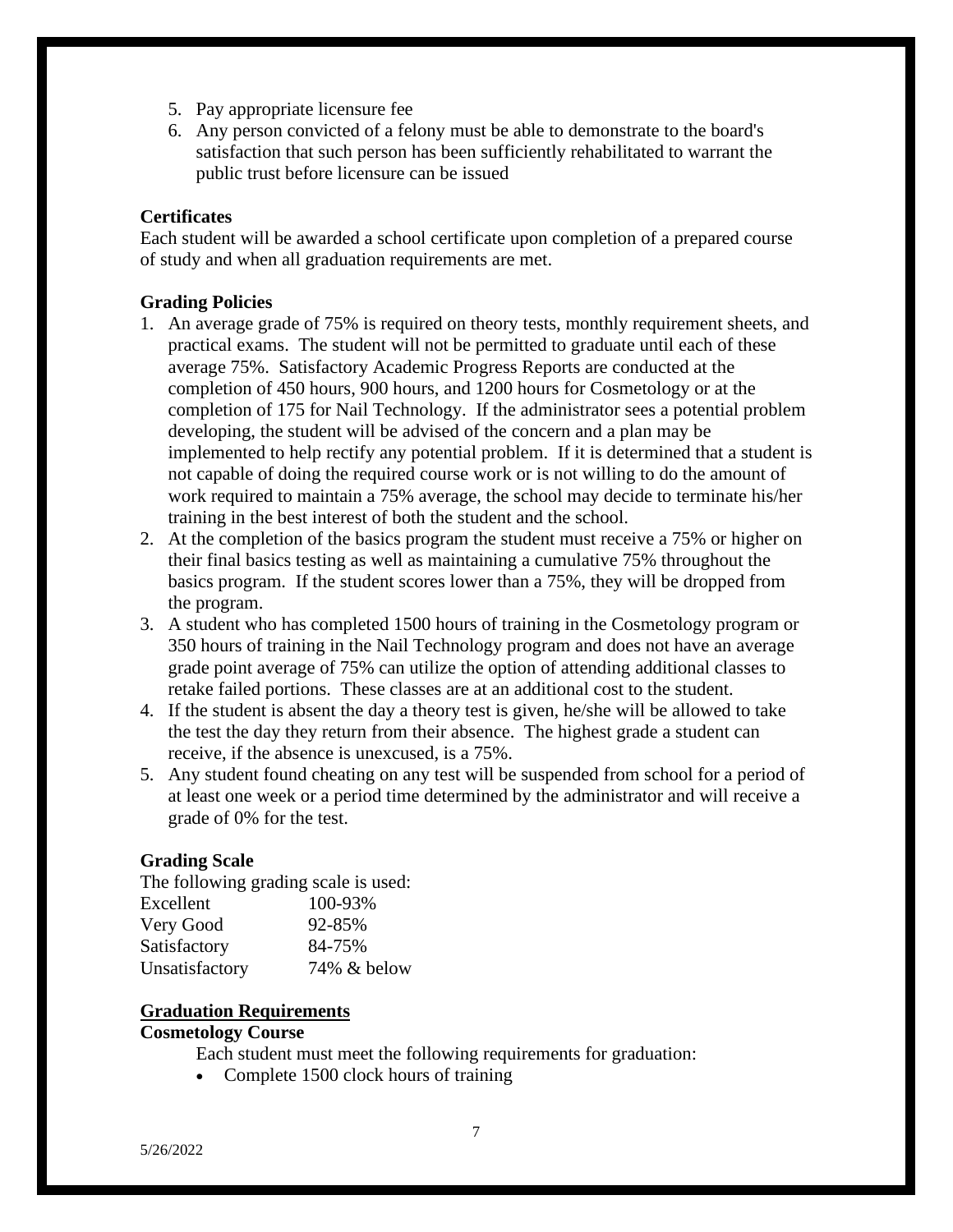- Cumulative GPA of 75% in EACH of the following: theory, practical and attendance
- Complete all requirements of the Cosmetology curriculum
- Complete all requirements in the student skill book
- Have either paid all financial obligations or made arrangements for payment

# **Nail Technology Course**

Each student must meet the following requirements for graduation:

- Complete 350 clock hours of training
- Cumulative GPA of 75% in EACH of the following: theory, practical and attendance
- Complete all requirements of the Nail Technology curriculum
- Complete all requirements in the student skill book
- Have either paid all financial obligations or made arrangements for payment

# **Licensing Examinations**

When all graduation requirements are completed, each student may take the State of Kansas exam. There will be a written, practical and blood spill portion of the exam. An average grade of 75% must be obtained on each the written exam, on the practical and on blood spill procedure. The exam must be taken at a site designated by the Kansas Board of Cosmetology.

# **Financial Aid**

Federal student aid is available to qualified students. Those that qualify may be awarded a Pell grant, Direct Subsidized and/or Unsubsidized Stafford loans, and/or Direct Parent Plus loan. In order to be considered for aid, a student must complete a FAFSA (Free Application for Federal Student Aid), which is available at www.fafsa.ed.gov. The amount of financial aid that a student may be awarded is based on a student's EFC (Expected Family Contribution), which is determined by his or her FAFSA application. More information regarding federal student aid can be found online at [www.FederalStudentAid.ed.gov.](http://www.federalstudentaid.ed.gov/)

# **Title IV Eligible Students**

Federal student aid is available to qualified students. Those that qualify may be awarded a Pell grant, Direct subsidized and/or Unsubsidized Stafford loans, and/or Direct Parent Plus loans. In order to be considered for aid, a student most complete a FASFA (Free Application for Federal Student Aid), which is available at www.fafsa.ed.gov. The amount of financial aid that a student may be awarded is based on a student's EFC (Expected Family Contribution), which is determined by his or her FAFSA application.

All students using Title IV loans are required to complete Entrance Counseling, which can be completed at www.studentloans.gov. Generally, students are expected to have completed Entrance Counseling prior to orientation. No student is eligible to receive Title IV loans funds until Entrance Counseling is complete.

All students using Title IV loans are required to sign a master promissory note (MPN). An MPN can be signed online at www.studentloans.gov. Any student planning to receive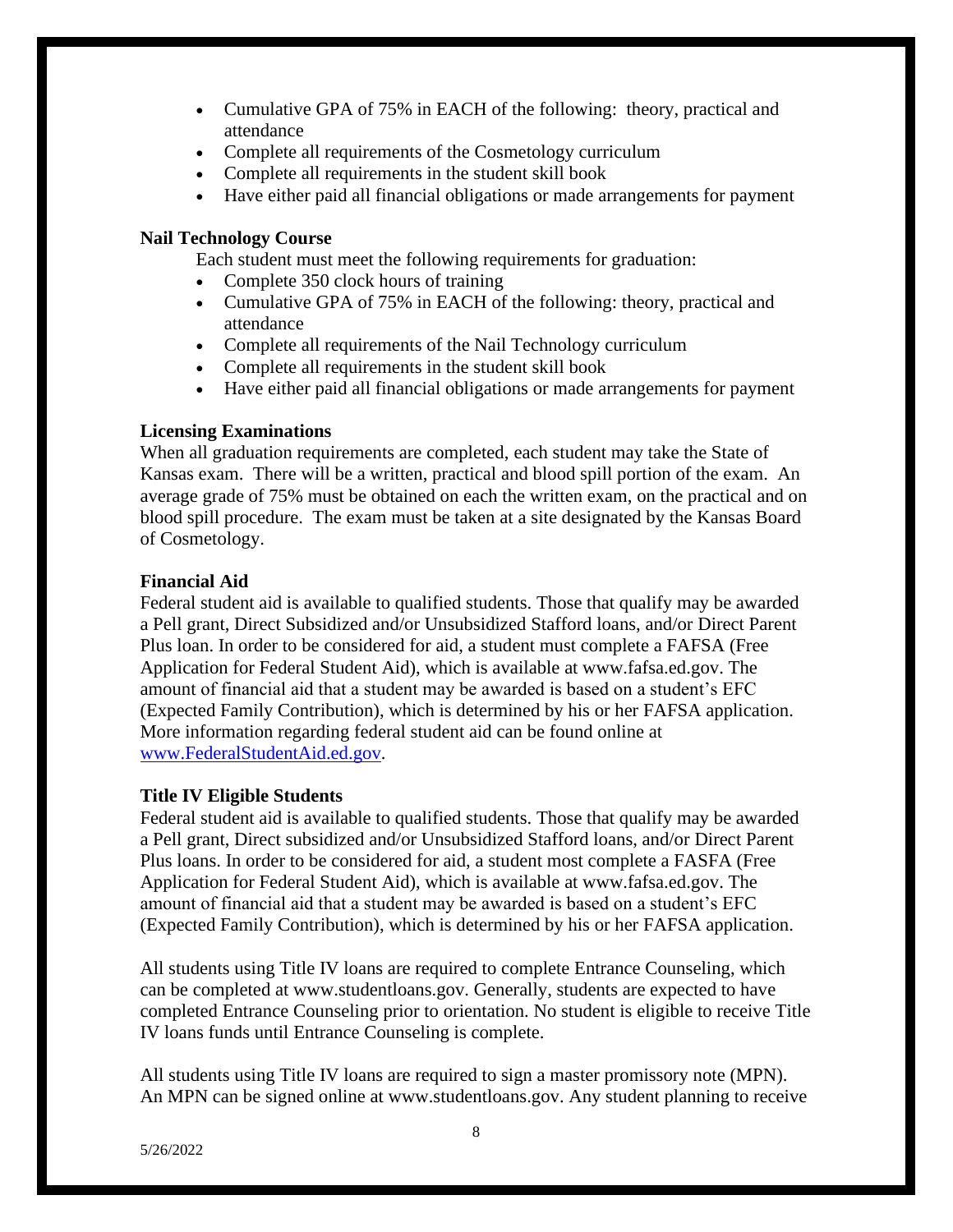funds from a Parent Plus loan must also have a Parent MPN on file. A parent MPN may be signed at the aforementioned link. Paper MPNs are available upon request.

Students are also required to complete Exit Counseling prior to his or her Title IV aid file being released for graduation; students should complete this requirement by visiting www.studentloans.gov. Students that withdraw from the Hays Academy are also required to complete Exit Counseling.

The Financial Aid Director is available to assist in the collection of Verification documents, the completion of Entrance and Exit Counseling, as well as the signing of a Master Promissory Note.

Some students enrolled at the school may be eligible to receive living expenses through the receipt of Title IV funding. Students eligible to receive living expenses are eligible because he/she has more award money available to him/her than tuition, supplies, fees, taxes, and any other charges that may be due to the school. Title IV disbursements are released as a student progresses satisfactorily through his/her program; living expenses are released as a result of these funds being in excess of amounts owed to the school. In almost all circumstances, living expense funds come from loan funds and must be paid back.

#### **Students Selected for Verification**

Certain students who have completed a FAFSA may be selected for Verification; all students selected for Verification are required to submit relevant (and requested) income and/or tax information to the Office of Financial Aid in order to be Title IV eligible. Students selected for Verification will generally be given notice of this prior to a student's first day of class (also known as "Orientation.") If a student's FAFSA is found to be selected for Verification post-Orientation, the Financial Aid Office will provide the student with written notification within two business days of being aware of the selection; such notification will outline directions and required documentation needed to complete the Verification process. Upon the student receiving this notification from the Financial Aid Office the student will have 3-4 business days to submit the required documentation needed to satisfy Verification. If the required documentation is not received within this time frame, possible delay or forfeit of federal aid may occur.

If there are differences between the information listed on your FAFSA and your Verification documents, the Financial Aid Office will make corrections to your FAFSA for you. If your EFC (Expected Family Contribution; used to determine your Federal aid package) changes as a result of these corrections, the Financial Aid Office will notify you via written notification, in the form of an updated Award Letter. This notification will occur within one to two months of you starting class.

In the event of a student's award package changing due to Verification and an overpayment occurs, the school will return any funds that are due back to the Department of Education on the student's behalf.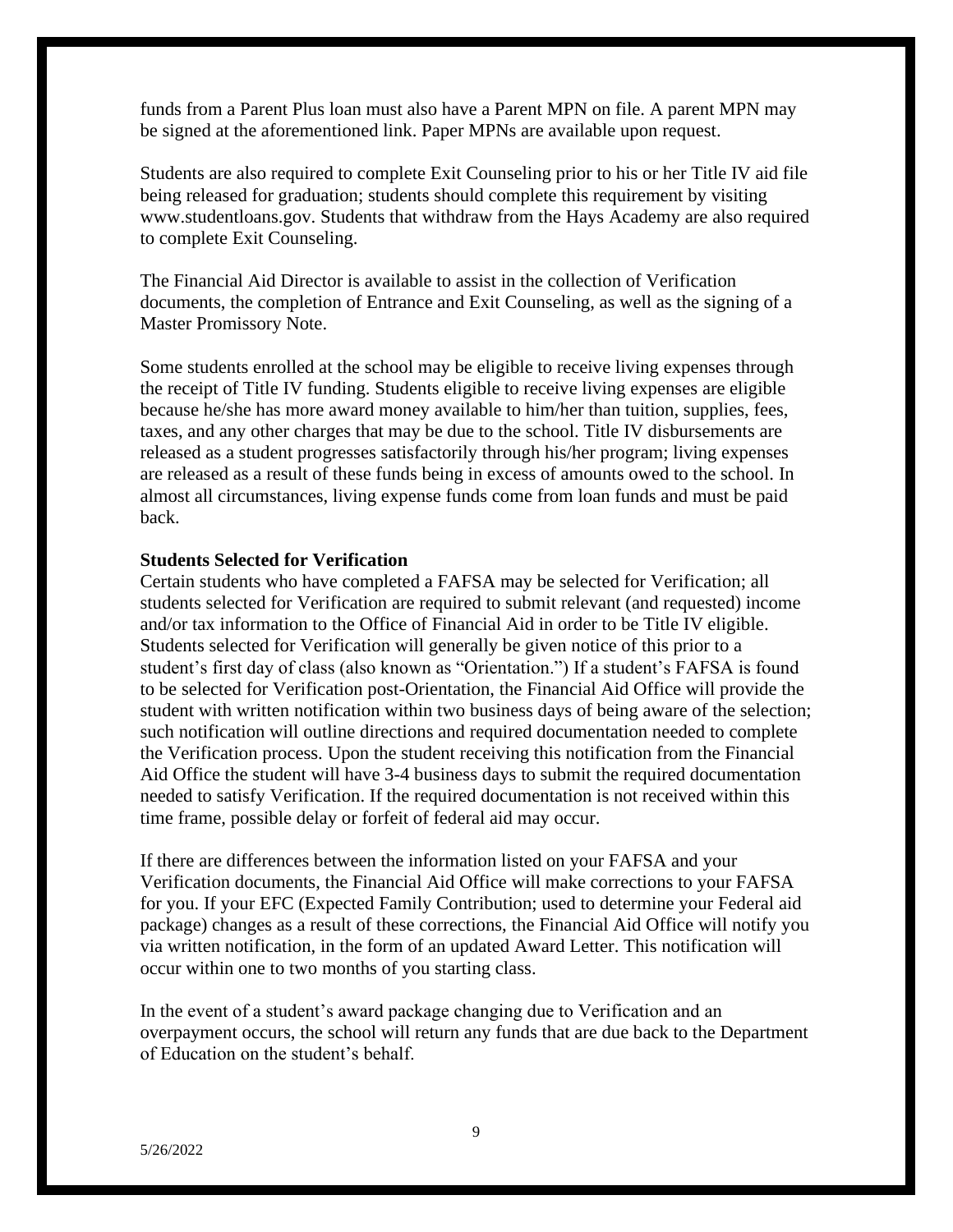Students may email the Financial Aid Director at summer@haysacademy.com in regard to questions about Verification, Entrance and Exit Counseling, Master Promissory Notes, and other general inquiries regarding student financial aid. Students may make appointments to meet with the Financial Aid Director for longer inquiries.

| Comnetology Carrictarum, 1960 clock hours |       |                                                     |       |
|-------------------------------------------|-------|-----------------------------------------------------|-------|
| <b>Scientific Concepts</b>                | Hours | <b>Chemical Services</b>                            | Hours |
| Sanitation                                | 40    | Hair coloring                                       | 175   |
| Hair and scalp                            | 35    | Hair lightening (included with Hair Coloring Hours) |       |
| Skin                                      | 20    | Chemical waving                                     | 150   |
| <b>Nails</b>                              | 20    | Chemical hair relaxing                              | 125   |
| <b>Physical Services</b>                  |       | Hair Dressing                                       |       |
| Shampoos and rinses                       | 35    | Hair shaping                                        | 150   |
| Scalp and hair care                       | 35    | Hair styling                                        | 125   |
| Facials and make-up                       | 150   | Thermal techniques                                  | 75    |
| Manicuring                                | 180   | Care and styling of hair pieces                     | 10    |
| Artificial nails                          |       |                                                     |       |
|                                           |       | State law                                           | 50    |
| <b>Business Practices</b>                 | 75    | Student specific needs                              | 50    |
|                                           |       |                                                     |       |

# **Cosmetology Curriculum: 1500 clock hours**

# **A Cosmetology student shall not work on the public until the student has completed 320 hours of training.**

#### **Nail Technology Curriculum: 350 clock hours**

| <b>Scientific Concepts</b> | 60 hours | <b>Manicuring Skills</b>  | 75 hours  |
|----------------------------|----------|---------------------------|-----------|
| Sanitation                 |          |                           |           |
| Chemistry                  |          | Artificial nails          | 160 hours |
| <b>Nails</b>               |          |                           |           |
| Skin                       |          | <b>Business practices</b> | 35 hours  |
| Muscles, nerves, and blood |          |                           |           |
|                            |          | State law                 | 20 hours  |

**A Nail Technology student shall not work on the public until the student has completed 75 hours of training.**

# **Textbook & Supplies Information**

Students have the option to opt out of having their books, kit and equipment included in the cost of books, kit and equipment in tuition and fees. If the student chooses to opt out, they are responsible for purchasing their own books and kit, which must conform with the items required by each respective program. A list will be provided to the student upon opting out. Students cannot opt out of the Nuts and Bolts materials because they are exclusive to school and cannot be purchased elsewhere.

Hays Academy of Hair Design is a Nuts and Bolts Business Training member school. We also use the Milady textbooks. The following are the ISBN #s if applicable as well as the retail value.

• Milady's Standard Cosmetology 2016, 13th Edition ISBN-13: 978-1-285-76941-7 \$130.00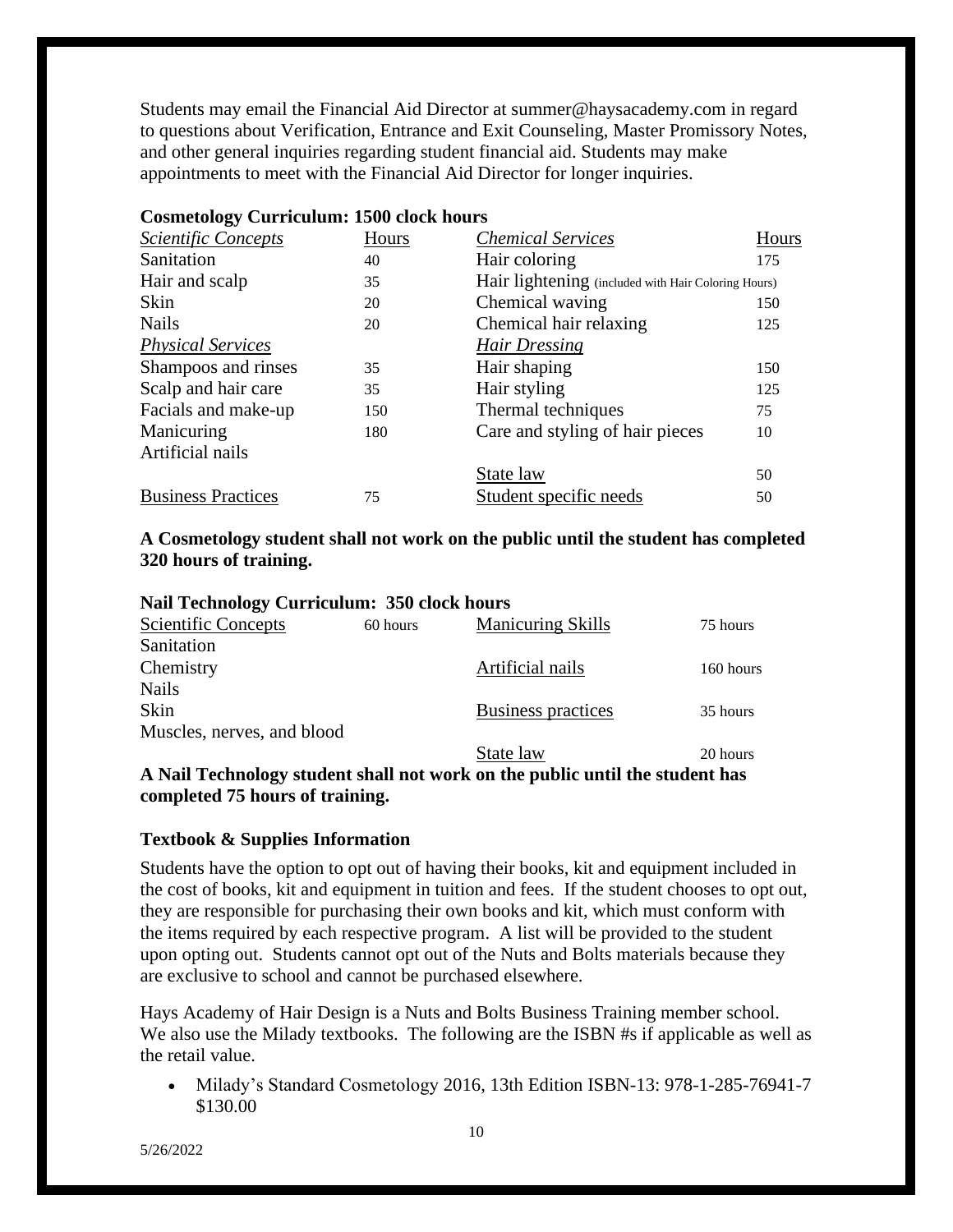- Milady's Standard Nail Technology, 7<sup>th</sup> Edition ISBN-13: 9781285080475 \$132.00
- Nuts and Bolts Business Training Materials are exclusive materials to member schools and not available for retail. These materials are included in the students training fees.

# **Withdrawal and Settlement Policy**

Our school has a definite and written policy for the settlement of cases of students who discontinue training for any reason, by either party, including student's decision, course or program cancellation or school closure.

# **Official Withdrawal or Cancellation:**

- A. An applicant rejected by the school shall be entitled to a refund of all monies paid.
- B. If a student (or in case of a student under legal age, his/her parent or guardian) cancels his/her enrollment and demands his/her money back, in writing within three business days of the signing of an agreement or contract. In this case, all monies collected by the school shall be refunded. This policy applies regardless of whether or not the student actually started training.
- C. If a student cancels his/her enrollment after three business days after signing, but prior to entering classes, he/she shall be entitled to a refund of all monies paid to the school less a registration fee of \$100.00 for either the Cosmetology course or the Nail Technology course.
- D. A student notifies the institution of his/her withdrawal.
- E. A student on an approved leave of absence notifies the school that he or she will not be returning. The date of withdrawal shall be the earlier of the date of expiration of the leave of absence or the date the student notifies the institution that the student will not be returning; or
- F. A student is expelled by the school. (Unofficial withdrawals will be determined by the institution by monitoring attendance at least every 30 days.)
- G. In type B, C, D, or E official cancellations or withdrawals, the cancellation date will be determined by the postmark on the written notification, or the date said notification is delivered to the school administrator or owner in person.
- H. For students who enroll in and begin classes but withdraw prior to program completion (after three business days of signing the contract), the following schedule of tuition earned by the school applies. All refunds are based on scheduled hours.

The registration fee of \$100.00 and the cost of the books & equipment kit are part of the total price set out and are not refundable.

|          | Percentage of Time |                          |
|----------|--------------------|--------------------------|
|          |                    | To Total time of Program |
| 0.01% to |                    | 4.9%                     |
| 5%       | to                 | 9.9%                     |
| 10%      | to                 | 14.9%                    |
| 15%      | to                 | 24.9%                    |
| 25%      | tο                 | 49.9%                    |

Amount of Total Tuition Owed to the School 20% Retained or Received 5% to 9.9% 30% Retained or Received 40% Retained or Received 45% Retained or Received 70% Retained or Received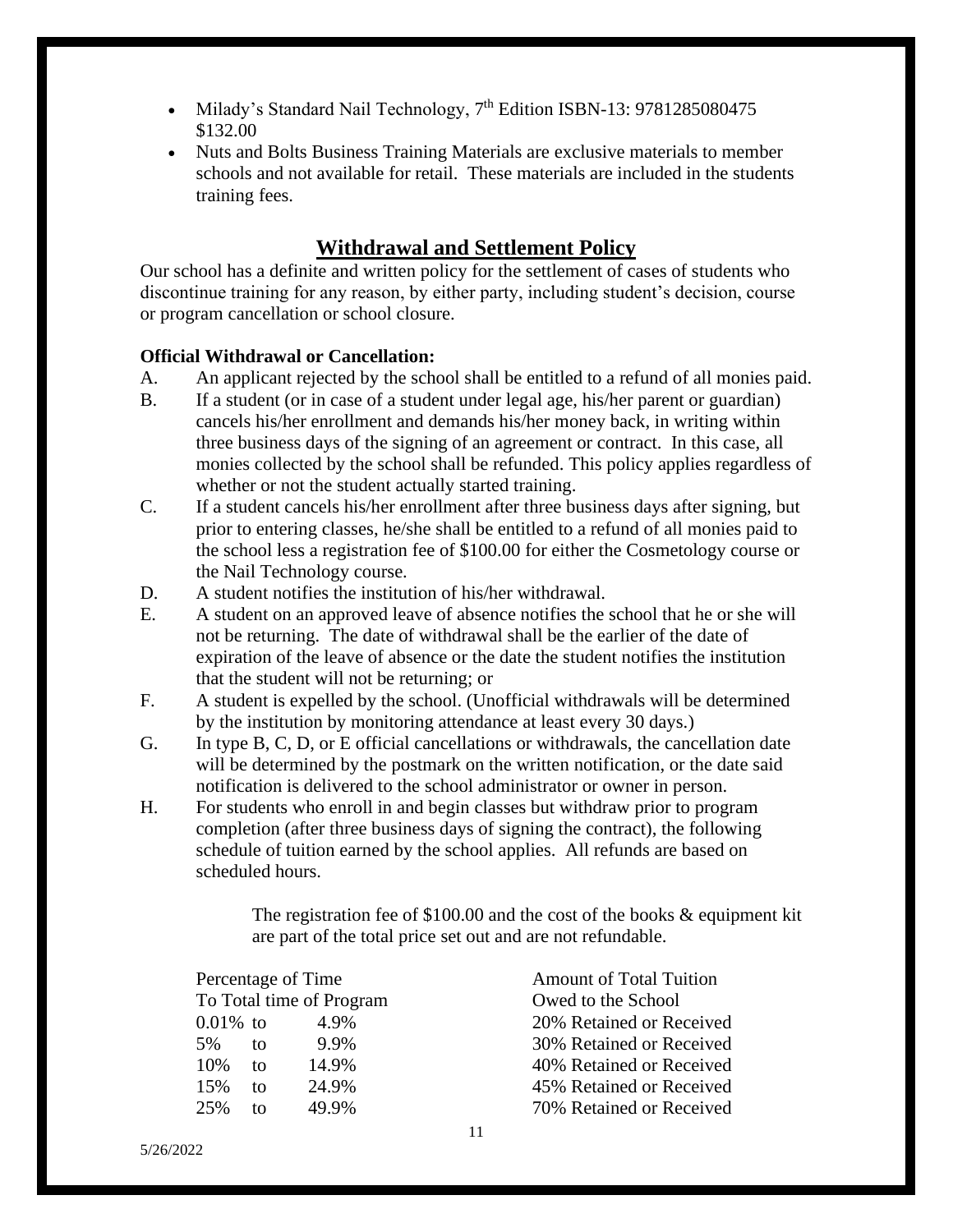- I. All refunds will be calculated based on the students last date of attendance. Any monies due to a student who withdraws shall be refunded within 45 days of a determination that a student has withdrawn, whether officially or unofficially. In the case of mitigating circumstances beyond the student's control, a reasonable and fair refund settlement will be made.
- J. The cost of extra items to the student, such as instructional supplies or equipment, service charges, activity fees, state board examination fee, and other charges need not be considered in refund computations provided charges are itemized separately in the enrollment agreement. The cost of the kit and the registration fee of \$100.00 for Cosmetology and Nail Technology students are part of the total price set out and are not refundable after the starting date of classes.
- K. If a course and/or program is canceled subsequent to a student's enrollment, and before instruction has begun, the school shall, at its option, provide a full refund of all monies paid or provide completion of the program. If the school cancels a course and/or program and ceases to offer instruction after students have enrolled and instruction has begun, the school shall, at its option, provide a pro rata refund for all students transferring to another school based on the hours accepted by the receiving school; or provide completion of the course and/or program; or participate in a Teach-Out Agreement; or provide a full refund of all monies paid.
- L. If permanently closed or no longer offering instruction after a student has enrolled, and instruction has begun, the school will provide a pro rata refund of tuition to the student OR provide course completion through a pre-arranged teach out agreement with another institution.

#### **Return of Title IV Policy**

The Federal Return of Title IV funds formula ("R2T4") dictates the amount of Federal Title IV aid that must be returned to the federal government or the lending institution by the Institute and/or the student. The R2T4 formula is applicable to an eligible student receiving federal aid when that student withdraws or is terminated from the Institute.

A student's withdrawal date is used to calculate the percentage of the payment period completed and is always the student's last date of attendance/clocked hours. The date of determination is the earlier of:

- The date the student notifies the Institute of the student's withdrawal or the date of the student's withdrawal, whichever is later.
- The Institute terminates the student's enrollment as provided in the Enrollment Agreement.
- If a student does not return or call from the student's leave of absence by the date of the student's expected return, the student shall be considered terminated.
- If the student unofficially withdrew, the 14th calendar day of consecutive absence from the Institute.

The amount of Title IV funds earned by the student is based upon the length of time the student is scheduled to complete in the payment period. The percentage of Title IV aid earned is equal to the percentage of the payment period that was completed as of the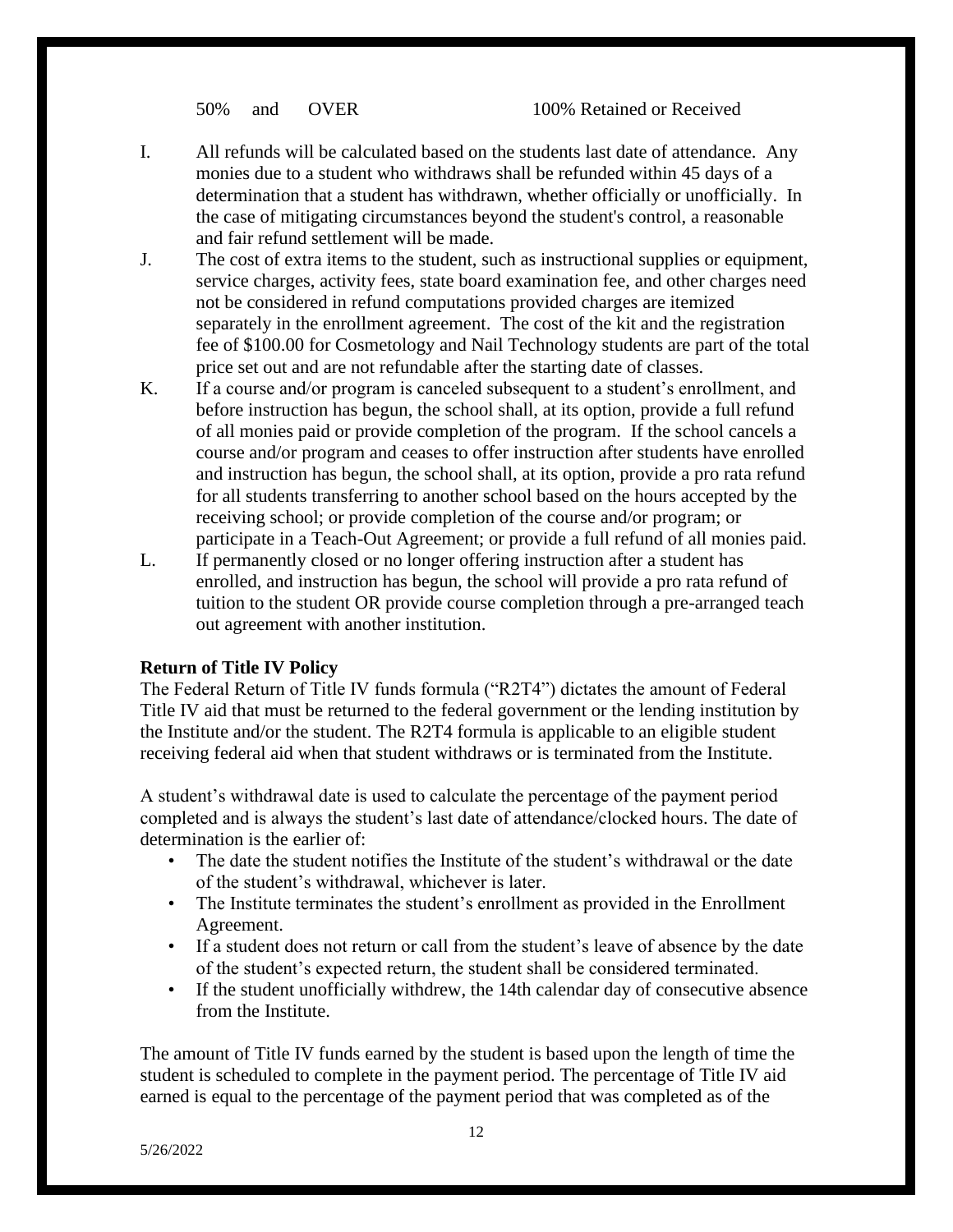withdrawal date if this occurs on or before 60% of the payment period has been completed. After 60% of the payment period has been scheduled to be complete, 100% of the Title IV funds are earned. The percentage that has not been earned is calculated by subtracting the percentage of Title IV aid earned from 100%.

The percentage of the payment period completed is calculated by the number of clock hours the student was scheduled to complete in the payment period as of the withdrawal date divided by the total number of clock hours in the payment period.

The amount to be returned is calculated by subtracting the amount of Title IV assistance earned from the amount of Title IV aid that was or could have been disbursed as of the withdrawal date.

If a student has earned more Title IV funds than have been disbursed, the Institute must offer the amount of earned funds as a post-withdrawal disbursement.

Post-withdrawal disbursements may be offered from Pell Grant funds first if eligible. If there are current educational costs due the Institute at the time of withdrawal, a Pell Grant post-withdrawal disbursement will be credited to the student's account. Any Pell Grant funds in excess of current educational costs may be offered to the student if eligible. Any federal loan program funds due in a post-withdrawal disbursement must be offered to the student and the Institute must receive the student's permission before crediting their account.

The following Title IV refund distribution is used for all Financial Aid students due a refund:

- Unsubsidized Direct Stafford Loan
- Subsidized Direct Stafford Loan
- Federal Direct Parent PLUS Loan
- Federal Pell Grant
- Federal Supplemental Opportunity Grant
- Other Title IV assistance

Any unearned Title IV funds must be returned to the appropriate program within 45 days of the date of determination. Any unearned funds that have not yet been disbursed to the student must be offered to the student within 30 days of the date of determination if not applied directly to the student's account.

The statute requires that a student is responsible for all unearned Title IV program assistance that the Institute is not required to return. This is determined by subtracting the amount returned by the Institute from the total amount of unearned Title IV funds to be returned.

# **Notice Concerning Transferability Of Credits & Credentials Earned At Our Institution**

The transferability of credits you earn at Hays Academy is at the complete discretion of an institution to which you may seek to transfer. Acceptance of the certificate you earn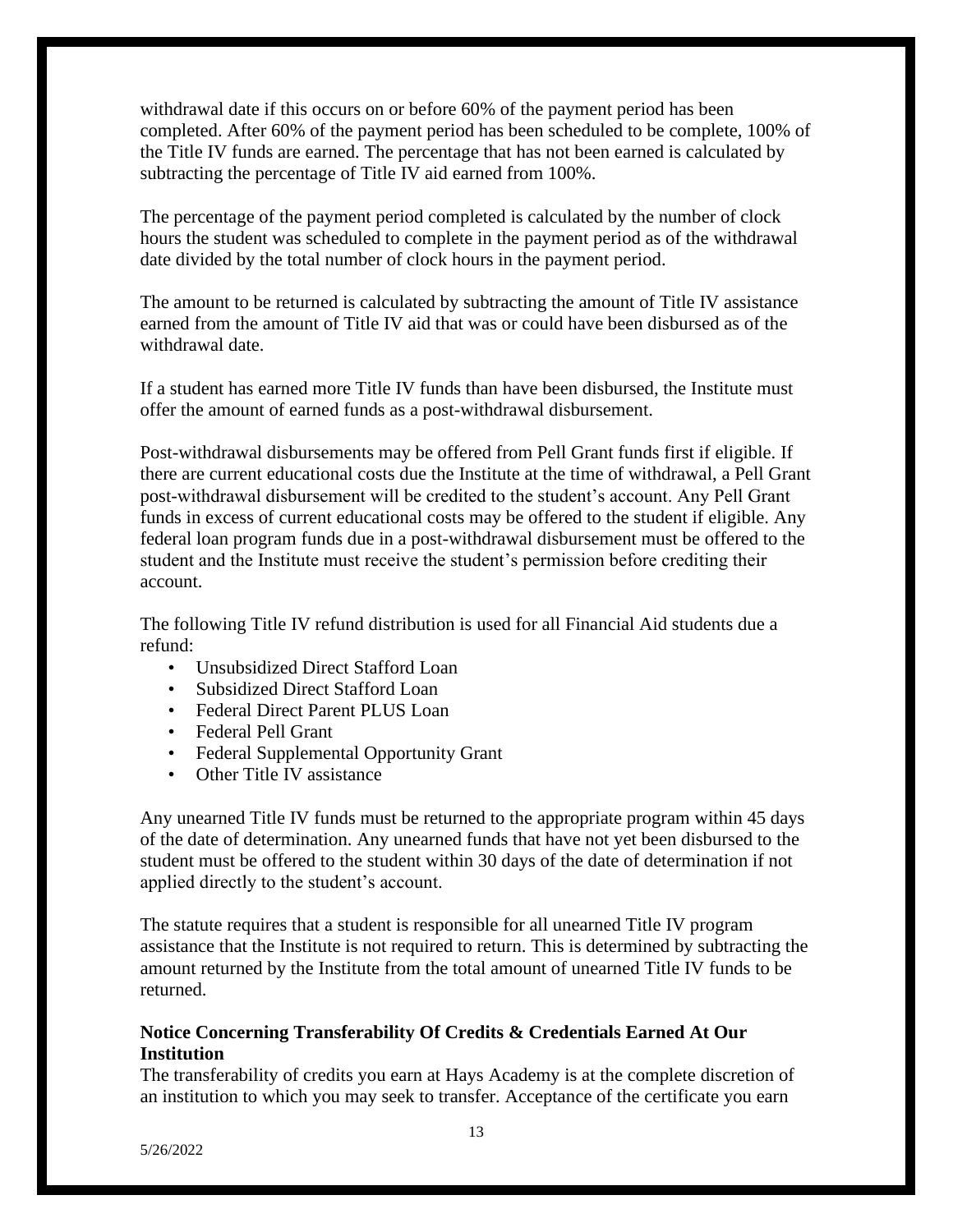from the Hays Academy is also at the complete discretion of the institution to which you may seek to transfer. If the credits or certificate that you earn at this institution are not accepted at the institution to which you seek to transfer, you may be required to repeat some or all of your course work at that institution. For this reason you should make certain that your attendance at this institution will meet your educational goals. This may include contacting an institution to which you may seek to transfer after attending the Hays Academy to determine if your credits or certificate will transfer.

#### **Attendance Policy – Rules and Regulations**

1. Class schedules are as follows:

8:00 A.M. – 4:30 P.M. Tuesday, Wednesday, Friday 11:00 A.M. – 7:30 P.M. Thursday 9:00 A.M. – 4:00 P.M. Saturdays (as designated) Part-time schedules can be accommodated on a case by case basis.

Come in early and be ready for roll call each morning. There will be a uniform inspection each morning at roll call. Stylist Capes must be worn, shoes kept clean, hair in a current style appropriate to the profession, and a generally clean and well-groomed appearance is required.

- 2. If the student is unable to clock in by five minutes after the start of classes, he/she will not be allowed to attend classes. Students will be granted three passes for tardies within the 1500 hours. These passes can be used for tardies up to 90 minutes. After the three passes are used the student will not be allowed to clock in that day. The student must have written proof to bring the manager if allowed to clock in later than five minutes after the start of classes and/or have arranged for the tardy in advance.
- 3. Basics students can only miss four days throughout the Basics Program. If a student misses more than four days or 32 hours they will be withdrawn from the program. If the student chooses to re-enter, they must follow the institutions reentry policy.
- 4. After a student has completed the Basics Program an allowance of four days or 32 hours absent in a 10-week time frame is issued. If a student misses more than the 4 days or 32 hours in the ten week time frame they are withdrawn from the program. If the student chooses to re-enter, they must follow the institutions reentry policy.
- 5. In order for a student to be dismissed early from the school day, they will need to inform administration at least one week in advance. If the student fails to give a weeks' notice of early dismissal, he/she will need to have a meeting with administration to explain the necessity of their early dismissal. At this time, administration will either grant or deny the early dismissal. If the decision is to deny, and the student still chooses to leave early, then he/she will receive a oneday suspension.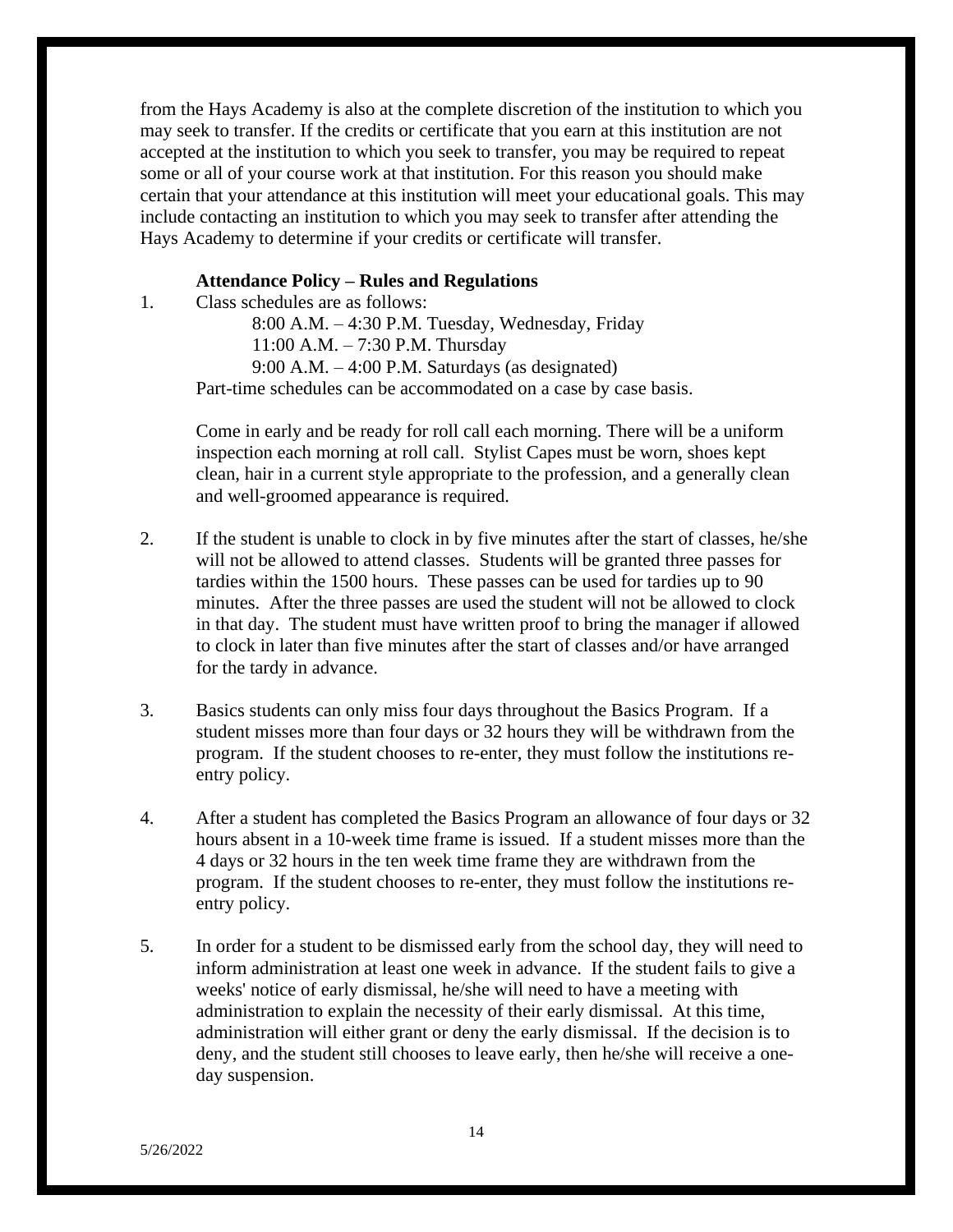- 6. In case of long-term illness, hospitalization, or other extenuating circumstances, request an appointment with the administrators to work out necessary arrangements for a leave of absence.
- 7. When a death occurs in a student's immediate family, the student may take up to three days off to attend the funeral or make funeral arrangements. We may in unusual circumstances require verification of the need for the bereavement leave. Immediate family members are defined as the student's spouse, parents, stepparents, sisters, brothers, children, stepchildren, grandparents, father-in-law, mother-in-law, brother-in-law, sister-in-law, son-in-law, daughter-in-law, or grandchild.
- 8. All students are required to maintain a cumulative 75% attendance record.
- 9. All make-up work must be completed upon return of an absence this includes all theory test as well as practical work.
- 10. A student is allowed to receive credit for more than eight hours per day given they are receiving training that is supervised by an instructor. A student is also able to receive credit for hours of training outside of their normal schedule given they are receiving training that is supervised by an instructor.

### **Termination**

All students are expected to abide by all rules and regulations of Hays Academy of Hair Design. Not choosing to follow these rules and regulations can result in disciplinary action including termination from school.

#### **Breaks and Lunch Period Policies**

- 1. A 30-minute lunch period is given daily. Each student needs to check with the Student Salon Coordinator to see when his or her lunch is scheduled before planning lunch every day. In the case of floor work conflicting with an assigned lunch time, the Student Salon Coordinator will assign an alternate lunchtime.
- 2. If a student fails to return after their lunch break, they will receive a one-day suspension if it is considered an unexcused absence.
- 3. Smoking is allowed only outside in the back of the school. Hays Academy of Hair Design provides a smoke-free environment.
- 4. Students must clock out for lunch whether or not he/she leaves the building.
- 5. Students are only able to leave school premises when clocked out.

#### **Uniform Policy**

1. Standard school uniforms are worn each day for school (no substitutes). The school uniform consists of professional looking attire. Stylist Capes must be worn, shoes kept clean, hair in a current style appropriate to the profession, and a generally clean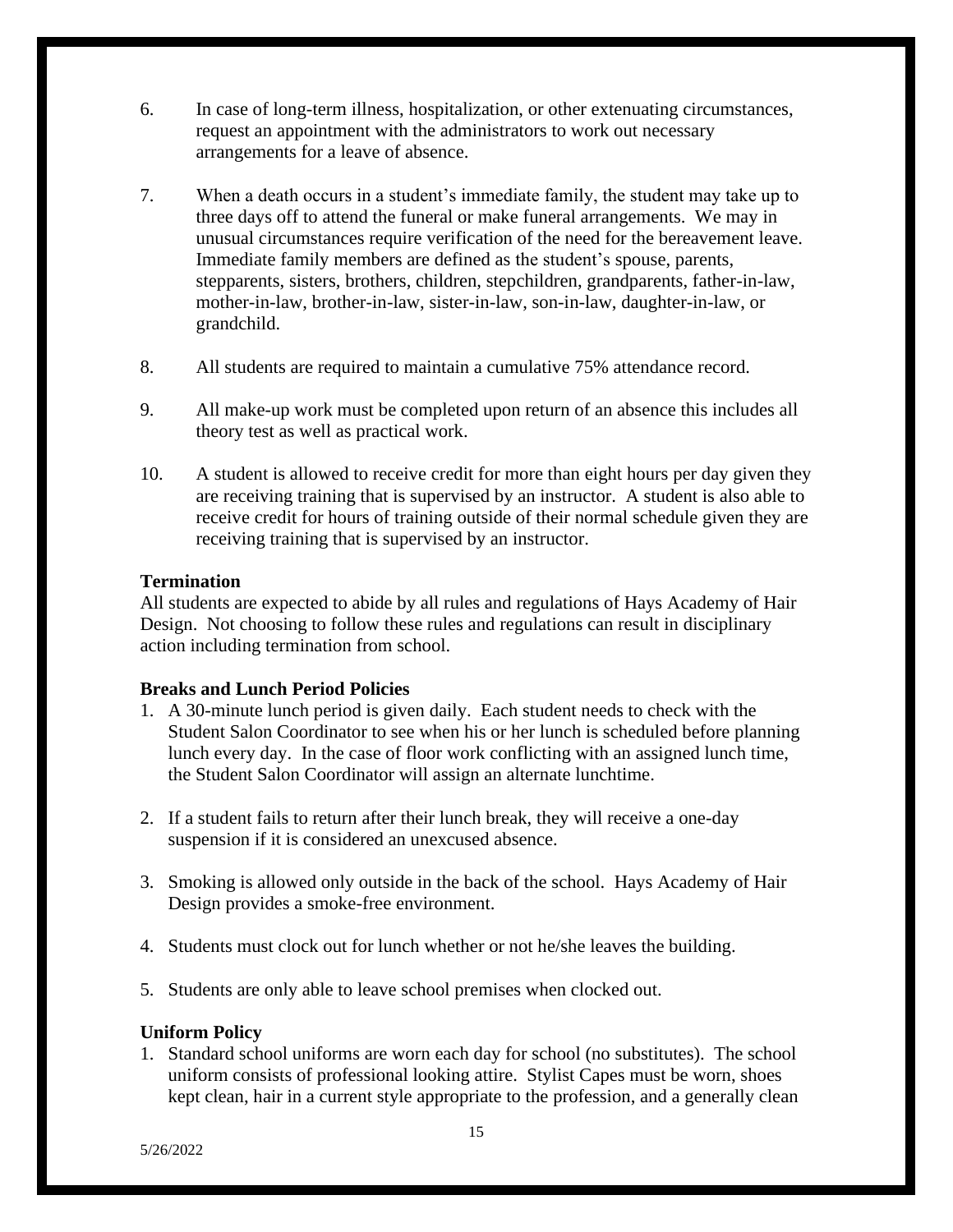and well-groomed appearance is required. Hats may not be worn as part of the uniform, nor can scarves be worn to cover the hair like a hat. No gang related apparel or accessories. Students may be clocked out if the uniform and appearance are not acceptable.

2. Personal hygiene is of extreme importance in this profession since the hair stylist works very close to the clients. Each student should pay special attention to the use of deodorants and breathe freshners. Morning baths or showers are essential. If necessary, an instructor will call the student into the office and inform him/her a problem exists so it may be remedied.

### **Services on Students Policies**

- 1. Students may have his/her hair styled as time permits on specified days. You will be assigned to a specific day in which services may be performed. Requirements set forth must be met in order to receive a hair day.
- 2. A hair day price sheet must be completed and paid for before the service is started.
- 3. The student receiving the services may tell the instructor and student working on him/her how they would like their hair done but are not allowed to instruct the student doing the service on how it should be done. That is the instructor's duty.
- 4. Students working on other students must have each phase of the work checked by the clinic floor instructor the same as other clinic floor work. The student is expected to treat the student working on him/her the way he/she would want to be treated while working on someone else.

#### **Student Salon Policies**

- 1. Students are not permitted behind the front desk unless assigned by an instructor, or the instructor requests his/her assistance.
- 2. An instructor must check all phases of student salon work.
- 3. When a student is called to the front desk for a client, he/she should greet the client by name, in a professional manner. When the service is finished, the student and receptionist should thank the client for coming in and ask them to come back again.
- 4. Students are not allowed to refuse service to a client or complain about having to service a client. This makes the client and everyone else within hearing uncomfortable, and it is bad manners and business. Treat the client the way you like to be treated in the same situation.
- 5. If there is a personal conflict between the student and client, the student should request a private conference with the clinic floor instructor or administrator in the office. If the client is giving the student problems on the clinic floor the instructor is not aware of, the student needs to ask the instructor to come back to the office to give advice on how to handle the client, or the instructor may need to deal with the client.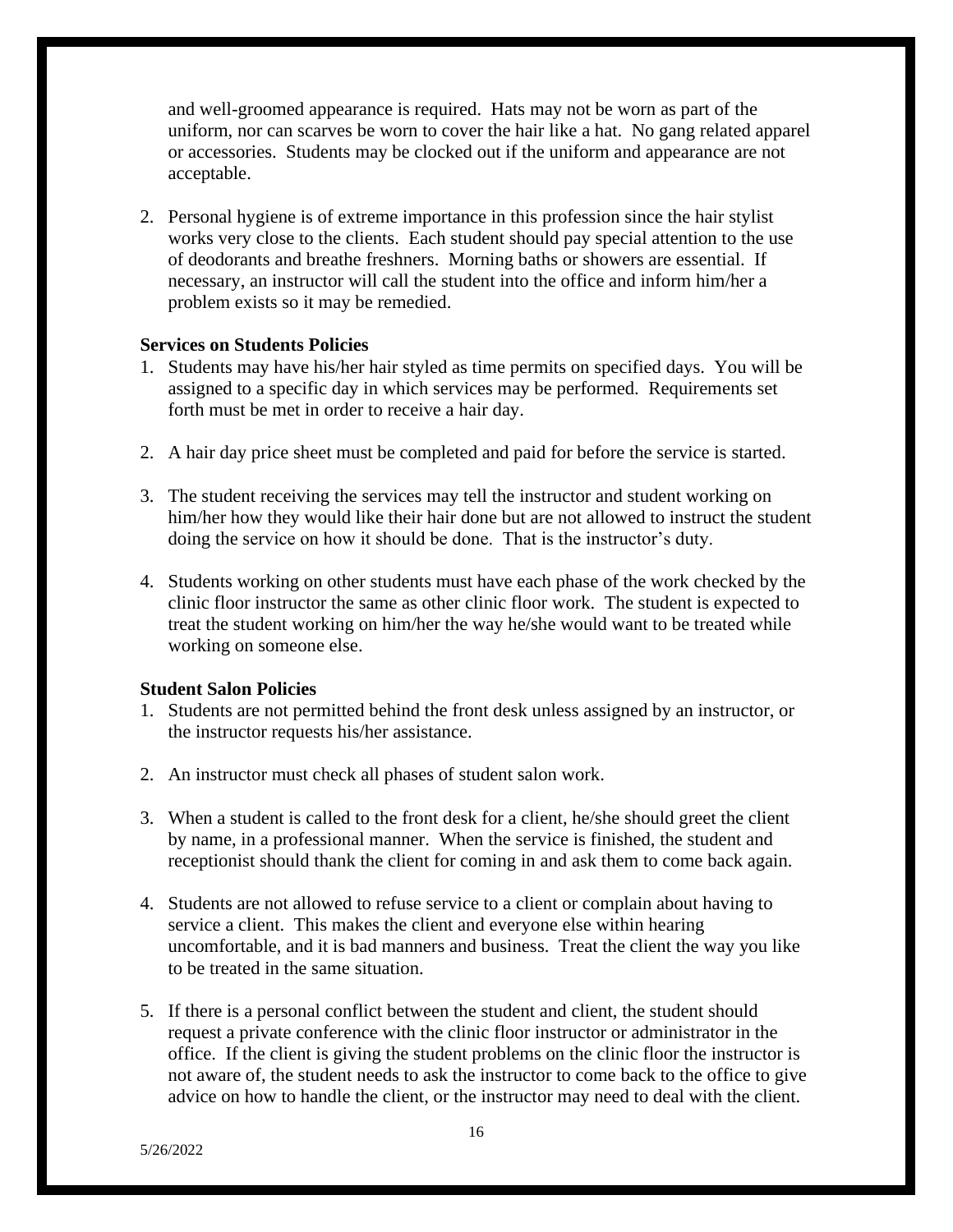### **Time Clock Policies & Performance Sheets**

- 1. The school maintains a daily student record which verifies attendance and practice services completed, and a final student record which verifies curriculum requirements and hours successfully completed by each student. (K.A.R. 69-3-7)
- 2. Each student is required to punch in and out on the time clock to verify training hours.
- 3. If a student fails to clock in or out, they will not receive hours that CANNOT be verify.

### **Student Responsibility Policy**

- 1. Each student will be assigned a daily cleanup duty for each week in school. Each student is required to have 40 hours of sanitation for their state board requirement sheet and keeping the school neat and clean is the way these hours are obtained. Hairdressing stations must be kept neatly arranged at all times and must be thoroughly cleaned before school is dismissed each day.
- 2. Books and personal items are not to be left lying about. These need to be kept in the designated areas at all times.
- 3. No equipment or products will be taken out of the school at any time without the permission of the administrator. Students doing work outside of the school is unlawful and could result in the student's being expelled from school, or Kansas State Board of Cosmetology revoking the student's apprentice license permanently.
- 4. Due to health and sanitation reasons, kit items and equipment may not be returned. Any books that have been written in, show wear or have a code that has been accessed may not be returned. However, all books, kit and equipment must remain at the school until they are paid for.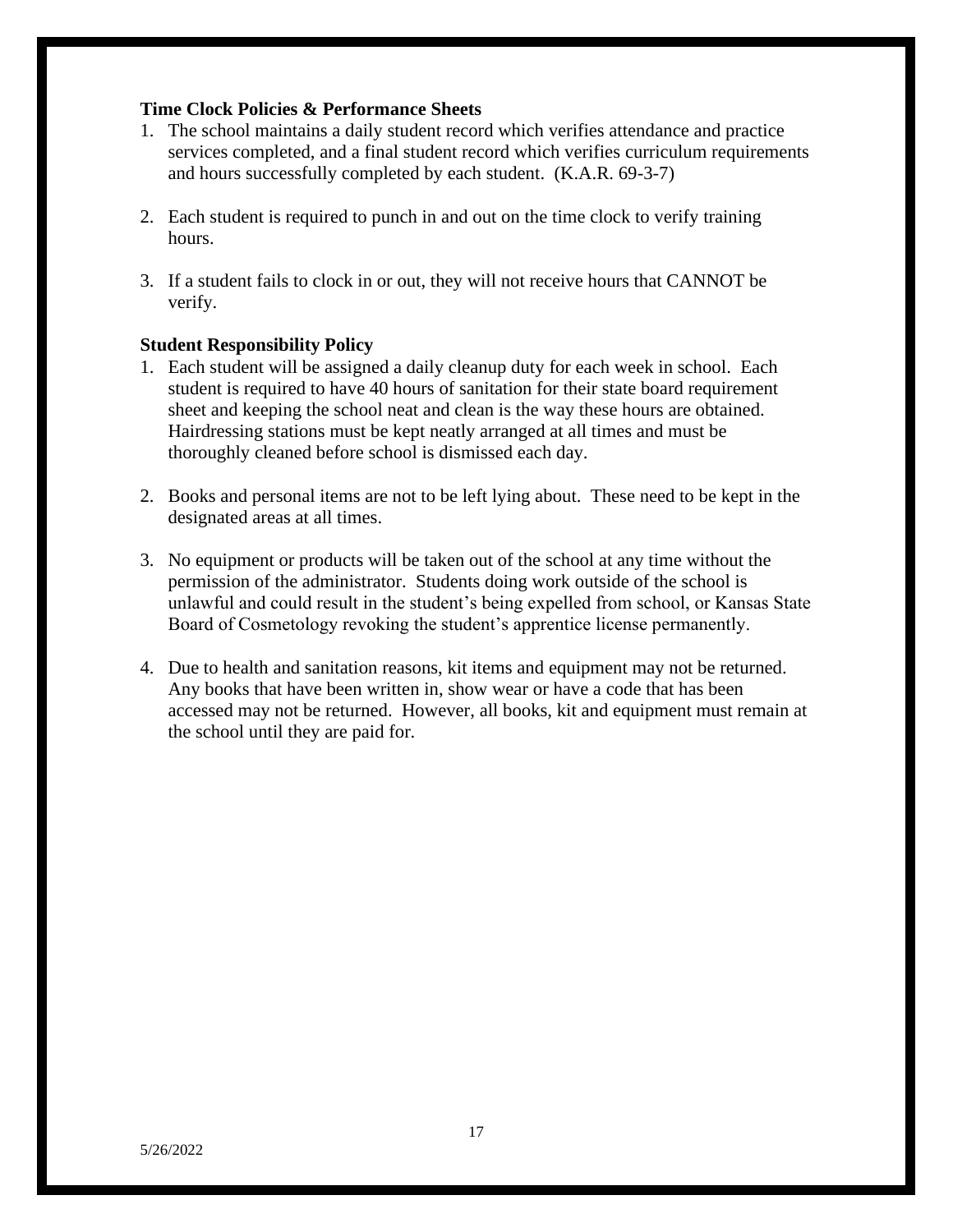#### **General Policies**

- 1. Personal phone calls are not permitted unless it is an emergency. A student will be given a message if the caller wishes to leave one. Phone calls from the desk must be approved by an instructor and kept brief. The use of cell phones is prohibited.
- 2. Students are required to have a lock on their lockers. The school is not responsible for missing personal or other belongings. Any student caught stealing from another student, instructor, client, or the school will be immediately expelled from school, will not be permitted to complete training at the school, and will be reported to the police department.
- 3. All students are at all times required to maintain a professional attitude and appearance. Students should treat clients, instructors, and other students with courtesy, respect, and awareness.
- 4. No illegal drugs, contraband, or alcoholic beverages are permitted on school property or as a part of school activities at any time. If a search of the school premises is requested, the students must permit the search of personal belongings. Refusal to do so will be grounds for immediate dismissal. If a student is in possession of illicit drugs or alcohol, he/she will be immediately dismissed from school. For more information, please see the school's Alcohol and Drug Prevention Program and Policy on the school's website, [www.haysacademy.edu.](http://www.haysacademy.edu/)
- 5. Any student who deliberately destroys school property will be expelled from school and will not be readmitted
- 6. Any property that has been unclaimed or unattended for a period of 90 days or longer will become property of Hays Academy of Hair Design.
- 7. If a student is found not complying with the school's rules and policies, the school may terminate the student.
- 8. The school reserves the right to make any changes in the above rules and regulations at any time, and all students will be notified of any changes immediately.
- 9. Any policy established by the school may be appealed due to mitigating circumstances. Anyone wishing to appeal a policy must do so following the schools appeal procedure. See school administration for formal policy.

#### **Employment Assistance**

Our school does not guarantee job placement. We do, however, aid our students in placement whenever possible. We receive inquiries from salons over a wide area and inform students of job opportunities, as they become available.

# **Access to Student Files**

The student, (or in case of a dependent minor student, the parent or guardian), has the right to see the student's cumulative file if the school receives a written request from the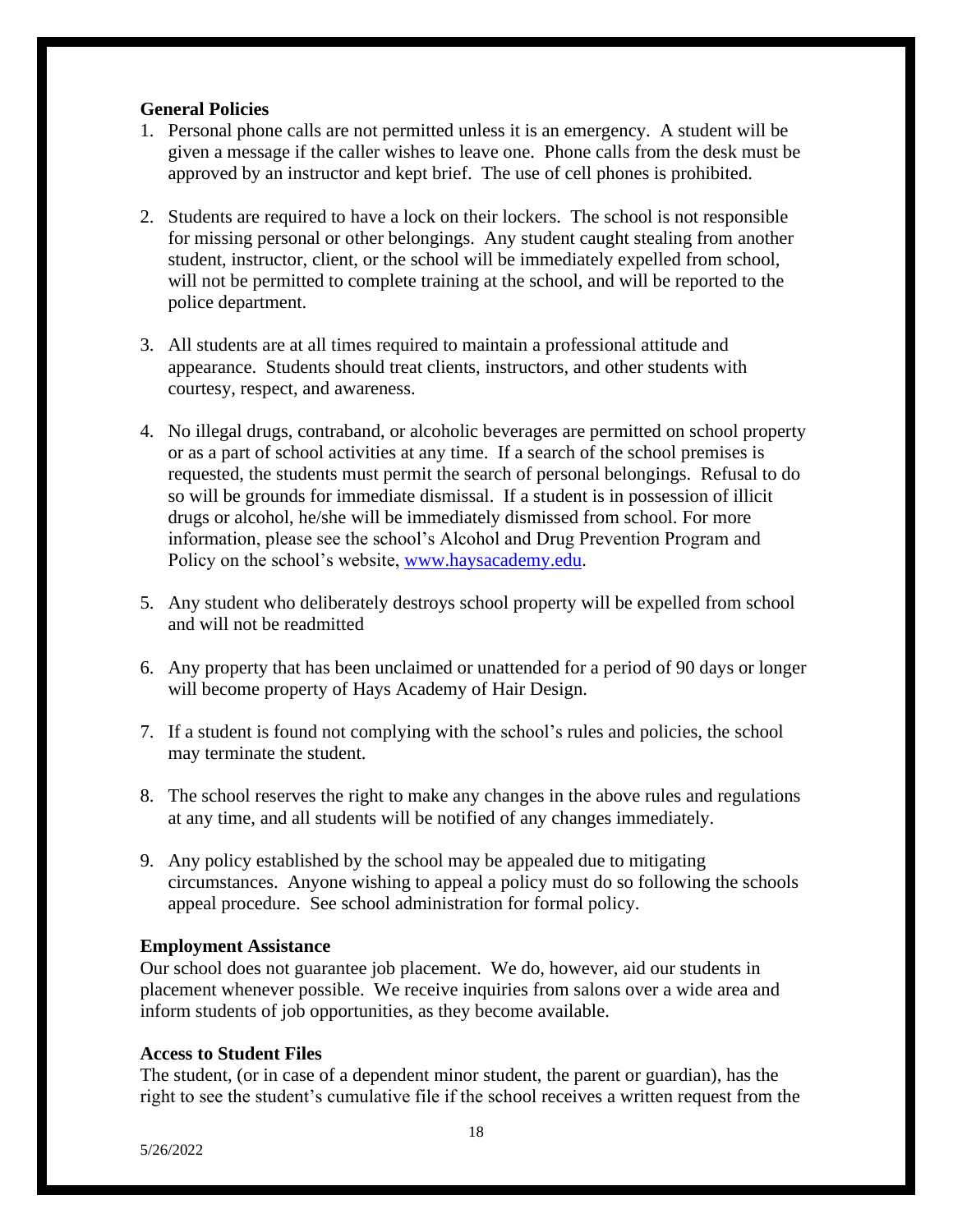student to see the file. The file may be viewed in the office of the school during regular business hours with the administrator present. The student, parent, or guardian may remove no part of the student's cumulative file from the office.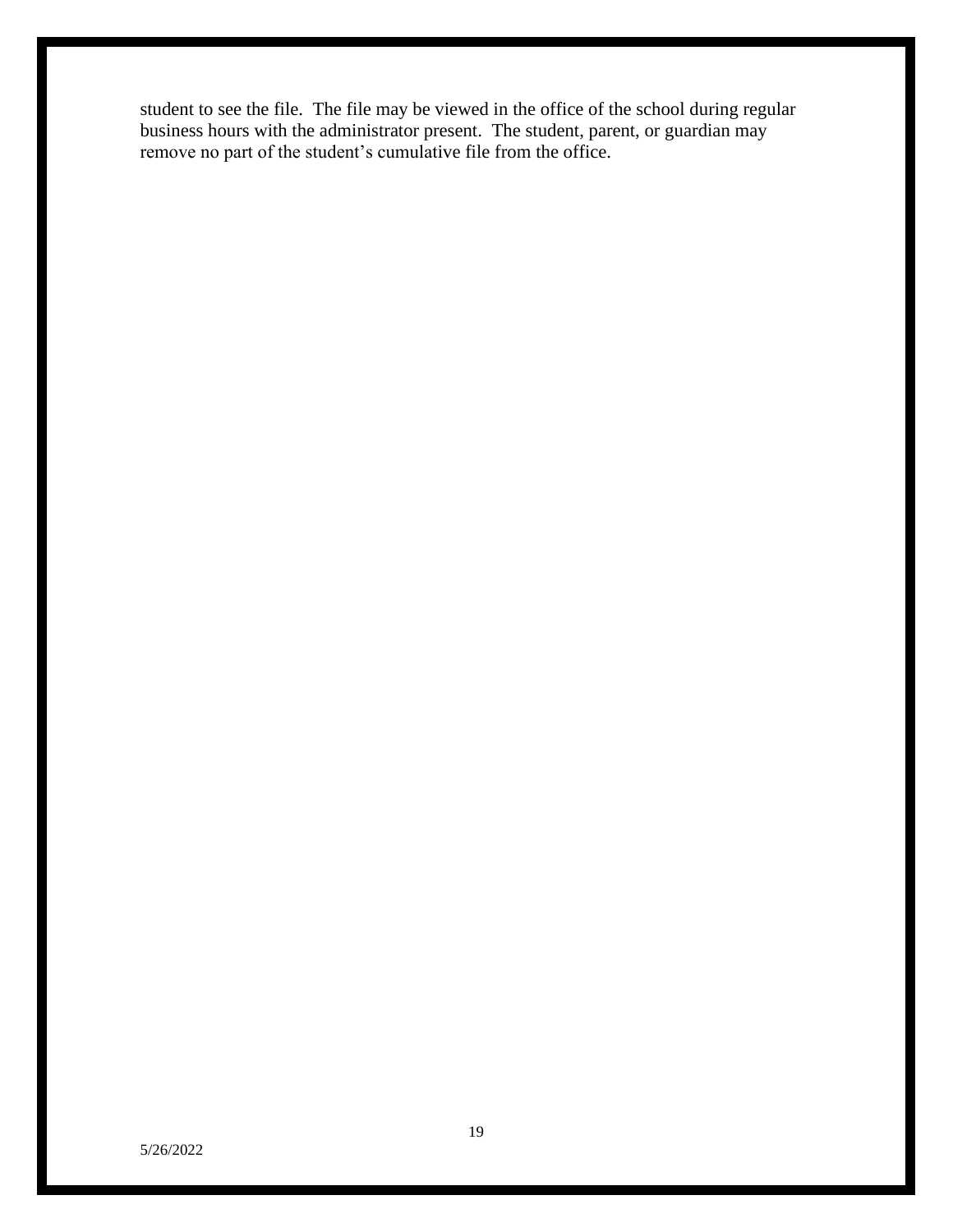#### **Ability to Benefit**

As of April 1, 1992, our school no longer accepts Ability-to-Benefit students.

#### **Expenses not Covered by Tuition**

Tuition covers all supplies and equipment needed except for the uniform, shoes, threering binder, padlock, paper and pens. Other expenses that may be incurred are supplies purchased by the student for personal use or to replace kit items that are destroyed or consumed. In addition, after completion of training, students are required to pay a state licensure and an exam fee.

### **Right to Privacy**

Each student is guaranteed the right to privacy as stated in the Privacy Act. The school will guard the student's privacy and no information will be given to any person or agency without the student's or parent/guardian of a dependent minor's written approval. The school does allow NACCAS, which is the school's accrediting agency, and any other governing agencies (Kansas Board of Cosmetology, United States Department of Education) access to student files. When a student transfers to another school, his/her records will be released to the school they are transferring to.

### **Family Educational Rights and Privacy Act (FERPA)**

The Family Educational Rights and Privacy Act (FERPA) (20 U.S.C. § 1232g; 34 CFR Part 99) is a Federal law that protects the privacy of student education records. The law applies to all schools that receive funds under an applicable program of the U.S. Department of Education. FERPA gives parents certain rights with respect to their children's education records. These rights transfer to the student when he or she reaches the age of 18 or attends a school beyond the high school level. Students to whom the rights have transferred are "eligible students."

Parents of eligible students have the right to inspect and review the student's education records maintained by the school. Schools are not required to provide copies of records unless, for reasons such as great distance, it is impossible for parents or eligible students to review the records. Schools may charge a fee for copies.

Parents or eligible students have the right to request that a school correct records which they believe to be inaccurate or misleading. If the school decides not to amend the record, the parent or eligible student then has the right to a formal hearing. After the hearing, if the school still decides not to amend the record, the parent or eligible student has the right to place a statement with the record setting forth his or her view about the contested information.

Generally, schools must have written permission from the parent or eligible student in order to release any information from a student's education record. However, FERPA allows schools to disclose those records, without consent, to the following parties or under the following conditions (34 CFR § 99.31):

- School officials with legitimate educational interest;
- Other schools to which a student is transferring;
- Specified officials for audit or evaluation purposes;
- Appropriate parties in connection with financial aid to a student;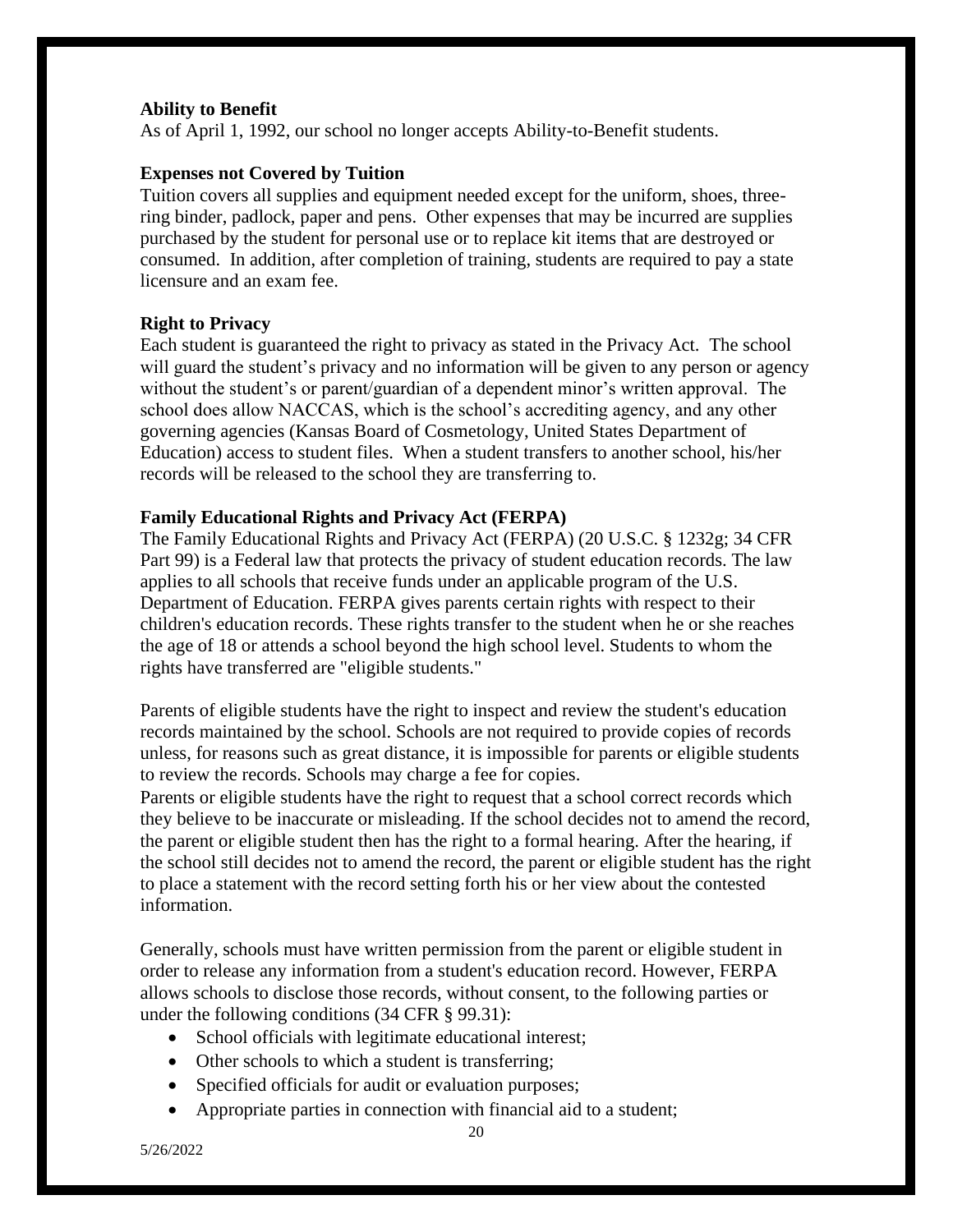- Organizations conducting certain studies for or on behalf of the school;
- Accrediting organizations;
- To comply with a judicial order or lawfully issued subpoena;
- Appropriate officials in cases of health and safety emergencies; and
- State and local authorities, within a juvenile justice system, pursuant to specific State law.

Schools may disclose, without consent, "directory" information such as a student's name, address, telephone number, date and place of birth, honors and awards, and dates of attendance. However, schools must tell parents and eligible students about directory information and allow parents and eligible students a reasonable amount of time to request that the school not disclose directory information about them. Schools must notify parents and eligible students annually of their rights under FERPA. This notification is in the school's catalog which is posted on the school's website at all times.

For information on your Rights please visit: [Family Educational Rights and Privacy](http://www2.ed.gov/policy/gen/guid/fpco/ferpa/index.html) Act (FERPA) <http://www2.ed.gov/policy/gen/guid/fpco/ferpa/index.html>

# **Record Retention Policy**

Hays Academy maintains records of the name, address, e-mail address, and telephone number of each student who is enrolled in an educational program at the school. The school maintains permanent records of the following for each student granted a certificate:

- The date on which the certificate was granted.
- The program and hours upon which the certificate was based.
- The grades earned by the student in each program

The school permanently maintains all student transcripts. Student transcripts shall show:

- 1. The educational programs that were completed, or were attempted but not completed, and the dates of completion or withdrawal;
- 2. The final grades or evaluations given to the student;
- 3. Credit for program hours earned at other institutions; and
- 4. Certificates awarded the student.

The school maintains, for a period of not less than six years, complete and accurate records of all of the following information:

- 1) The educational programs offered by the school and the curriculum for each.
- 2) The names and addresses of the members of the school's current faculty and records of the educational qualifications of each member of the current faculty.
- 3) Any other records required to be maintained by federal, state or accrediting authority.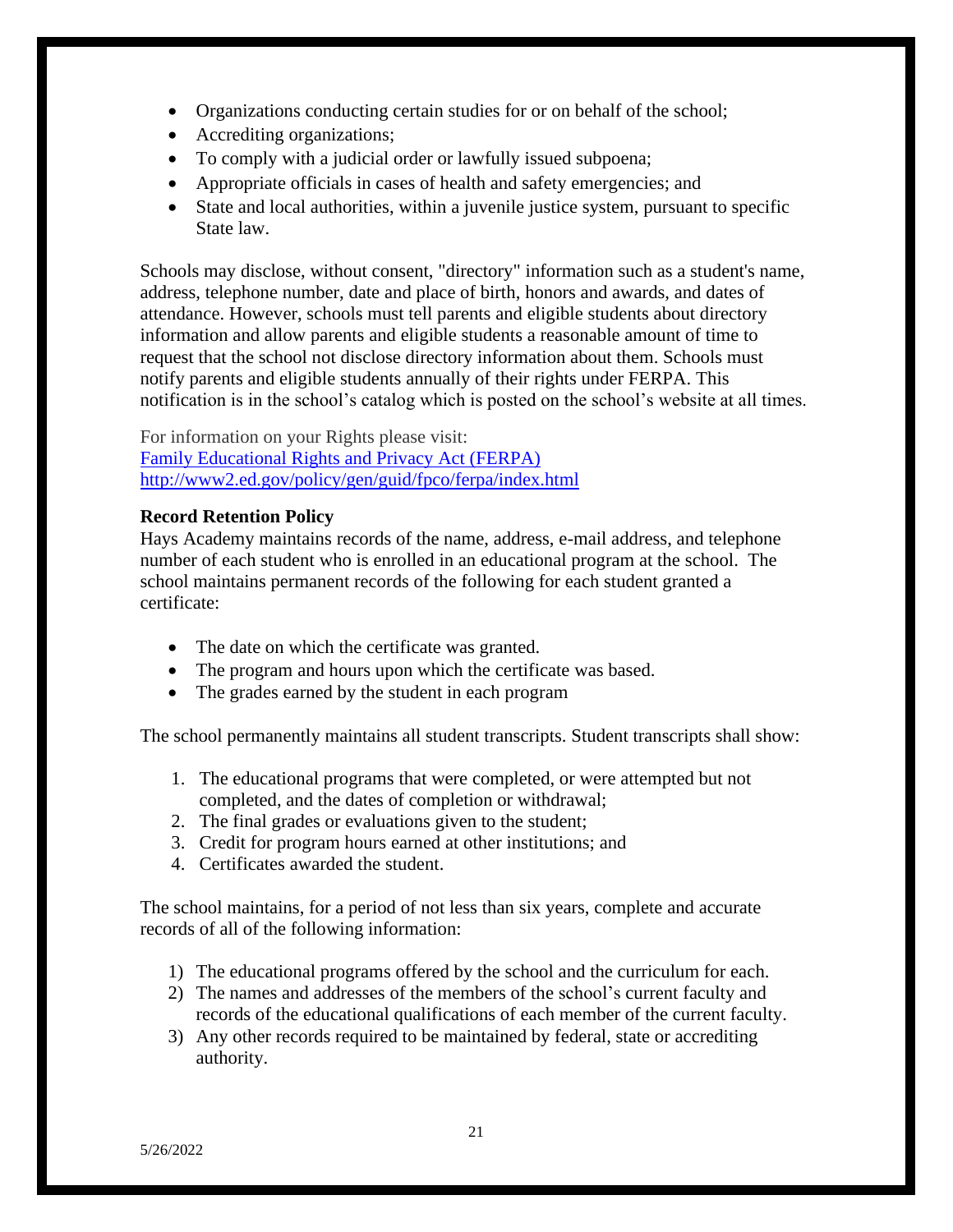#### **Copyright Infringement**

Unauthorized distribution of copyrighted material, including peer-to-peer file sharing and the unauthorized use of Hays Academy of Hair Design's information technology systems, may result in civil and criminal liabilities and penalties under federal copyright laws.

### **Summary of Civil and Criminal Penalties for Violation of Federal Copyright Laws**

Copyright infringement is the act of exercising, without permission or legal authority, one or more of the exclusive rights granted to the copyright owner under section 106 of the Copyright Act (Title 17 of the United States Code). These rights include the right to reproduce or distribute a copyrighted work. In the file- sharing context, downloading or uploading substantial parts of a copyrighted work without authority constitutes an infringement.

Penalties for copyright infringement include civil and criminal penalties. In general, anyone found liable for civil copyright infringement may be ordered to pay either actual damages or "statutory" damages affixed at not less than \$750 and not more than \$30,000 per work infringed. For "willful" infringement, a court may award up to \$150,000 per work infringed. A court can, in its discretion, also assess costs and attorneys' fees.

For details, see Title 17, United States Code, Sections 504, 505. Willful copyright infringement can also result in criminal penalties, including imprisonment of up to five years and fines of up to \$250,000 per offense. For more information, please see the website of the U.S. Copyright Office at **https://copyright.gov**.

#### **Social Media Policy**

This policy provides guidance concerning the use of social media through the Hays Academy network, systems or equipment and/or the use of social media to represent or discuss matters related to school and/or members of the school community. This policy is intended to supplement, not replace, other policies of Hays Academy, which remain in full force and effect and apply to the use of or participation in social media. This policy applies to all use of social media by students, faculty and staff to represent or discuss matters concerning the school and/or members of the school community, whether or not such use involves the school's network or other computer resources.

#### Definition of Social Media

"Social media" is a term used to describe tools and platforms that enable individuals to share ideas and content quickly and easily. Examples of popular social media include, without limitation, texting, blogs and propriety platforms such as Twitter, Facebook, Instagram, Snapchat, Tumblr, LinkedIn, YouTube, Vine and Flickr. This Policy applies to social media that is currently available or emerging as well as all other online tools and/or platforms that may become available after the adoption of this Policy by the school.

#### **Introduction**

Within the last few years, the growing popularity of social media has fundamentally changed the way we communicate as individuals and as an institution. The school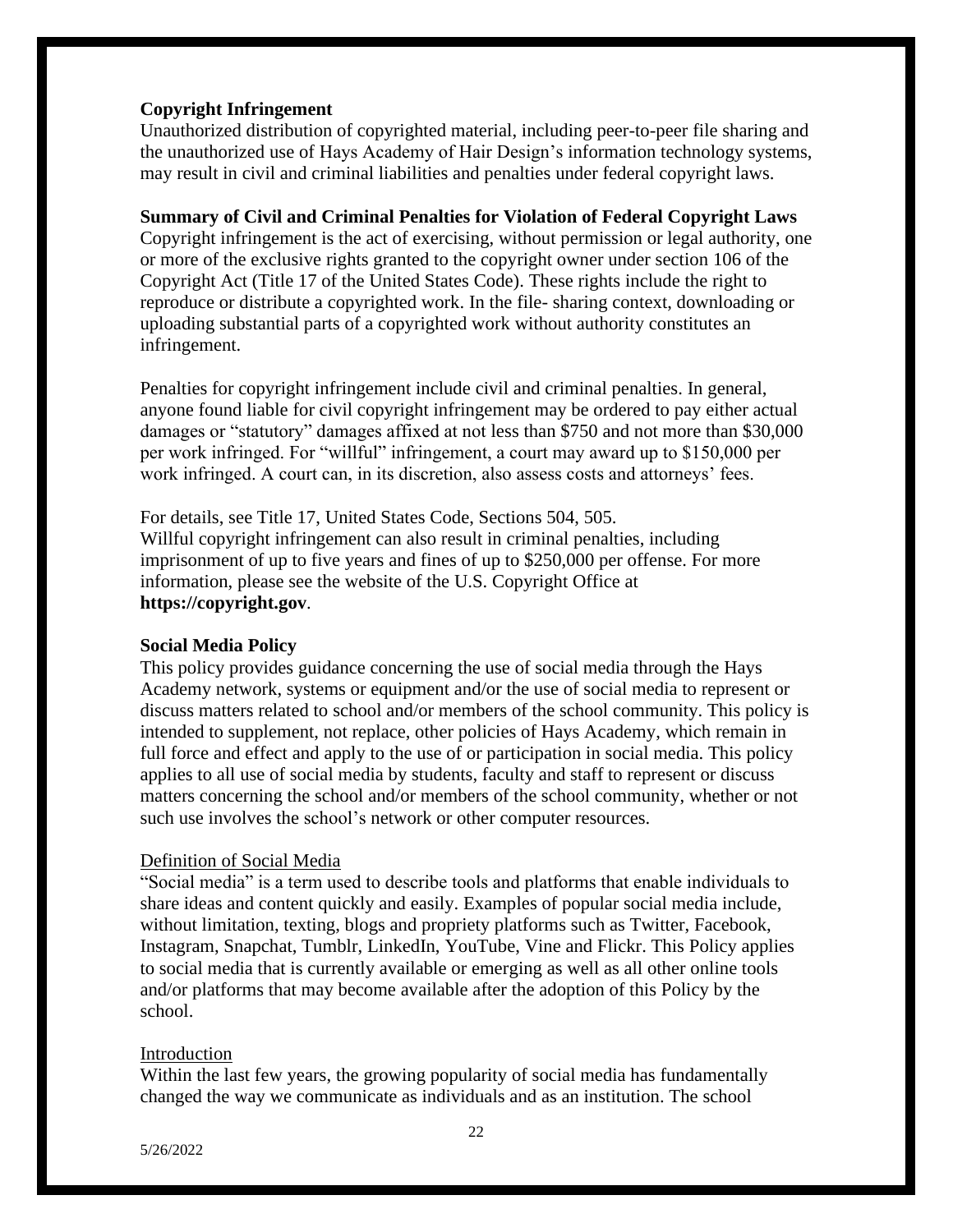recognizes and embraces the power of social media, and the opportunity those tools provide to communicate with the school community, including students, faculty, staff, parents, alumni, and other interested parties.

It is important to recognize, however, that laws and school policies governing inappropriate conduct such as sexual (or other) harassment, bullying, discrimination, defamation, infringement of copyright and trademark rights, and unauthorized disclosure of student records and other confidential and private information apply to communications by students, faculty and staff through social media. Even activities of a private nature conducted away from the school can subject you to disciplinary action if they reflect poorly on the school or interfere with the conduct of school business.

Usage Guidelines for Posting to Social Media Sites

- Be careful what you post. Consider the clarity, length and tone of your comments before posting them. You are responsible for what you post. Remember, your post may last forever, even if you later try to modify or remove it.
- Get the facts straight before posting them on social media. Review content for grammatical and spelling errors. This is especially important if posting on behalf of Hays Academy in any capacity.
- On personal sites, identify your views as your own. If you identify yourself as an Hays Academy student, faculty or staff member online, it should be clear that the views expressed are not necessarily those of the school.
- Sign your post with your real name and indicate your relationship to the school. Do not use pseudonyms or post anonymously.
- Respect the views of others, even if you disagree. Do not use profane, obscene, or threatening language.
- Be truthful, accurate and complete in describing the school's programs and services.
- Obey the Terms of Service of any social media site or platform in which you participate.
- Review the privacy settings of each social media site accessed or used to understand how the site uses the information that its users provide. Be careful about revealing excessive personal information.
- Whenever appropriate, link back to information posted on the Hays Academy website instead of duplicating content. For assistance please contact the Director.
- Whenever, as a member of the Hays Academy faculty, you utilize social media as a means of student participation in course work be sure to also provide a practical and appropriate alternative for students who may be unable or reluctant to utilize that social medium. For example, some students may not be comfortable with opening a Facebook account.

# Prohibited Social Media Activity

To the full extent permitted by law, the following conduct is specifically prohibited while participating in social media, and constitutes a violation of this Policy. This applies with respect to posting to any Hays Academy social media site, communicating with members of the school community, or discussing the school on any site, even through your own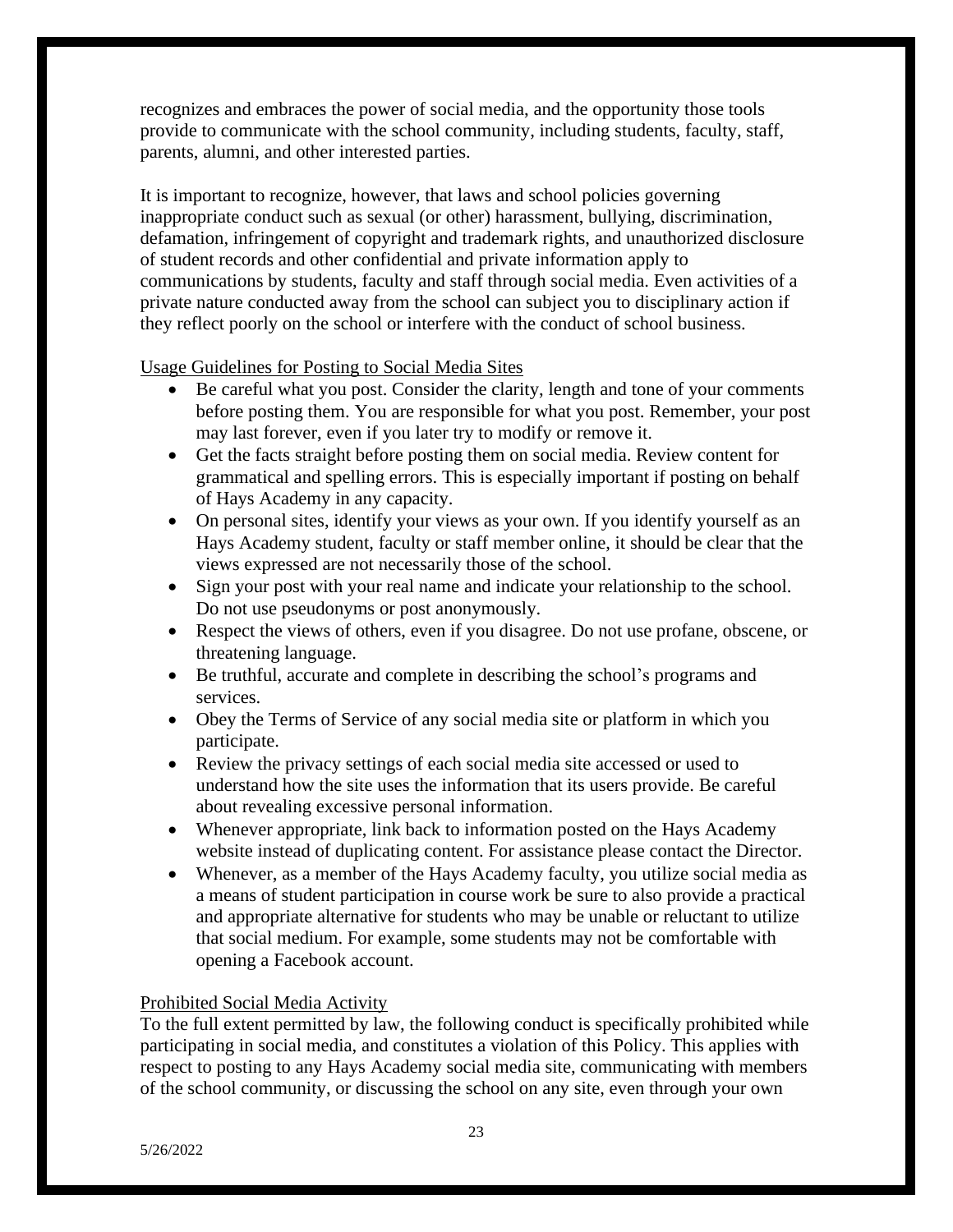personal account or using your own device without using the school's network or equipment.

- Using social media to harass, threaten, insult, defame or bully another person or entity; to violate any school policy; or to engage in any unlawful act, including but not limited to gambling, identity theft or other types of fraud.
- Posting copyrighted content (such as text, video, graphics or sound files) without permission from the holder of the copyright. Information that is widely available to the public and posted on the Internet may be subject to copyright restrictions that prohibit unauthorized duplication or dissemination.
- Using the Hays Academy name, logo or trademarks for promotional announcements, advertising, product-related press releases or other commercial use, or to promote a product, cause, or political party or candidate.
- Disclosing confidential school information, non-public strategies, student records, or personal information concerning (past or present) members of the school community without proper authorization.
- Posting content in violation of applicable laws, including without limitation posting content that includes education records in violation of the Federal Education Records Protection Act (FERPA).
- Posting content that is false, misleading, obscene, defamatory, libelous, tortious, threatening, harassing, abusive, hateful, racially or ethnically disparaging, inflammatory, offensive, fraudulent, discriminatory, invasive of the privacy or publicity rights of other, or otherwise injurious, unlawful or illegal.
- Insulting, disparaging, disrespecting or defaming Hays Academy or members of the school community.

# Policy Violations

The school reserves the right, under circumstances it deems appropriate and subject to applicable laws and regulations, to impose disciplinary measures, up to and including dismissal from the school or termination of employment, upon students, faculty, or staff who use private social media sites or communications resources in violation of this Policy.

In appropriate cases, such conduct may also be reported to law enforcement authorities.

Note: In accordance with applicable laws and regulations, subject to other applicable school policies, this Policy does not prohibit employees from using social media to discuss among themselves, even in terms that may be critical of the school, matters relating to the terms and conditions of their employment

# **Voter Registration**

An individual may register to vote by going to a voter registration site to complete a form or by going online, downloading, completing and mailing the appropriate form at [http://www.kssos.org/forms/elections/voterregistration.pdf.](http://www.kssos.org/forms/elections/voterregistration.pdf) You also have the option of registering whenever you apply for or renew your driver's license or state‐issued ID card. Voter registration forms are also available in school office.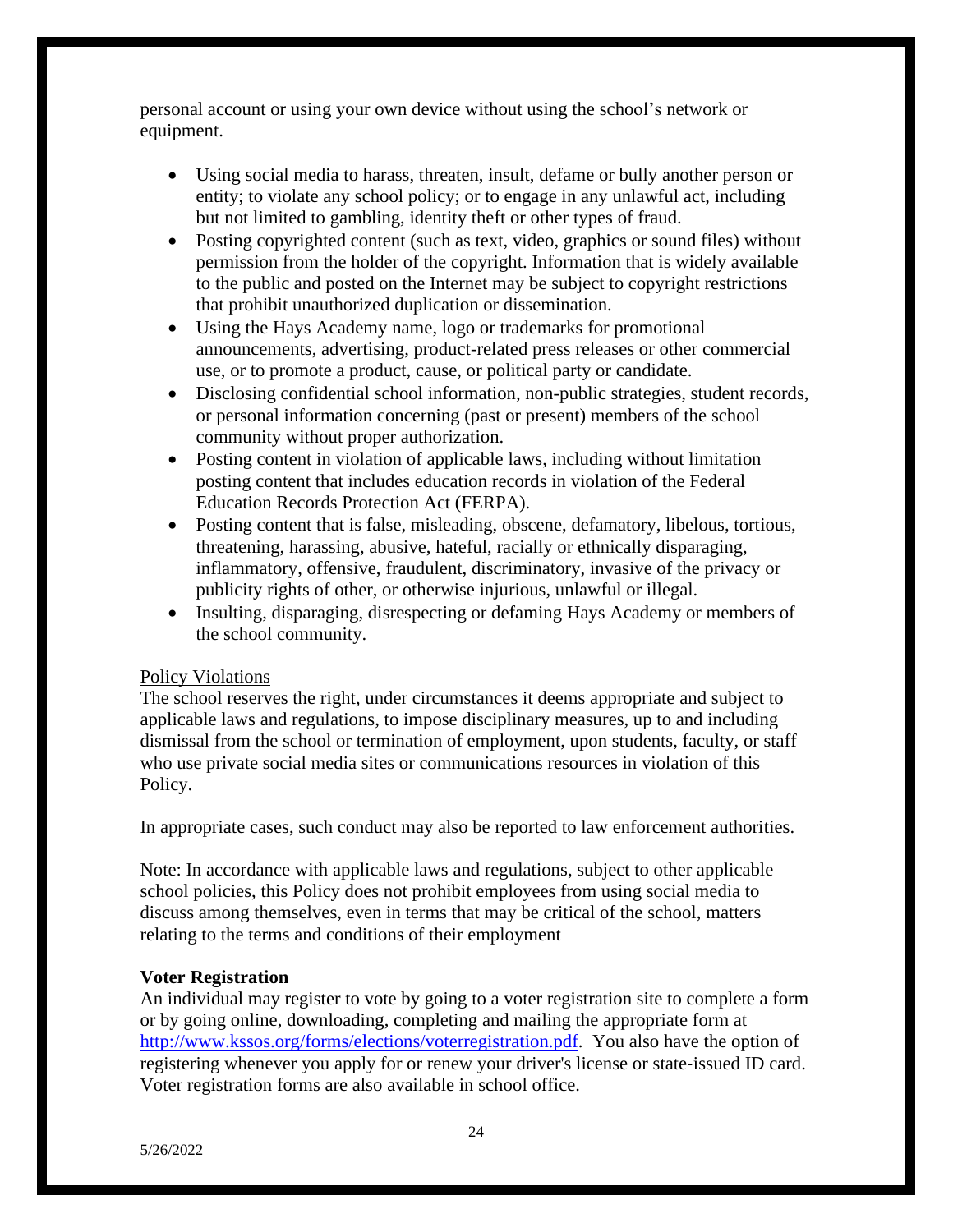# **Satisfactory Academic Progress Policy**

The Satisfactory Academic Progress Policy is consistently applied to all students enrolled at Hays Academy of Hair Design. It is printed in the catalog to ensure that all students receive a copy prior to enrollment. The policy complies with the guidelines established by the National Accrediting Commission of Career Arts and Sciences (NACCAS) and the federal regulations established by the United States Department of Education.

#### **Evaluation Periods**

Students are evaluated for Satisfactory Academic Progress as follows: Cosmetology 450, 900, 1200, 1500 clock (scheduled) hours Nail Technology 175, 350 clock (scheduled) hours

Students SAP will be evaluated at the conclusion of each evaluation period. Evaluations at the conclusion of the last evaluation period within the course may be omitted. All evaluations will be completed within 7 school business days following the established evaluation period.

\*Transfer Students- Midpoint of the contracted hours or the established evaluation periods, whichever comes first.

Evaluations will determine if the student has met the minimum requirements for satisfactory academic progress. The frequency of evaluations ensures that students have ample opportunity to meet both the attendance and academic progress requirements of at least one evaluation by midpoint in the course.

#### **Attendance Progress Evaluations**

Students are required to attend a minimum of 75% of the hours possible based on the applicable attendance schedule in order to be considered maintaining satisfactory attendance progress. Evaluations are conducted at the end of each evaluation period to determine if the student has met the minimum requirements. The attendance percentage is determined by dividing the total hours accrued by the total number of hours scheduled. At the end of each evaluation period, the school will determine if the student has maintained at least 75% cumulative attendance since the beginning of the course which indicates that, given the same attendance rate, the student will graduate within the maximum time frame allowed.

#### **Maximum Time Frame**

The maximum time (which does not exceed 133.33% of the course length) allowed for students to complete each course at satisfactory academic progress is stated below:

| <b>COURSE</b>                                                                  | <b>MAXIMUM TIME ALLOWED</b> |                              |
|--------------------------------------------------------------------------------|-----------------------------|------------------------------|
|                                                                                |                             | <b>WEEKS SCHEDULED HOURS</b> |
| Cosmetology (Full time, 32 hrs/wk) - 1500 Hours                                | 63                          | 1995                         |
| Nail Technology (Full time, $32 \text{ hrs}/\text{wk}$ ) – $350 \text{ Hours}$ |                             | 466                          |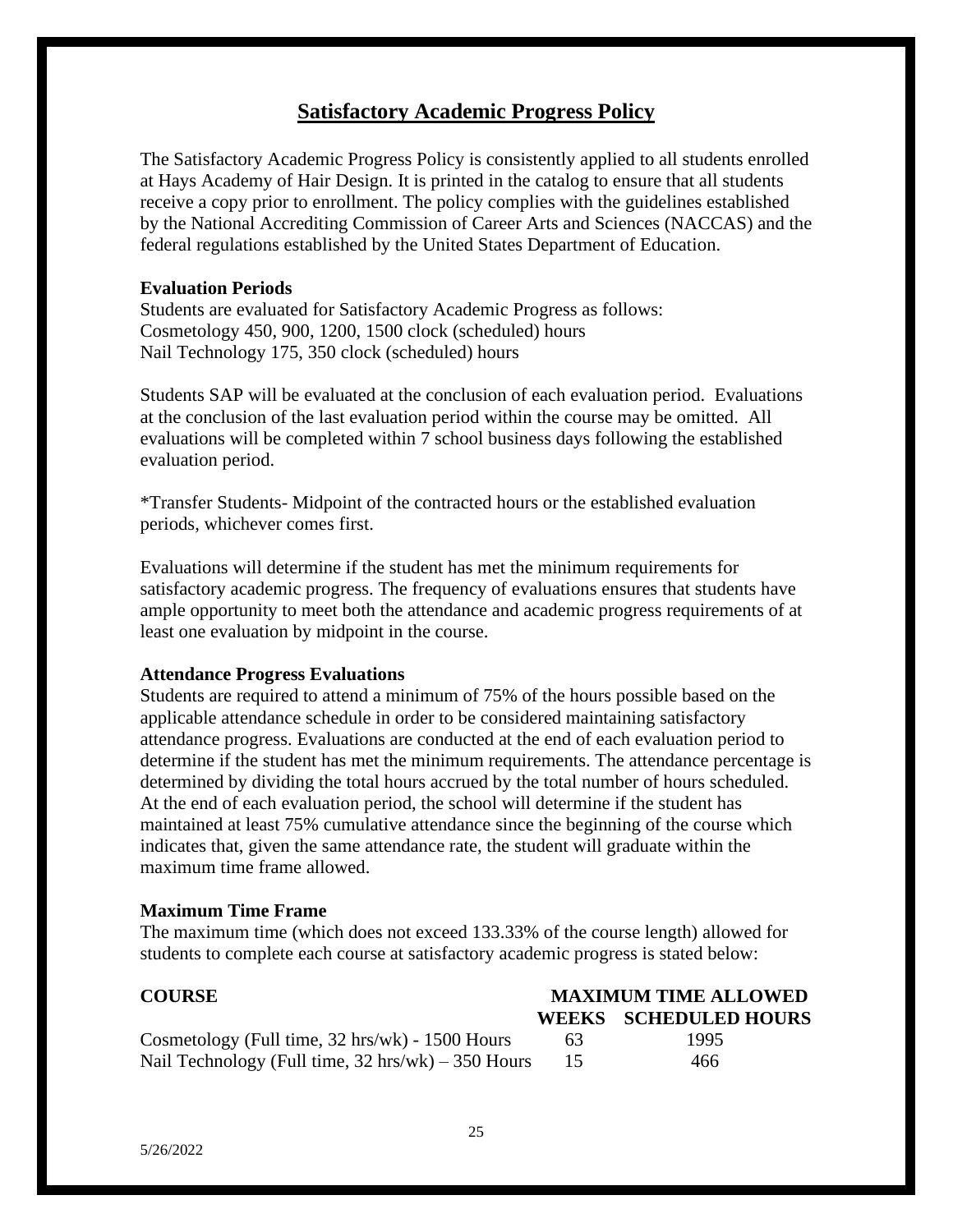The institution operates all programs according to a schedule of 900 hours per academic year of instruction.

The maximum time allowed for transfer students who need less than the full course determined based on 75% of the scheduled hours.

Students who exceed the maximum time frame shall be terminated from the program. A student will be permitted to re-enroll in the program on a cash-pay basis in a manner consistent with the re-enrollment provisions of the institution's admissions policy.

### **Academic Progress Evaluations**

The qualitative element used to determine academic progress is a system of theory and practical evaluation. Practical requirements are assigned monthly and weekly. Students will only be given credit for satisfactorily completing the required task. Any task unsatisfactorily completed or incomplete must be repeated. Students are given two comprehensive practical evaluations throughout the course program. The first evaluation will be performed at the completion of the basics training. The second evaluation will be performed within 100 hours of the completion of training. Students are also evaluated on theory knowledge. Evaluations are conducted at the completion of each unit. A final comprehensive exam is conducted at the completion of all units. Students must maintain a written grade average of 75% prior to graduation. Numerical grades are considered according to the following scale:

| Excellent      | 100-93%     |
|----------------|-------------|
| Very Good      | 92-85%      |
| Satisfactory   | 84-75%      |
| Unsatisfactory | 74% & below |

# **Determination of Progress Status**

Students meeting the minimum requirements for academics and attendance at the evaluation point are considered to be making satisfactory academic progress until the next scheduled evaluation. Students deemed not maintaining Satisfactory Academic Progress may have their Title IV Funding interrupted, unless the student is on warning or has prevailed upon appeal resulting in a status of probation.

#### **Warning**

Students who fail to meet minimum requirements for attendance or academic progress are placed on a financial aid warning and considered to be making satisfactory academic progress during the financial aid warning period. The student will be advised in writing on the actions required to attain satisfactory academic progress by the next evaluation. If at the end of the financial aid warning period, the student has still not met both the attendance and academic requirements, he/she may be placed on financial aid probation and, if applicable, students may be deemed ineligible to receive Title IV funds.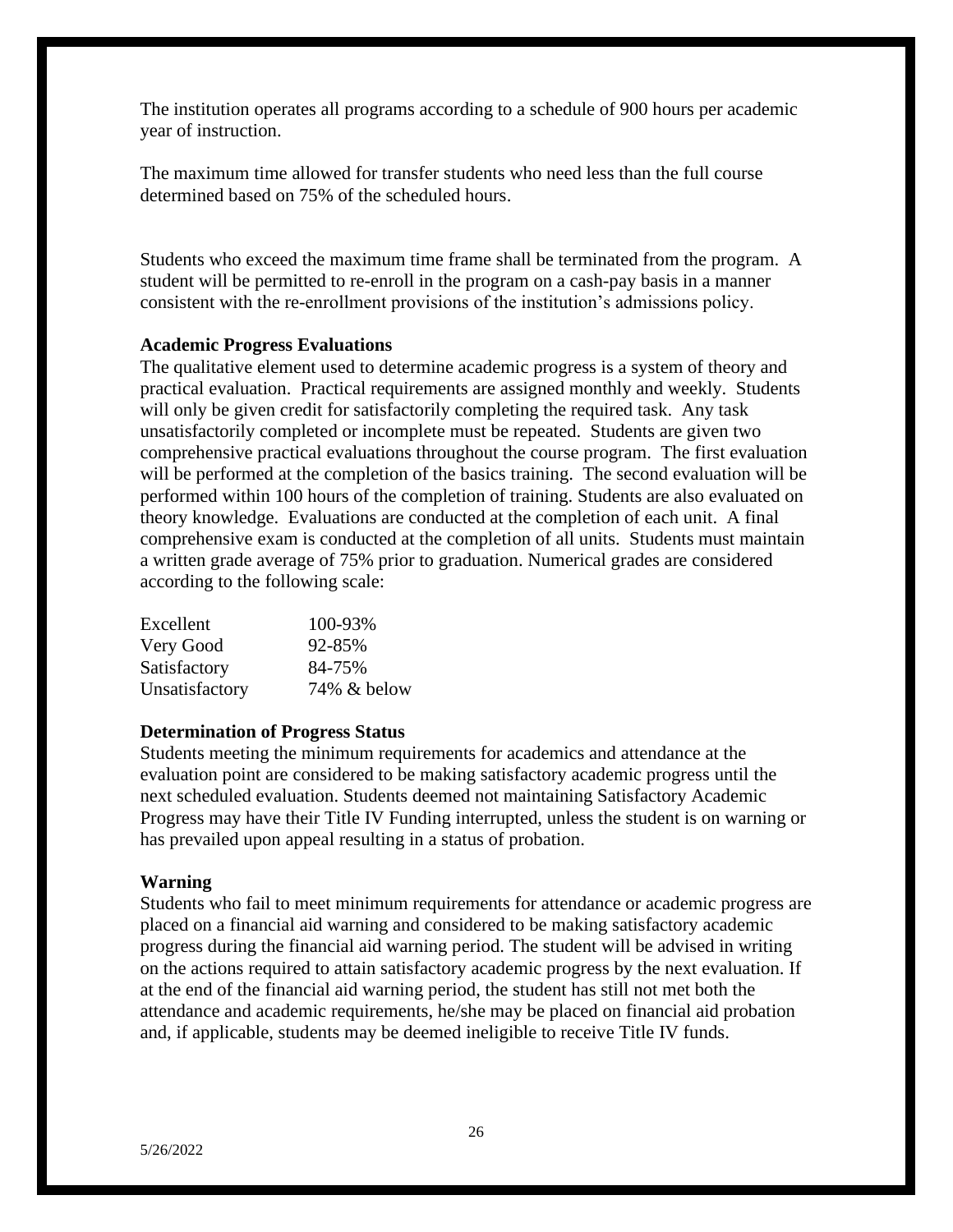#### **Probation**

Students who fail to meet minimum requirements for attendance or academic progress after the financial aid warning period will be placed on financial aid probation and considered to be making satisfactory academic progress during the financial aid probationary period, if the student appeals the decision, and prevails upon appeal. Additionally, only students who have the ability to meet the Satisfactory Academic Progress Policy standards by the end of the evaluation period may be placed on financial aid probation. Students placed on an academic plan must be able to meet requirements set forth in the academic plan by the end of the next evaluation period. Students who are progressing according to their specific academic plan will be considered making Satisfactory Academic Progress. The student will be advised in writing of the actions required to attain satisfactory academic progress by the next evaluation. If at the end of the financial aid probationary period, the student has still not met both the attendance and academic requirements required for satisfactory academic progress or by the academic plan, he/she will be determined as NOT making satisfactory academic progress and, if applicable, students will not be deemed eligible to receive Title IV funds.

#### **Re-establishment of Satisfactory Academic Progress**

Students may re-establish satisfactory academic progress and Title IV aid, as applicable, by meeting minimum attendance and academic requirements by the end of the financial aid probationary period.

#### **Interruptions, Course Incompletes, Withdrawals**

If enrollment is temporarily interrupted for a Leave of Absence, the student will return to school in the same progress status as prior to the leave of absence. Hours elapsed during a leave of absence will extend the student's contract period and maximum time frame by the same number of days taken in the leave of absence and will not be included in the student's cumulative attendance percentage calculation. Students who withdraw prior to completion of the course and wish to re-enroll will return in the same satisfactory academic progress status as at the time of withdrawal.

#### **Appeal Procedure**

If a student is determined to not be making satisfactory academic progress, the student may appeal the determination within ten calendar days. Reasons for which students may appeal a negative progress determination include death of a relative, an injury or illness of the student, or any other allowable special or mitigating circumstance. The student must submit a written appeal to the school on the designated form with supporting documentation of the reasons why the determination should be reversed. This information should include what has changed about the student's situation that will allow them to achieve Satisfactory Academic Progress by the next evaluation point. Appeal documents will be reviewed and a decision will be made and reported to the student within 30 calendar days. The appeal and decision documents will be retained in the student file. If the student prevails upon appeal, the satisfactory academic progress determination will be reversed and federal financial aid will be reinstated, if applicable.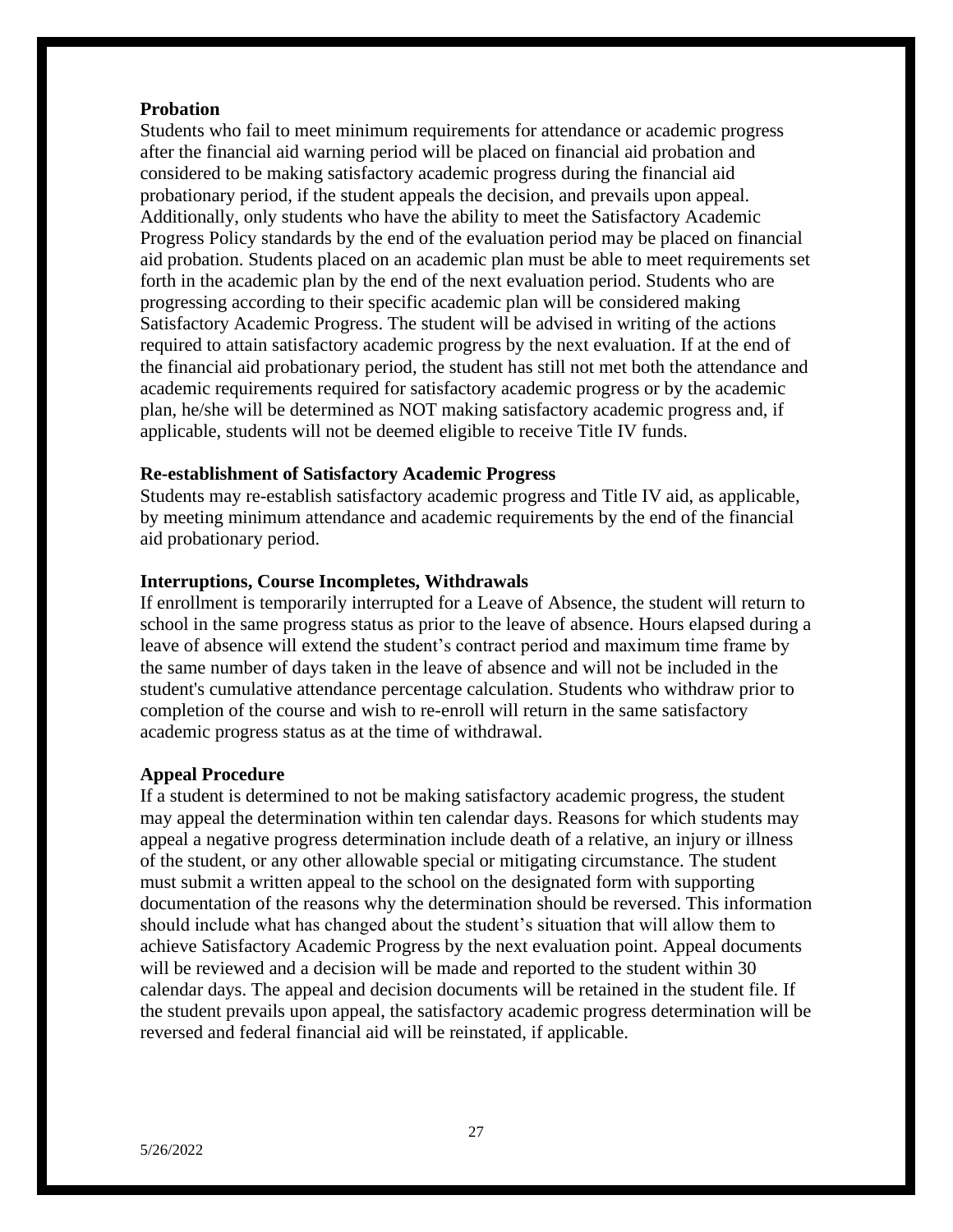#### **Noncredit, remedial courses, repetitions**

Noncredit, remedial courses and repetitions do not apply to this institution. Therefore, these items have no effect upon the school's satisfactory academic progress standards.

#### **Transfer hours**

With regard to Satisfactory Academic Progress, a student's transfer hours will be counted as both attempted and earned hours for the purpose of determining when the allowable maximum time frame has been exhausted. The SAP evaluation periods are based on actual contracted hours at the institution.

#### **Access to results**

Students will be notified of all evaluation results. Students who's satisfactory academic progress are negatively impacted will also be notified immediately. All students have access to their SAP results upon request.

#### **Leave of Absence Policy**

This Policy applies for all student requests for a leave of absence from Hays Academy.

A leave of absence (LOA) is a temporary interruption in a student's program of study. A student may be granted a LOA for circumstances beyond the control of the student. All students requesting a LOA must do so in writing. LOAs may be approved for a minimum/maximum of 180 calendar days in a 12-month period. LOA requests must be approved by Education Director. Students will be notified of approval or denial for the written request of a leave of absence. A student who takes an unapproved leave of absence or fails to return to the school at the end of an approved leave of absence, is terminated.

#### **Procedure:**

- 1. A student encounters circumstances that warrant a leave of absence. The student obtains a Request for a Leave of Absence form from the Education Director.
	- (a) Requests for LOA must be submitted prior to the start date of LOA. The written request from student must include the reason for request, student signature and date.
	- (b) All requests for LOA should be accompanied by documentation supporting the necessity for LOA within 14 days following the request.
		- i. Verification of need for a LOA may be provided through a multitude of sources. Examples: court documentation for criminal proceeding in which the student is court ordered to attend, military orders for induction or long-term deployment; insurance documentation of major sustained damage to residence or other property; physician documentation for medical care or disability; local social welfare, victims assistance group, or church certification of support services provided.
		- ii. Hays Academy reserves the right to require additional documentation from outside sources in order to substantiate a LOA request.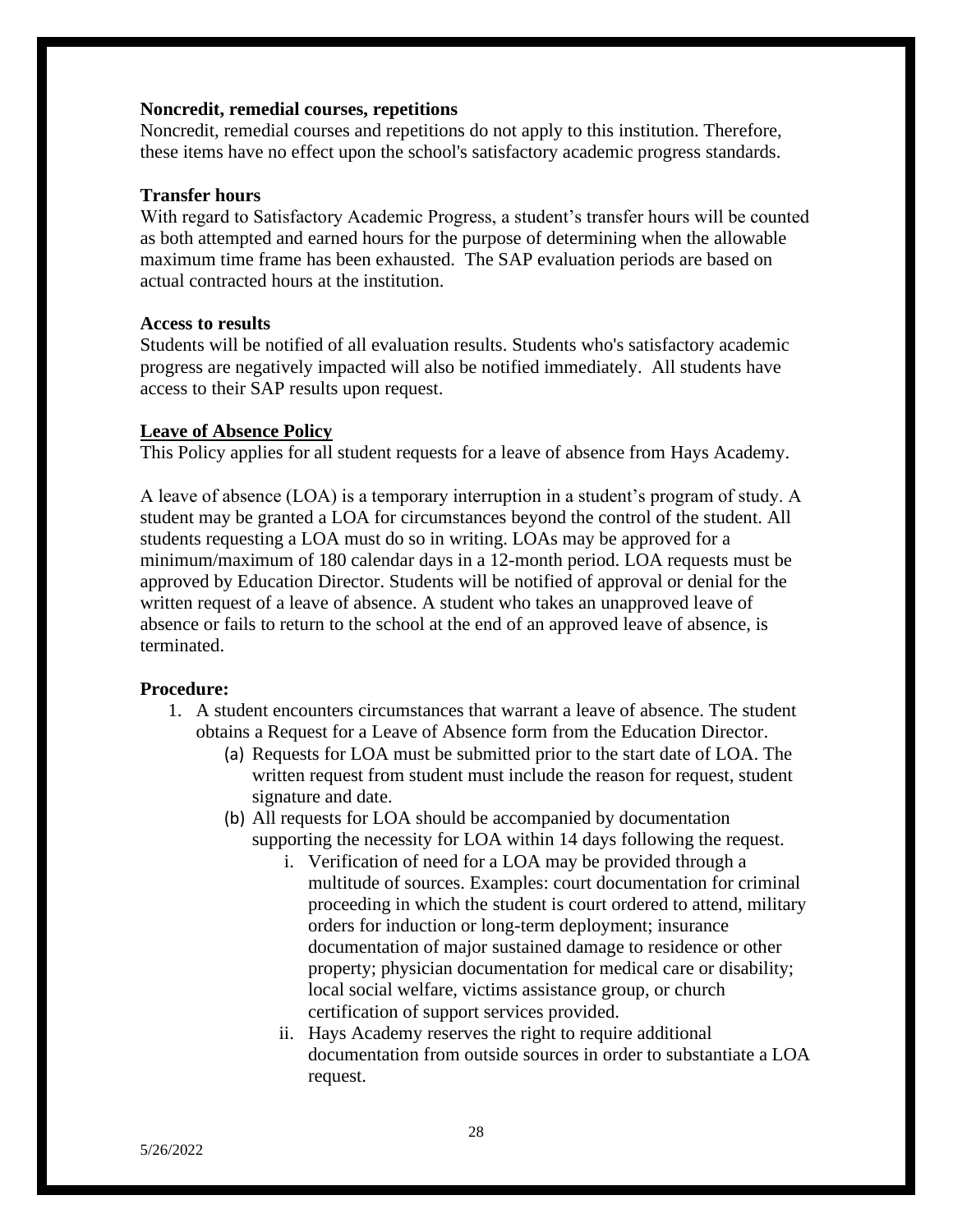- (c) A student must apply in advance for a LOA unless unforeseen circumstances prevent the student from doing so. For example, if a student were injured in a car accident and needed a few weeks to recover before returning to school, the student would not have been able to request the LOA in advance.
- (d) Hays Academy may grant a LOA to a student who did not provide the request prior to the LOA due to unforeseen circumstances if the school documents the reason for its decision and collects the request from the student at a later date. In this example, the beginning date of the approved LOA would be determined by the school to be the first date the student was unable to attend because of the accident.
	- i. Students with unavoidable circumstances should contact the Education Director as soon as possible or ask a family member/friend to do so.
- 2. As a condition for approving a student's LOA request, there must be a reasonable expectation that the student will return from the LOA.
- 3. Students who do not follow procedure will not be granted a LOA and are expected to attend school as usual.
- 4. All LOA requests are subject to approval by the Education Director in accordance with school policy. Students are notified in writing whether the LOA has been approved or denied.
	- (a) If denied, students are expected to attend their normal schedule.
		- i. Should a student not attend as scheduled, the Education Director will monitor attendance policy for unofficial withdrawal and refund policies.
	- (b) If approved, the student, legal guardian (if applicable), and Education Director will sign and date an enrollment agreement addendum outlining LOA dates, expected date of return, new contract end date, as well as impacts of not returning from LOA.
		- i. Hays Academy shall extend the student's maximum time frame and the contract end date by the same number of days taken in the LOA.
		- ii. A student on an approved LOA that meets approval criteria is not considered to have withdrawn, and no refund calculation is required at that time.
		- iii. Failing to return to school at the expiration of the approved LOA will result in automatic termination. The withdrawal date for purposes of refund calculations is the student's last date in attendance as evidenced by attendance records.
			- 1. Should a student receiving Direct Loans or other applicable private loans not return from LOA, the six-month grace period will begin on the student's last day in attendance, regardless of when the decision to terminate is made.
- 5. The number of days in approved LOA, when added to all other approved LOAs, cannot exceed 180 days in any 12-month period.
	- (a) The start date of LOA is day one for purposes of 180 days within 12 month maximum.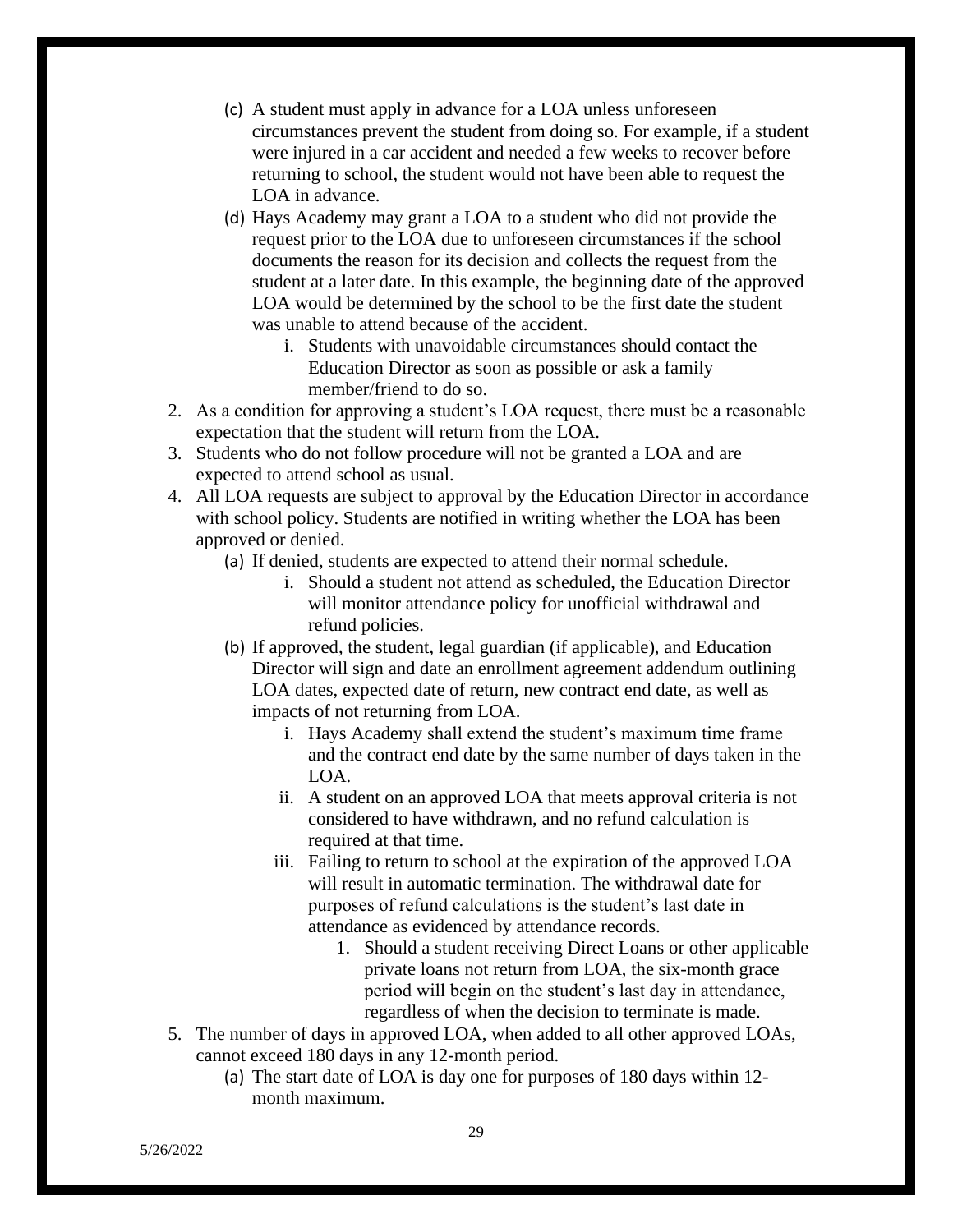- 6. Hays Academy shall not assess the student any additional institutional charges.
- 7. All requests to make changes to dates of LOA must be submitted in writing and approved by the Education Director prior to the expiration of the LOA. The student and Education Director will each initial and date changes made to the LOA enrollment agreement addendum referenced in section 4.(b) of this policy.

#### **Enrollment Date and Holidays**

Our institution offers four admissions a year. Classes begin in February, May, August and November.

#### **The school observes the following holidays:**

| New Year's Day | Labor Day    |
|----------------|--------------|
| Easter         | Thanksgiving |
| Fourth of July | Christmas    |

### **School Closures**

Good Friday Summer Break (one week around Fourth of July) Fall Break (one Friday in September or October) Thanksgiving Break (one week) Christmas & New Years Break (two weeks)

#### **Facilities and Equipment (Hays Location)**

| Building:  | Our building is conveniently located at 1214 East 27 <sup>th</sup> Street, Hays,<br>Kansas, and basically consists of two theory classrooms, one basics<br>classroom, one practical room, two facial rooms, nail and pedicure room,<br>student lounge, large clinic floor area, offices, 2 restrooms, a reception<br>area and a laundry/dispenser room. With 10,600 square feet of space, our<br>facilities more than meet the requirements set forth by the State of Kansas. |
|------------|-------------------------------------------------------------------------------------------------------------------------------------------------------------------------------------------------------------------------------------------------------------------------------------------------------------------------------------------------------------------------------------------------------------------------------------------------------------------------------|
| Theory:    | The theory classrooms are equipped with adequate student seating, dry<br>erase board, overhead projector and/or TV and other teaching aids.                                                                                                                                                                                                                                                                                                                                   |
| Practical: | The practical classroom has accommodations for approximately 20<br>students using wall-hung center mounted mannequin tables. There are<br>approximately 150 mannequins for practical training.                                                                                                                                                                                                                                                                                |
| Facial:    | The facial rooms are equipped with a facial table, one hot towel cabinet,<br>and professional products to perform services.                                                                                                                                                                                                                                                                                                                                                   |
| Lockers:   | There are 92 single student lockers available to the students to keep their<br>personal belongings. The students are required to have a padlock or<br>combination lock on their lockers.                                                                                                                                                                                                                                                                                      |
| Library:   | Library materials are available to the students for use during regular class<br>hours or to be checked out on a time-limited basis.                                                                                                                                                                                                                                                                                                                                           |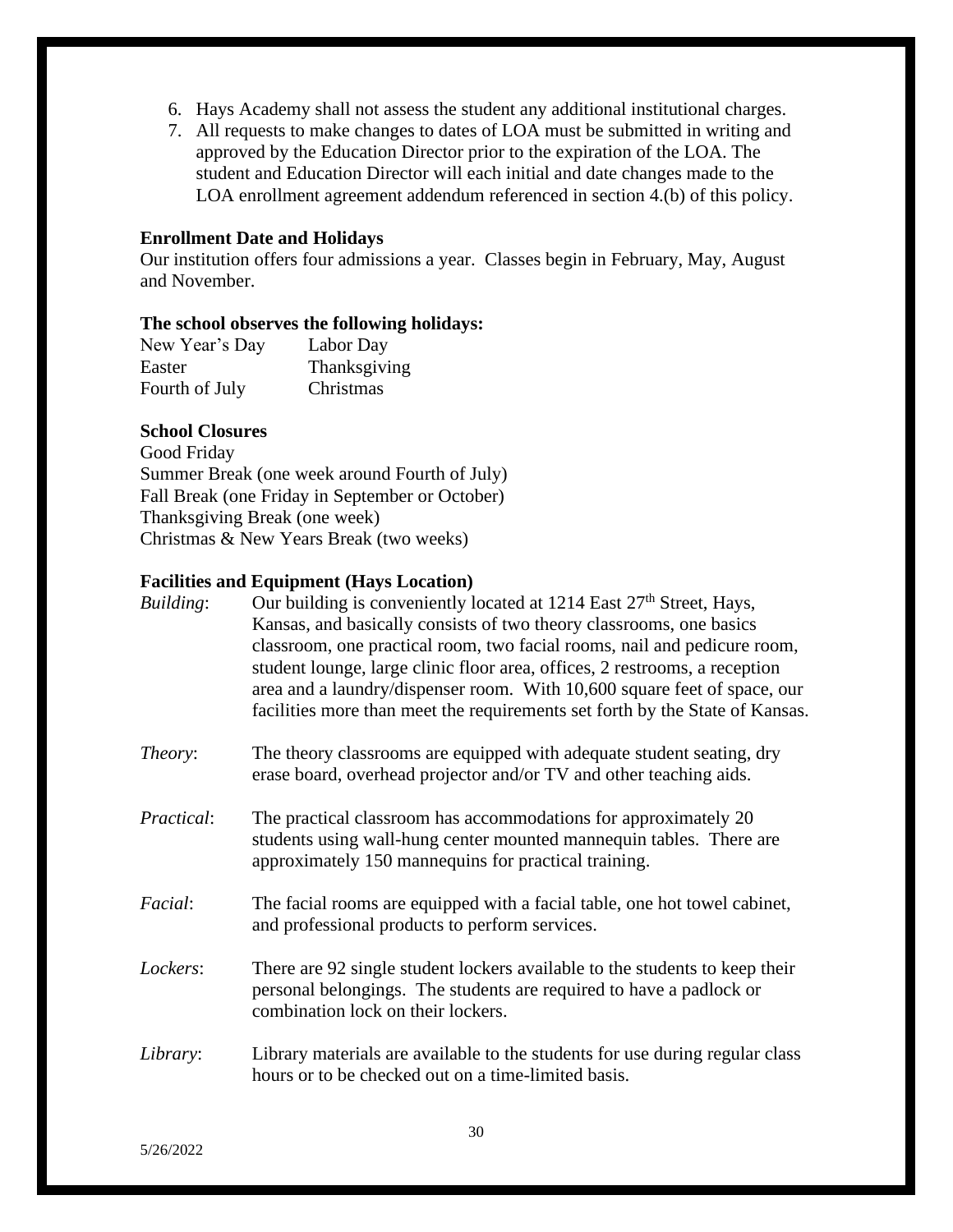*Clinic*: The clinic floor consists of a large open area with 30 permanent working stations, 6 shampoo bowls, six hair dryers, 12 manicure stations, 10 pedicure stations, 2 handwashing sinks. In this area, the student works under the direct supervision of instructors who check all phases of the service being performed.

### **Facilities and Equipment (Salina Location)**

- *Building*: Our building is conveniently located at 115 S 5<sup>th</sup> St, Salina, Kansas, and basically consists of a theory classroom, a basic classroom, one practical room, 2 facial rooms, nail and pedicure room, student lounge, large clinic floor area, offices, 2 restrooms, a reception area and a laundry/dispenser room.. With 7,500 square feet of space, our facilities more than meet the requirements set forth by the State of Kansas.
- *Theory*: The theory classroom is equipped with adequate student seating, dry erase board, television, and other teaching aids.
- *Practical*: The practical classroom has accommodations for approximately 25 students using wall-hung center mounted mannequin tables. There are approximately 150 mannequins for practical training.
- *Facial*: Each facial room is equipped with 1 facial tables, one hot towel cabinet, and professional products to perform services.
- *Lockers*: There are 80 single student lockers available to the students to keep their personal belongings. The students are required to have a padlock or combination lock on their lockers.
- *Library*: Library materials are available to the students for use during regular class hours or to be checked out on a time-limited basis.
- *Clinic*: The clinic floor consists of a large open area with 22 permanent working stations. 6 shampoo bowls, six hair dryers, 12 manicure stations, 10 pedicure stations, 2 handwashing sinks. In this area, the student works under the direct supervision of instructors who check all phases of the service being performed.

#### **Advising Services**

Advising is available to all. Individual advising is available as the need arises as seen by the school or as requested by the student.

# **U.S. Department of Labor**

The U.S. Department of Labor provides current (2019) job information at [http://www.careerinfonet.org.](http://www.careerinfonet.org/) This website includes information by job position to include state & national wages, occupation profiles/descriptions, state & national trends, knowledge, skills, and abilities needed for each position.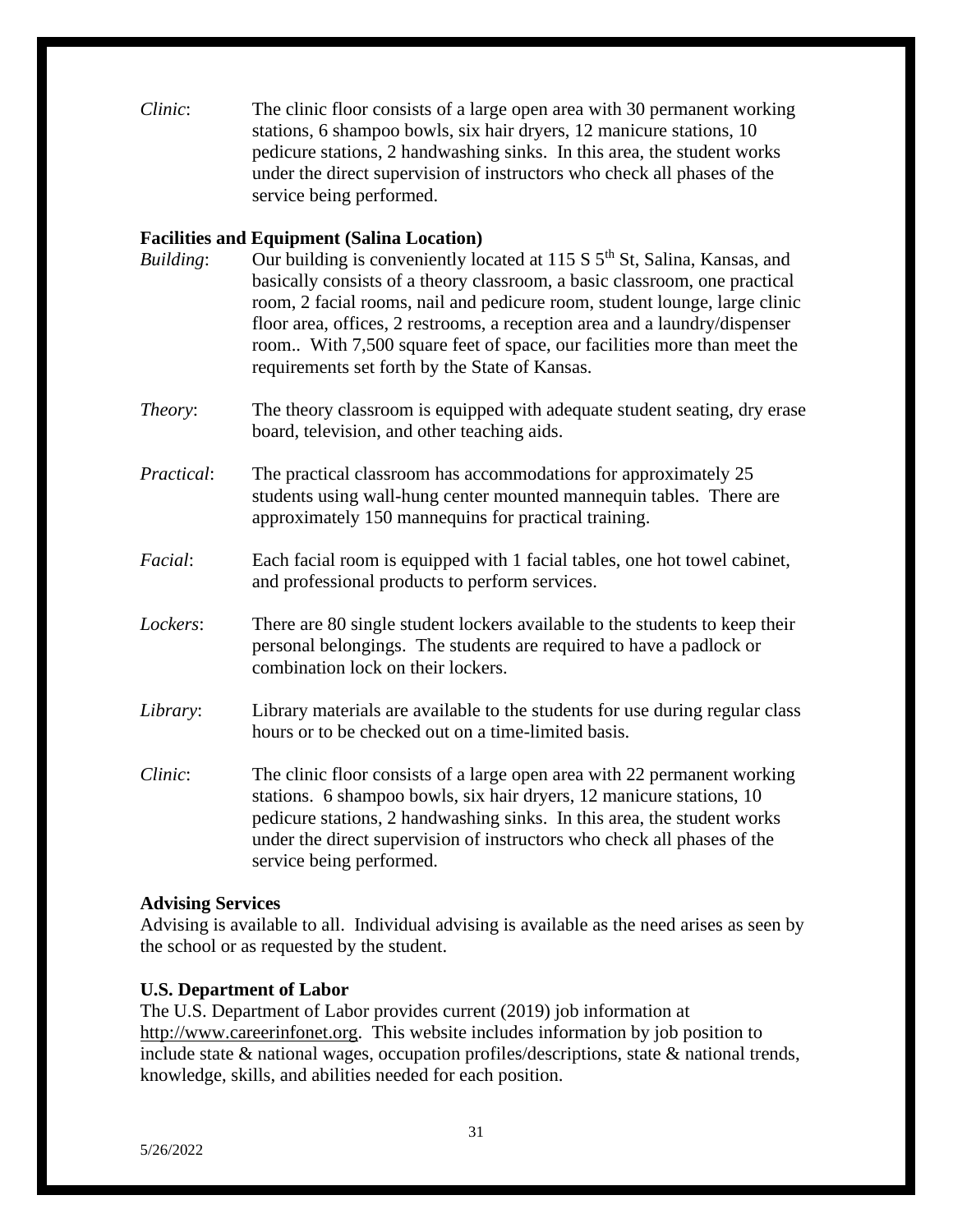## **The Cosmetology Profession**

Cosmetology is a profession with ever-changing physical demands and safety requirements. In order that the student be informed and kept up-to-date, the school also maintains Material Safety Data Sheets on products used.

### **Physical Demands**

- Standing for long periods of time
- Leaning over shampoo bowl in awkward position
- Arms in upraised position for extended periods of time
- Lifting children and older or disabled adults (not often done)
- Dealing with the public on a daily basis

### **Safety Requirements**

- Protect against using sprays and chemicals that contain airborne contaminants causing allergies
- Wear gloves when dealing with chemicals or exposing hands to water for long periods of time
- Protect against dealing with people who have contagious illnesses
- Use caution when using electrical appliances to avoid electrical shock
- Use caution when using sharp implements to avoid cutting either yourself or the client

### **Section 504/Americans with Disabilities Act Policy**

Hays Academy (the School) does not discriminate in admission or access to our programs on the basis of age, race, color, sex, disability, religion, sexual orientation, gender identity, financial status, veteran status or national origin.

If you would like to request academic adjustment or auxiliary aids, please contact the School's Section 504 Compliance Coordinator, Len Melvin. You may contact Mr. Melvin at 1214 E. 27<sup>th</sup> Street, Hays, Kansas 67601, Phone: 785-628-6624, Email: len@haysacademy.com. You may request academic adjustments or auxiliary aids at any time.

Applicants who are persons with disabilities, as defined in paragraph  $104.3(i)(1)(i)$  of the regulation under Section 504 of the Rehabilitation Act of 1973, may apply for admittance into the program. The School will work with the applicant or student to provide necessary academic adjustments and auxiliary aids and services unless a particular adjustment would alter or waive essential academic requirements; fundamentally alter the nature of a service, program or activity; or result in undue financial or administrative burdens considering the School's resources as a whole.

Any qualified individual with a disability requesting an accommodation or auxiliary aid or service should follow this procedure:

1) Notify Mr. Melvin, the School's Section 504 Compliance Coordinator, of the type of accommodation needed, date needed, documentation of the nature and extent of the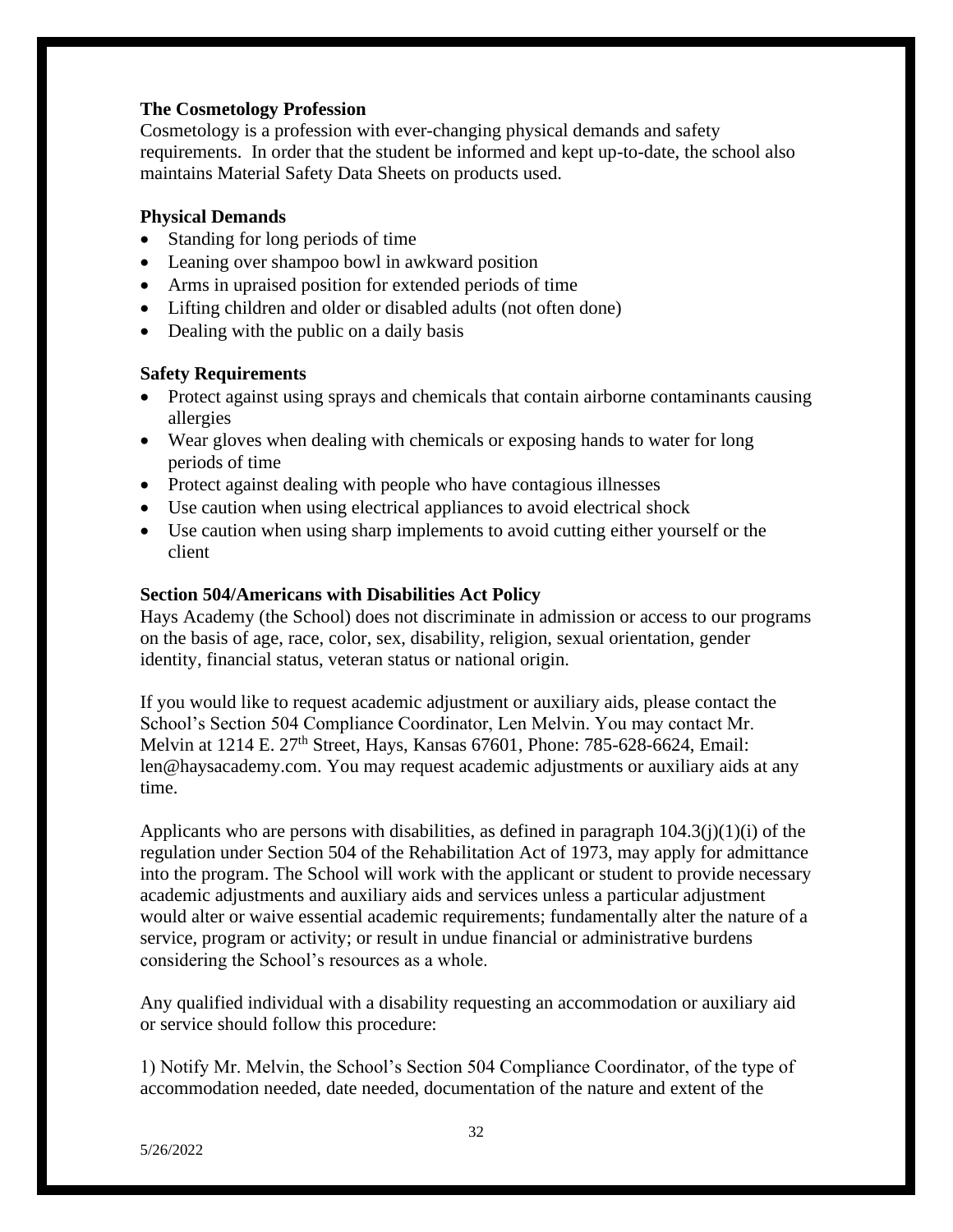disability, and of the need for the accommodation or auxiliary aid. Requests should be submitted in writing unless you cannot provide the request in writing, in which case the School would accept a verbal request. You may contact Mr. Melvin at  $1214$  E.  $27<sup>th</sup>$ Street, Hays, Kansas 67601, Phone: 785-628-6624, Email: len@haysacademy.com.

2) Mr. Melvin will schedule a time to meet with you after receiving your request for accommodation. The purpose of this meeting is to help ensure that the School is obtaining adequate information and understanding of your individual needs.

3) Mr. Melvin will review the request and provide you with a written determination as soon as practically possible but in no event more than two weeks after receiving the request.

4) If you would like to request reconsideration of the decision regarding your request, please contact Ms. Summer Melvin, Owner & Financial Aid Director of Hays Academy, within 15 days of the date of the response. Please provide a statement of why and how you think the response should be modified. Statements may be submitted to the Ms. Melvin by email at summer@haysacademy.com, or by mail to Ms. Summer Melvin, 1214 E. 27th Street, Hays, Kansas 67601, Phone: 785-628-6624.

#### **Discrimination Grievance Procedure**

Hays Academy has adopted the following Grievance Procedure for addressing complaints of discrimination under Section 504 of the Rehabilitation Act of 1973. A person is not required to use this procedure and may instead file a complaint directly with the U.S. Department of Education's Office for Civil Rights, One Petticoat Lane, 1010 Walnut Street, Suite 320, Kansas City, MO 64106, Telephone: (816) 268-0550, Email: [OCR.KansasCity@ed.gov.](mailto:OCR.KansasCity@ed.gov)

Step 1: A person who believes that he/she has been discriminated against by the School is encouraged, but is not required, to discuss the matter informally with the Section 504 Coordinator, Mr. Len Melvin at 1214 E. 27<sup>th</sup> Street, Hays, Kansas 67601, Phone: 785-628-6624, Email: len@haysacademy.com. If the 504 Coordinator is the subject of the complaint, the grievant may, instead, contact the School's Owner, who will appoint another administrator to discuss the matter. The person receiving the complaint shall verbally convey his/her findings to both the person who alleged the violation and the person who is the subject of the complaint within 10 business days.

Step 2: If the informal Step 1 process does not resolve the matter, or if the grievant does not wish to use the informal procedures set forth in Step 1, a written complaint may be submitted to the School's Section 504 Coordinator who will investigate the complaint. [NOTE: if the Section 504 Coordinator is the subject of the complaint, the complaint should be submitted to the School's Owner who will appoint another administrator to conduct the investigation]. The complaint shall be signed by the grievant and include 1) the grievant's name and contact information; 2) the facts of the incident or action complained about; 3) the date of the incident or action giving rise to the complaint; 4) the type of discrimination alleged to have occurred; and 5) the specific relief sought. Names of witnesses and other evidence as deemed appropriate by the grievant may also be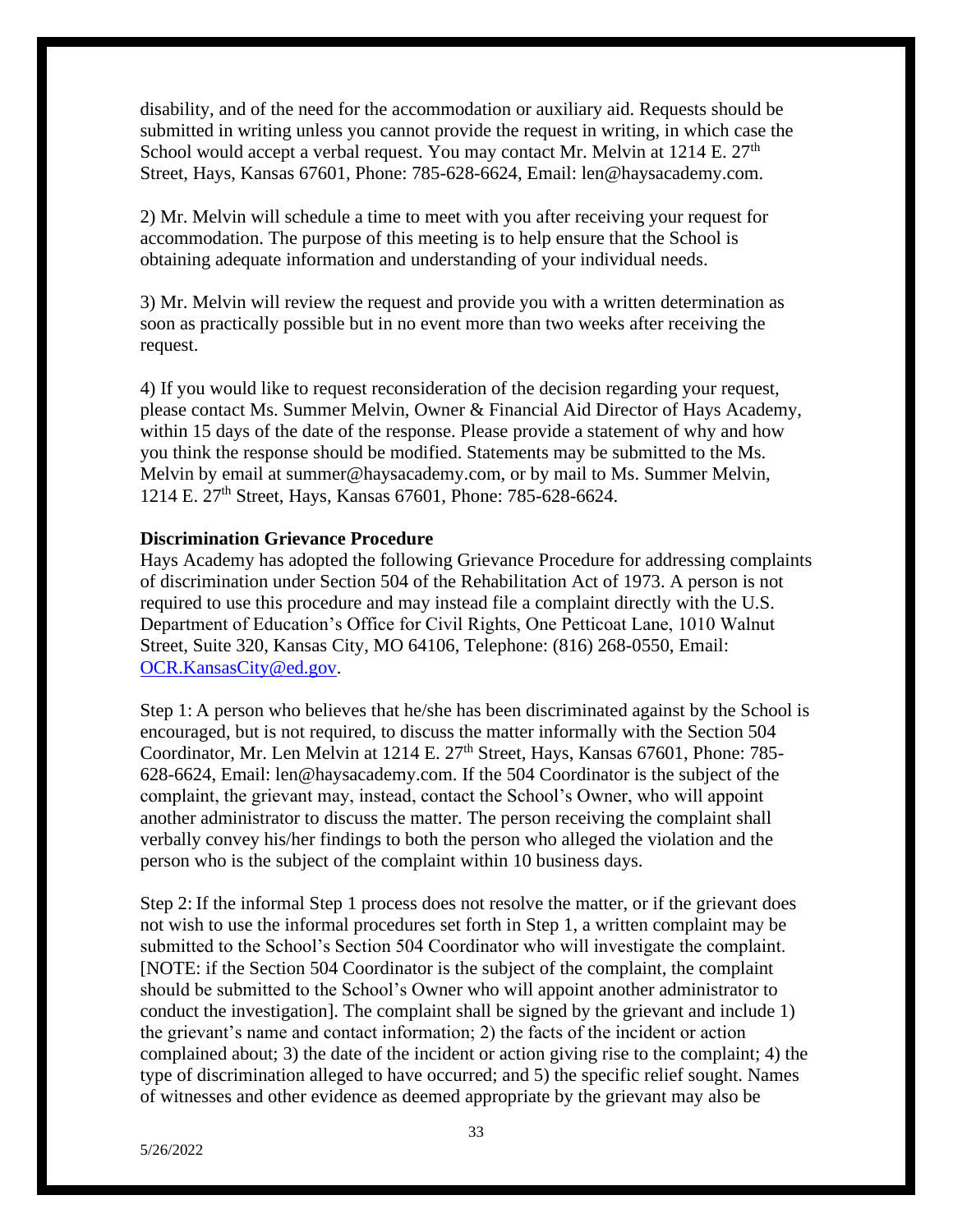submitted. An investigation of the complaint will be conducted within 10 business days following the submission of the written complaint. The investigation shall include an interview of the parties and witnesses, a review of the relevant evidence, and any other steps necessary to ensure a prompt and thorough investigation of the complaint. A written disposition of the complaint shall be issued within 10 business days of completion of the investigation, unless a specific written extension of time is provided to the parties. Copies of the disposition will be given to both the grievant and the person who is the subject of the complaint. If discrimination or harassment was found to have occurred, the disposition will include the steps that the School will take to prevent recurrence of any discrimination or harassment and to correct its discriminatory effects on the grievant and others, if appropriate.

Step 3: If the grievant wishes to appeal the decision in Step 2 above, he/she may submit a signed, written appeal to the School's Owner within 10 business days after receipt of the written disposition. The Owner or her designee shall respond to the complaint, in writing, within 10 business days of the date of the appeal. Copies of the response shall be provided to both the grievant and the person who is the subject of the complaint.

The School hereby provides assurance that it strictly prohibits any form of retaliation against persons who utilize this Grievance Procedure. If you have questions regarding these procedures or desire to file a complaint, please contact the School's Section 504 Coordinator: Mr. Len Melvin at 1214 E. 27<sup>th</sup> Street, Hays, Kansas 67601, Phone: 785-628-6624, Email: len@haysacademy.com.

#### **Completion, Employment and Licensure Rates**

The official Completion, Placement and Licensure Rates for the 2020 NACCAS Annual Report for Hays Academy of Hair Design are as follows:

#### **Overall (All Programs, All Campuses)**

Graduation: 74.51% Placement: 82.89% Licensure: 94.37%

#### **All Programs All Programs**

Placement: 84.78% Placement: 80% Licensure: 91.30% Licensure: 100%

### **Cosmetology Cosmetology**

Graduation: 75.44% Graduation: 71.79% Placement: 83.72% Placement: 82.14% Licensure: 93.02% Licensure: 100%

#### **Hays Campus Salina Campus**

Graduation: 75.41% Graduation: 73.17%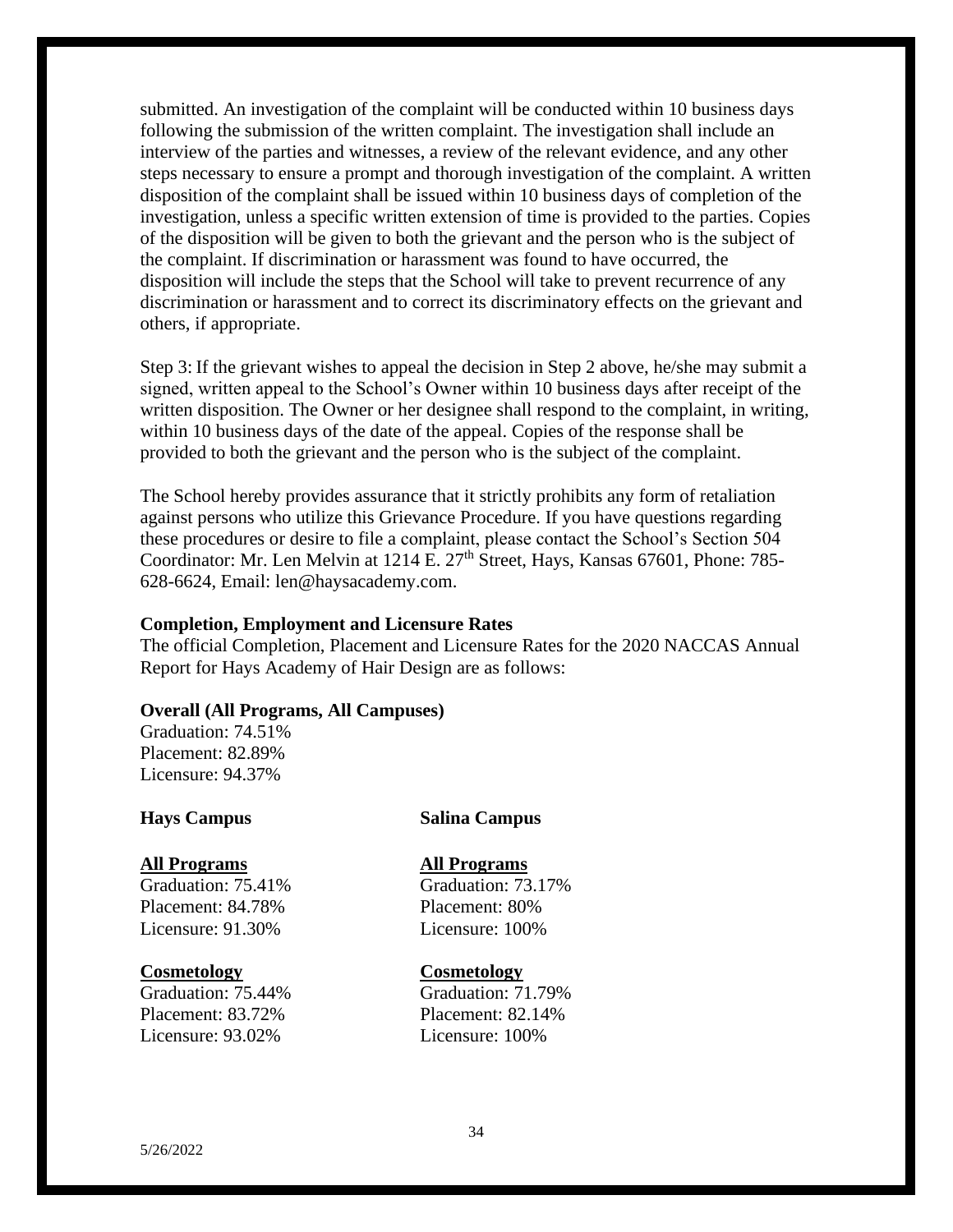# **Nail Technology Nail Technology** Graduation: 75% Graduation: 100% Placement: 100% Placement: 50%

Licensure: 66.67% Licensure: 100%

# **Internal Complaint Procedure**

- 1. The Internal School Complaint Policy is distributed in the Hays Academy Catalog.
- 2. A student, teacher, or interested party may file a complaint against the school; however, the complaint should be in writing to the school owner/director and should outline the allegation or nature of the complaint.
- 3. A school representative will meet with the complainant (within ten days of receipt of the written complaint). If after careful evaluation, the problem cannot be resolved through discussion, the complaint will be referred to the school's complaint committee. The school will document the meeting between the school representative and complainant in writing. The complainant will be provided a copy of this written record at the time of the meeting.
- 4. The complaint committee is comprised of the school owners, all instructors, and members of the student council.
- 5. The institution's complaint committee will meet within 21 calendar days of receipt of the complaint and review the allegations.
- 6. If more information from the complainant is needed, a letter will be written outlining the additional information.
- 7. If no further information is needed the complaint committee will act on the allegations and a letter will be sent to the complainant within 15 calendar days stating the steps taken to correct the problem, or the information to show that the allegations were not warranted or based on fact.
- 8. If the complainant wishes to pursue the matter further, a complaint form is available through the following agencies:
- 9. All written records of all complaints will be filed through two complete accreditation cycles.
- 10. It is the mutual goal of the Kansas Board of Regents and its certified institutions to provide quality educational training and programs. When problems arise, students should make every attempt to find a fair and reasonable solution by working with their institution to resolve the issues. If the complainant wishes to pursue the matter further, a complaint form is available through the Kansas Board of Regents. The complaint procedure and form are located at the following website:

http://www.kansasregents.org/academic\_affairs/private\_out\_of\_state/complaint\_process.

Kansas Board of Regents 1000 SW Jackson St., Ste 520 Topeka, KS 66612 (785) 430-4240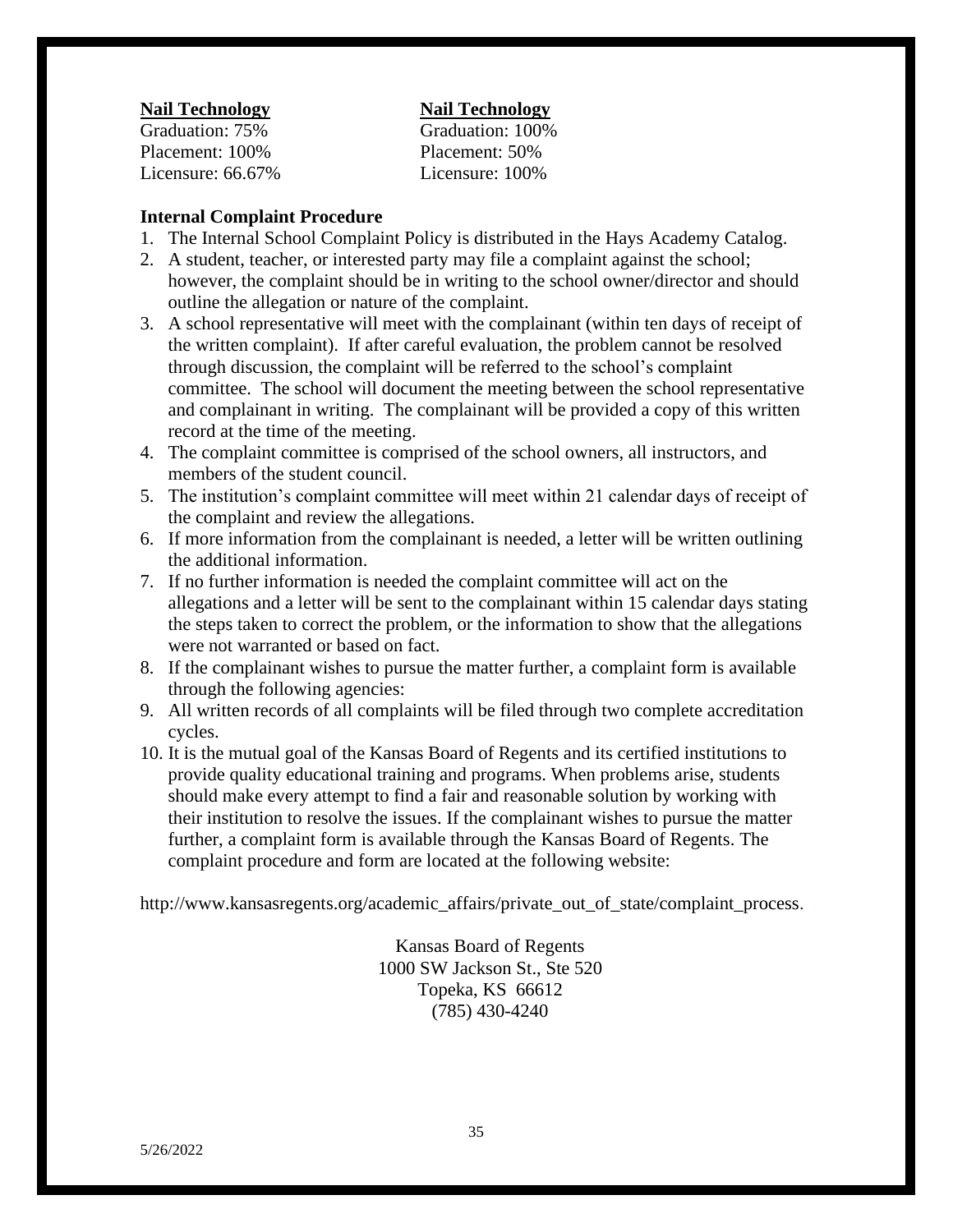# **HAYS ACADEMY OF HAIR DESIGN NOTICE OF ARBITRATION AGREEMENT & CLASS ACTION WAIVER**

As a condition for enrollment in Hays Academy of Hair Design (the "School"), students enter into an agreement which provides that all disputes between a student and School will be resolved by binding arbitration.

Students thus give up their right to go to court to assert or defend their rights under their enrollment agreement (except for matters that may be taken to small claims court).

\* A student's rights will be determined by a neutral arbitrator and not a judge or jury.

\* Students are entitled to a fair hearing, but the arbitration procedures are simpler and more limited than rules applicable in court.

\* Arbitrator decisions are as enforceable as any court order and are subject to very limited review by a court.

As a further condition for enrollment, students also agree that any dispute or claim that they may bring will be brought solely in the student's individual capacity, and not as a plaintiff or class member in any purported class action, representative proceeding, mass action or consolidated action.

Notwithstanding the student's agreement to resolve any disputes with the School by binding arbitration:

- The School does not require a Federal student loan borrower to participate in arbitration or any internal dispute resolution process offered by the institution prior to filing a borrower defense to repayment application with the U.S. Department of Education pursuant to 34 CFR § 685.206(e);
- The School does not, in any way, require students to limit, relinquish, or waive their ability to pursue filing a borrower defense claim, pursuant to 34 CFR § 685.206(e) at any time; and
- Any arbitration required by the pre-dispute arbitration agreement with the School tolls the limitations period for filing a borrower defense to repayment application pursuant to 34 CFR § 685.206(e)(6)(ii).

Binding arbitration with the School will be conducted by the American Arbitration Association (the "AAA"), under its Consumer Arbitration Rules.

You may begin the arbitration process by getting together the following documents:

- Notice of Arbitration and/or a Statement of Claim explaining the nature of the dispute and the relief requested
- The arbitration agreement that refers to the AAA
- Any supporting documents or exhibits
- Appropriate filing fee

When you have all the above documents ready, you can file your case in any one of the following ways:

• Online: https://apps.adr.org/webfile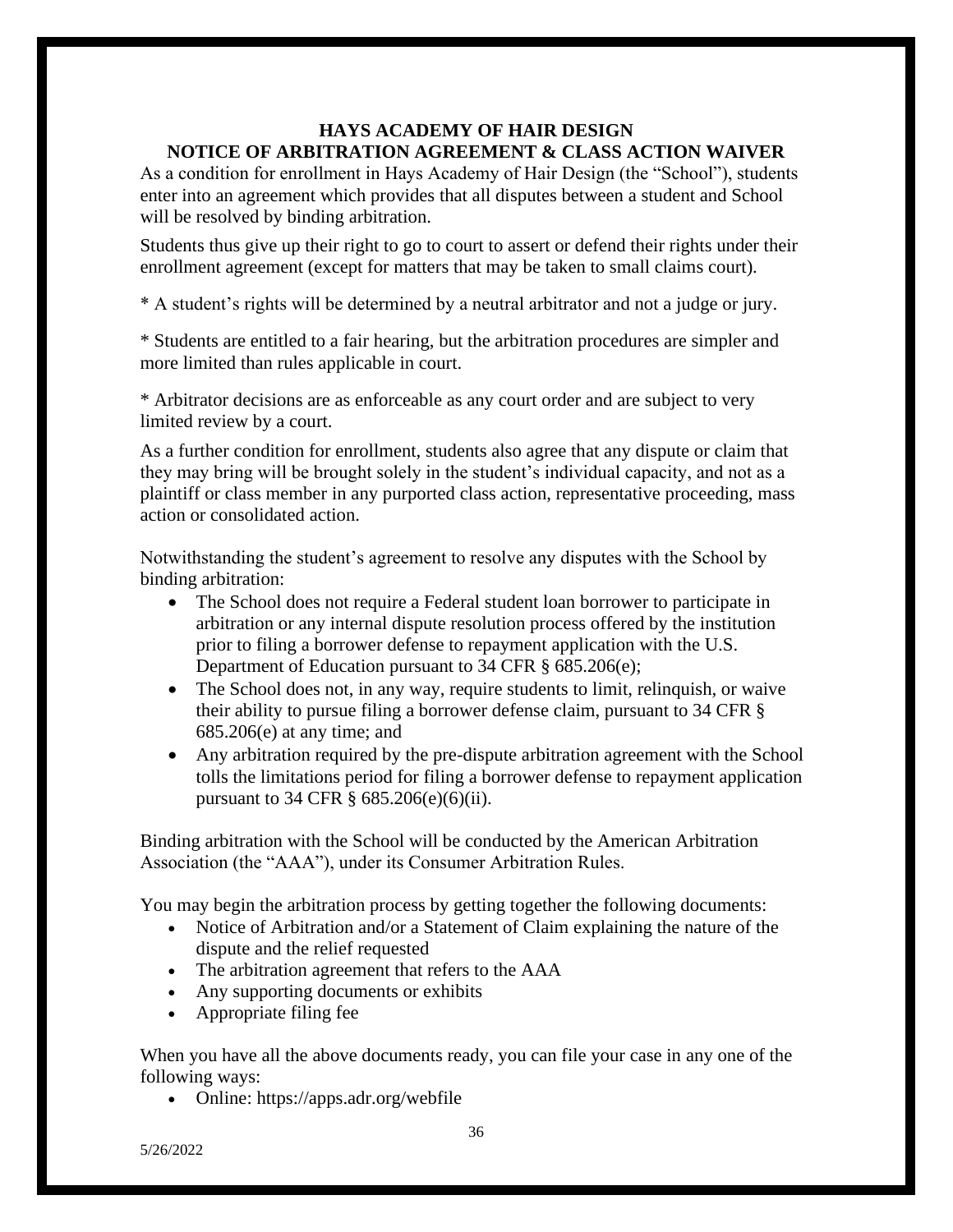- Email box: casefiling@adr.org
- Facsimile:  $1\,877-304-8457$  or  $+1\,212-484-4178$  (fax number outside the US)
- Mail: American Arbitration Association—Case Filing Services, 1101 Laurel Oak Road, Suite 100, Voorhees, NJ 08043, USA

More information about the AAA arbitration process and the AAA Consumer Arbitration Rules can be obtained at [www.adr.org](http://www.adr.org/) or 1-800-778-7879.

For more information about the School's arbitration process please contact:

Len Melvin 1214 E.  $27<sup>th</sup>$  Street Hays, Kansas 67601 Phone: 785-628-6624 Email: [len@haysacademy.com](mailto:len@haysacademy.com)

# **Veterans Educational Benefits**

The programs at Hays Academy of Hair Design are approved by the Kansas State Approving Agency for use of the GI Bill®. For more information on veterans benefits, please see your Admissions Representative.

Hays Academy will not impose any penalty, including the assessment of late fees, the denial of access to classes, libraries or other institutional facilities, or the requirement that a Chapter 31 or Chapter 33 recipient borrow additional funds to cover the individuals inability to meet his or her financial obligations to the institution due to the delayed disbursement of a payment by the U.S. Department of Veterans Affairs.

"GI Bill®" is a registered trademark of the U.S. Department of Veterans Affairs (VA). More information about education benefits offered by VA is available at the official U.S. government website at: [https://www.benefits.va.gov/gibill/"](https://gcc02.safelinks.protection.outlook.com/?url=https%3A%2F%2Fwww.benefits.va.gov%2Fgibill%2F&data=04%7C01%7CJoel.Gillaspie%40ks.gov%7Cc805f8b3791b48d404f608d9c16894d7%7Cdcae8101c92d480cbc43c6761ccccc5a%7C0%7C0%7C637753477313503734%7CUnknown%7CTWFpbGZsb3d8eyJWIjoiMC4wLjAwMDAiLCJQIjoiV2luMzIiLCJBTiI6Ik1haWwiLCJXVCI6Mn0%3D%7C3000&sdata=E21jJiGVzDYXi2VBvxPh0D4Nkl%2FHv9GtGzk1ERTekiE%3D&reserved=0)

# **Reporting of Crimes & Annual Security Reports**

Campus safety and security are important issues at Hays Academy of Hair Design. Our goal is to provide students with a safe environment in which to learn and to keep students, parents, and employees well informed about campus security. The Jeanne Clery Disclosure of Campus Security Policy and Campus Crime Statistics Act, or Clery Act, requires institutions of higher education to record and report certain information about campus safety, including the number of incidents of certain crimes on or near campus, some of which constitute sexual harassment under this Policy.

Each year the School prepares an annual security report to comply with the Clery Act. The full text of this report can be located on the School's web site at [www.haysacademy.edu.](http://www.haysacademy.edu/) This report is prepared in cooperation with the local law enforcement agencies around our campus. Each year notification is made to all enrolled students and employees that provides the web site to access this report. Copies of the report may also be obtained in person from the Education Director or by phone at 785- 628-6624 (Hays Campus) or 785-833-2280 (Salina Campus). All prospective employees may also obtain a copy from the Education Director.

5/26/2022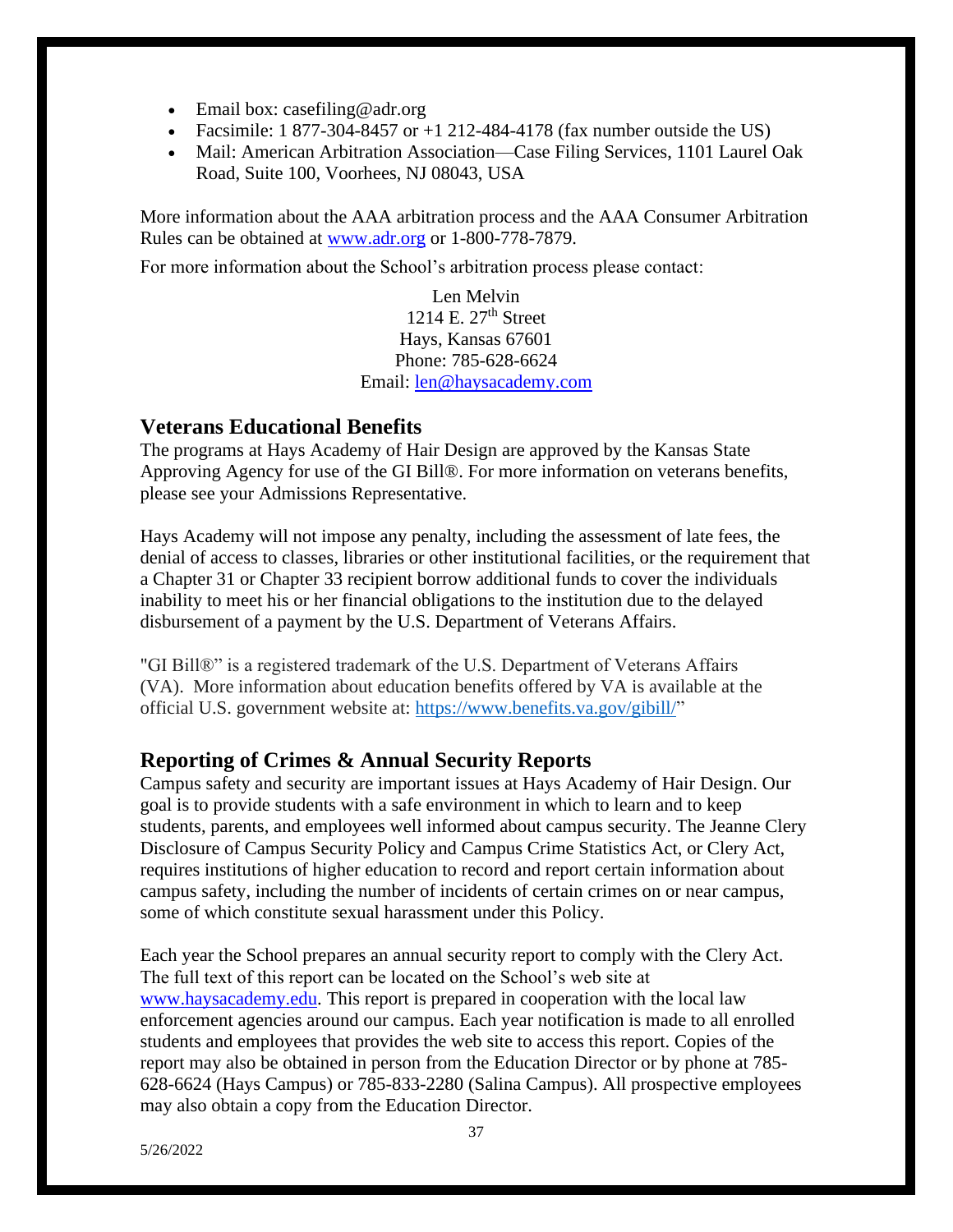As a student in our school, you will learn many of the techniques and styles being used in salons today. We will teach you the many phases of cosmetology including hair dressing, hair cutting, permanent waving, facials, makeup, manicuring, artificial nails, nail wrapping, hair tinting, hair bleaching, special color effects, eyebrow and lash tinting, sanitation procedures, shampooing, cosmetic chemistry, anatomy, scalp treatments, minor salon repairs, taxes, job interviewing, and law and related subjects. After completing the course and passing the State Board examination, you will receive your license to practice Cosmetology or Nail Technology in the State of Kansas.

#### **You've Come a Long Way…**

…But you can go a lot further. Cosmetology is a promising profession for any man or woman, married or single. The single person as a cosmetologist many times finds the opportunity to travel. Anywhere you find a need for beauty, you'll find a cosmetologist. Those that are married, can find an ideal profession in cosmetology. More than half of all hairdressers are married. The frequent demand for part-time workers in salons makes this field ideal for those who may be able to devote only part of their time to working outside the home. A homemaker, as a cosmetologist, may be able to take a part time job to earn extra funds for the family, and have sufficient time left for homemaking responsibilities.

…If you have an artistic sense and a real interest in beauty culture, cosmetology could be the profession for you. Women and men find many opportunities for advancement in the field of cosmetology. For the most part, hairdressers favor such high paying specialties as hair cutting, hair styling, chemical work, skin care and makeup. Opportunities also may be found in such management jobs as supervisor, manager, or owner of one or more beauty salons or schools. The profession is yours, the opportunity is there, why not make use of it?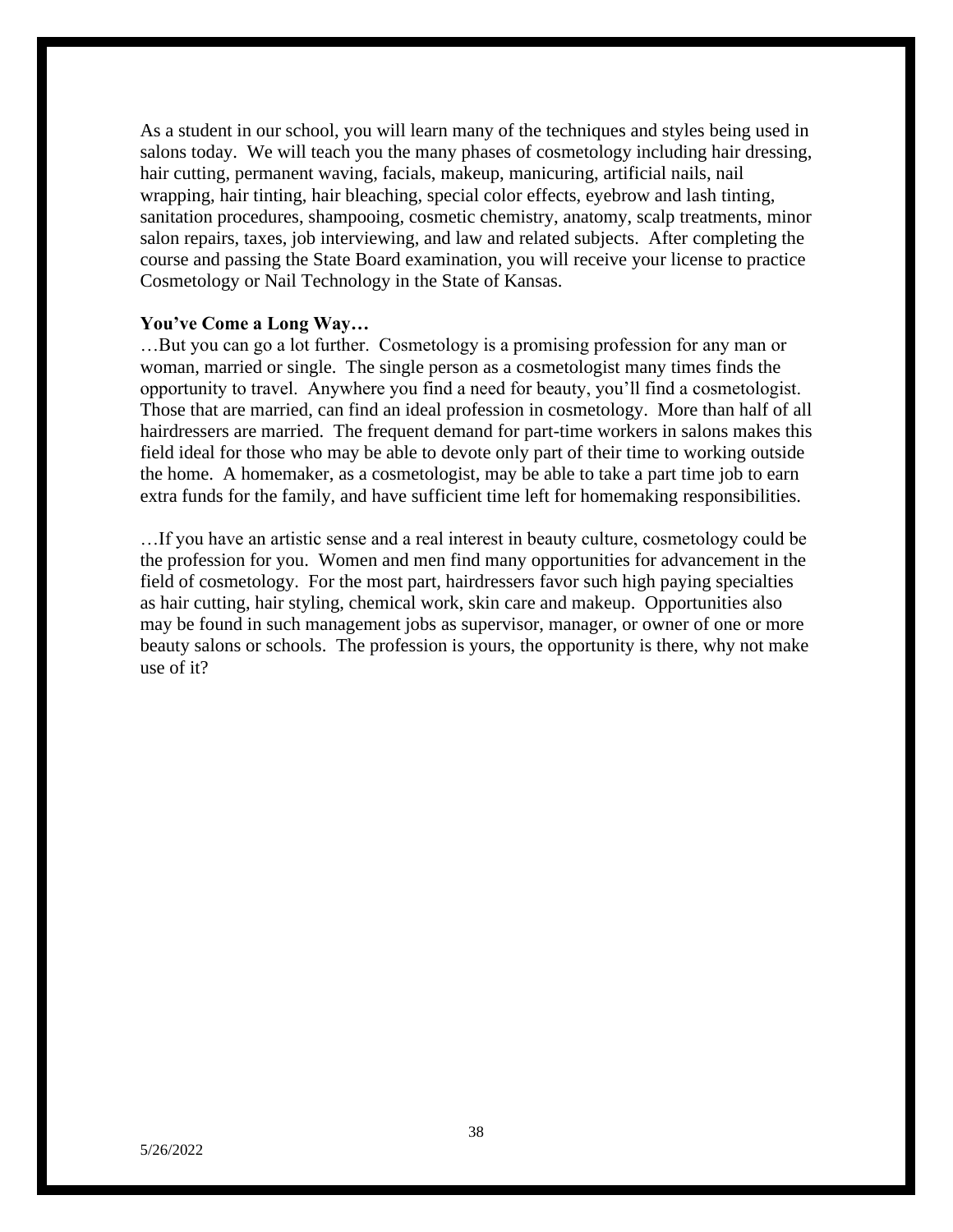#### **Cosmetology Advancement Foundation National Industry Skill Standards**

#### **Twenty Performance Guidelines**

#### **Entry-level Cosmetologists must:**

- 1. Consult with clients to determine their needs and preferences as they relate to cosmetology services.
- 2. Conduct service in a safe environment and take measures to prevent the spread of infectious and contagious diseases.
- 3. Interact with co-workers effectively and work as part of a team.
- 4. Manage their time effectively to provide efficient client service.
- 5. Take necessary steps to develop and retain clients.
- 6. Market professional salon products effectively.
- 7. Maintain business records on client development, income, and expenses.
- 8. Use a variety of salon products safely while providing client services.
- 9. Manage product supplies efficiently for salon use and retail sales.
- 10. Provide basic manicure and pedicure services.
- 11. Provide basic skin care services.
- 12. Apply cosmetics appropriately to enhance a client's appearance.
- 13. Provide a haircut in accordance with a client's needs or expectations.
- 14. Provide styling and finishing techniques to complete a hairstyle to the satisfaction of the client.
- 15. Conduct a color service in accordance with a client's needs or expectations.
- 16. Perform hair relaxation and wave formation techniques in accordance with the manufactures' directions.
- 17. Provide non-surgical hair additions.
- 18. Perform hair removal services.
- 19. Participate in life-long learning to stay current with trends, technology, and techniques pertaining to the cosmetology industry.
- 20. Use appropriate methods to insure personal health and well-being.

5/26/2022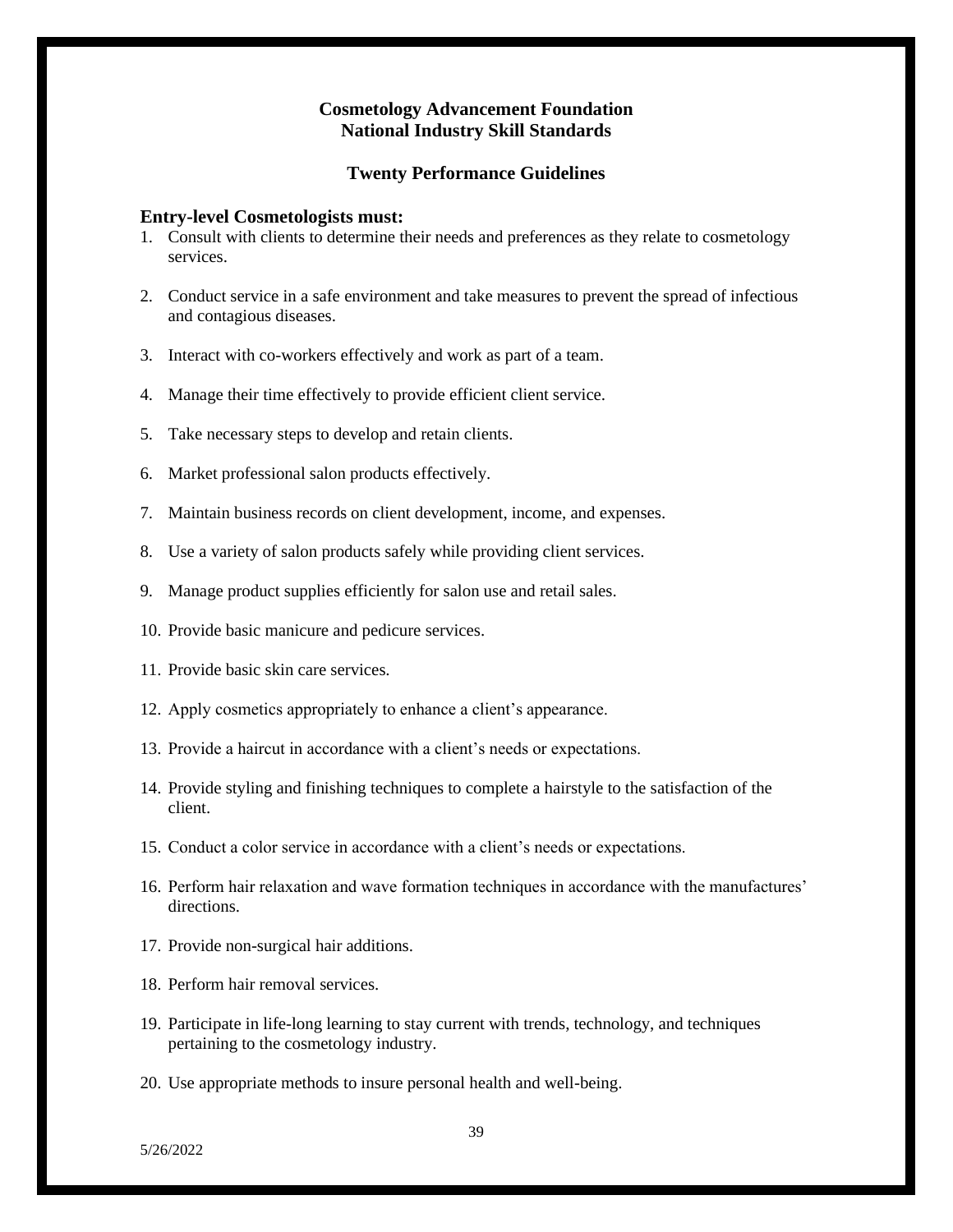#### **Notice of Non-Discrimination & Sexual Harassment Policies and Grievance Procedures**

#### **I. Policy**

It is the policy of Hays Academy of Hair Design (the "School") to maintain an environment for students, faculty, administrators, staff, and visitors that is free of all forms of discrimination and harassment, including sexual harassment. The School has enacted the Sexual Harassment Policies & Grievance Procedures (the "Policy") to reflect and maintain its institutional values, to provide for fair and equitable procedures for determining when this Policy has been violated, and to provide recourse for individuals and the community in response to violations of this Policy.

The Policy can be found at the School's website at [www.haysacademy.edu](http://www.haysacademy.edu/) or obtained in person from the Title IX Coordinator (see below).

The School does not discriminate on the basis of sex in its educational, extracurricular, or other programs or in the context of employment. Sex discrimination is prohibited by Title IX of the Education Amendments of 1972, a federal law that provides:

*No person in the United States shall, on the basis of sex, be excluded from participation in, be denied the benefits of, or be subjected to discrimination under any education program or activity receiving Federal financial assistance.*

This Policy prohibits all forms of sex discrimination, harassment, and misconduct, including sexual assault, domestic violence, dating violence, and stalking. The requirement not to discriminate in the School's education programs or activities extends to admission. This Policy also prohibits retaliation against a person who has made a report or complaint, testified, assisted, or participated or refused to participate in any manner in an investigation, proceeding, or hearing under this Policy. Inquiries about the application of Title IX may be referred to the School's Title IX coordinator, the U.S. Department of Education Office for Civil Rights, or both.

The School also prohibits other forms of discrimination and harassment, including discrimination and harassment on the basis of race, color, national origin, disability, or age in its programs and activities. The following persons have been designated to handle inquiries regarding the non-discrimination policies, including Title IX:

**Hays Campus:** Len Melvin 1214 E. 27<sup>th</sup> Street Hays, Kansas 67601 Phone: 785-628-6624 Email: [len@haysacademy.com](mailto:len@haysacademy.com) **Salina Campus:**

Brooke Martens 115 S.  $5<sup>th</sup>$  Street Salina, Kansas 67401 Phone: 785-833-2280 Email: [brooke@haysacademy.com](mailto:brooke@haysacademy.com)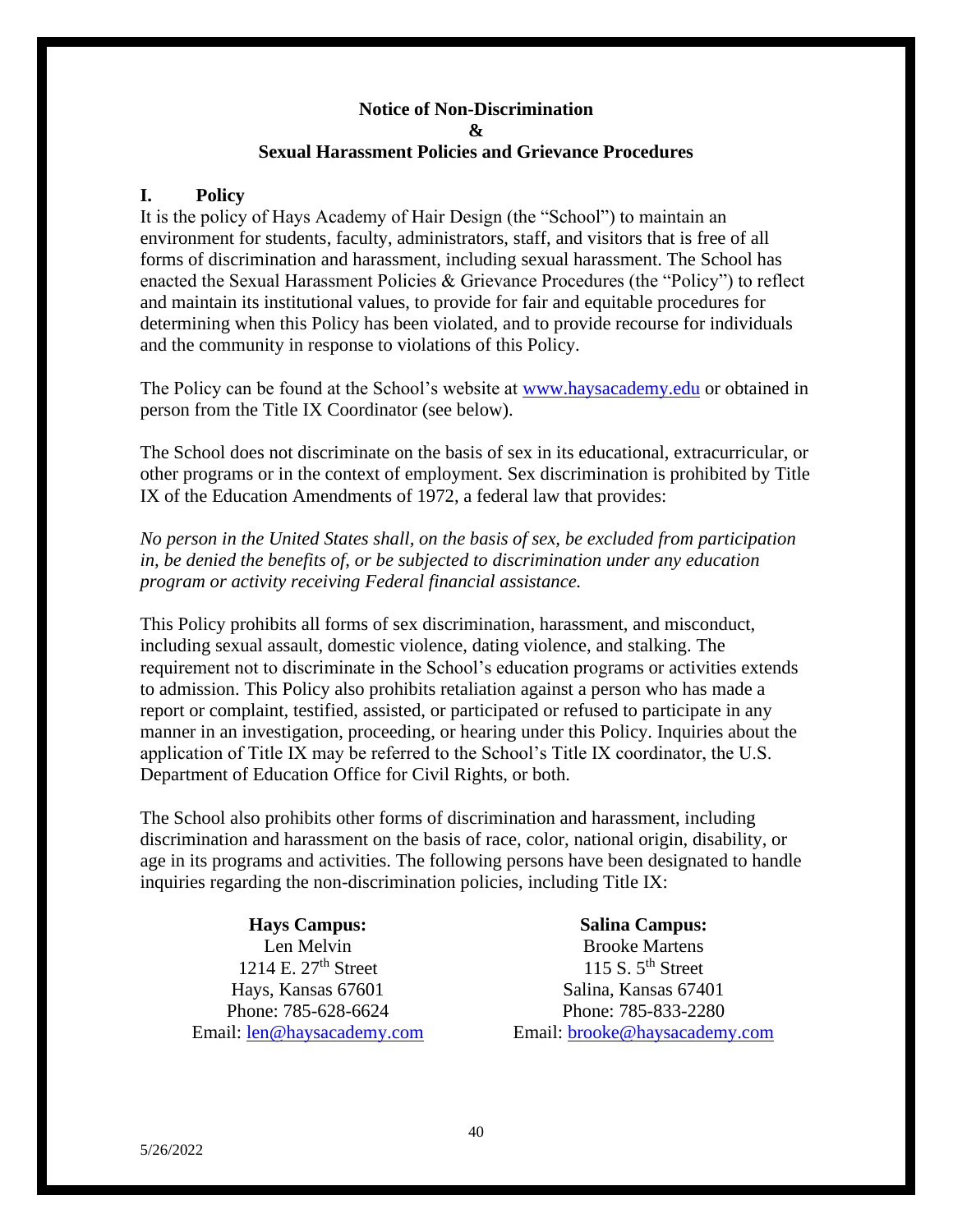Inquiries or complaints concerning the School's compliance with Title IX or other federal civil rights laws may be referred to the U.S. Department of Education's Office for Civil Rights.

> Office for Civil Rights U.S. Department of Education One Petticoat Lane 1010 Walnut Street, Suite 320 Kansas City, MO 64106 Telephone: (816) 268-0550 Facsimile: (816) 268-0559 Email: [OCR.KansasCity@ed.gov](mailto:OCR.KansasCity@ed.gov)

Hays Academy of Hair Design desires to create and sustain an anti-discriminatory environment and will not tolerate discrimination of any kind. The School will achieve this through education, orientation, and training for all students, staff, and faculty for the purpose of creating awareness of both the issues surrounding discrimination as well as accountability, sensitivity training, and anti-discrimination training in their classrooms, at least once while the student is in school.

# **II. Sexual Harassment Grievance Procedure**

Reports of sexual harassment should be made to the School's Title IX Coordinator or a designated School official. As set forth in the Policy, the School's designated School officials are the Owners and the Education Director. The School will respond promptly when it has actual knowledge of sexual harassment in its education programs or activities. The Title IX Coordinator will promptly contact the complainant to discuss the availability of supportive measures, consider the complainant's wishes with respect to supportive measures, inform the complainant of the availability of supportive measures with or without the filing of a formal complaint, and explain to the complainant the process for filing a formal complaint.

The School will investigate all formal complaints of sexual harassment. A formal complaint must be in writing, filed by a complainant or signed by the Title IX Coordinator alleging sexual harassment against a respondent, and request that the School investigate the allegation of sexual harassment. A formal complaint form may be obtained from the Title IX Coordinator, although no particular form is required to submit a formal complaint so long as the complaint is in writing, signed by a complainant, alleges sexual harassment against a respondent, and requests an investigation. The School's Title IX Coordinator oversees the School's investigation, response to, and resolution of all reports of prohibited sexual harassment, and of related retaliation, involving students, faculty, and staff.

If all parties voluntarily agree to participate in an informal resolution that does not involve a full investigation and adjudication after receiving notice of a formal complaint and if the School determines that the particular formal complaint is appropriate for such a process, the School will facilitate an informal resolution to assist the parties in reaching a